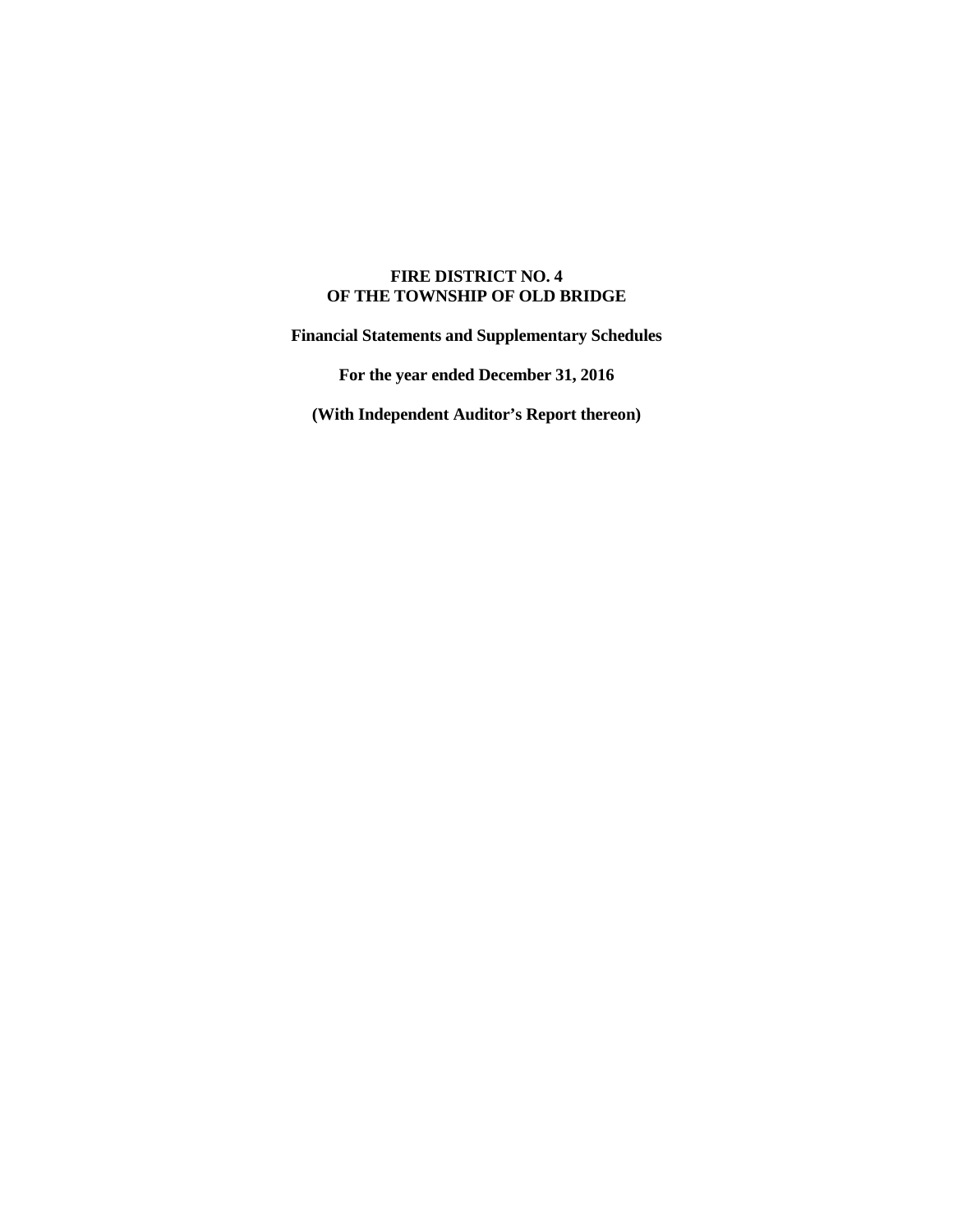# **FIRE DISTRICT NO. 4 OF THE TOWNSHIP OF OLD BRIDGE Financial Statements and Supplementary Schedules For the year ended December 31, 2016 (With Independent Auditor's Report thereon)**

# **CONTENTS**

|                                                                                                                                                                                           | Page      |
|-------------------------------------------------------------------------------------------------------------------------------------------------------------------------------------------|-----------|
| <b>Independent Auditors' Report</b>                                                                                                                                                       | $1-3$     |
| Independent Auditor's Report on Internal Control over Financial<br>Reporting an on Compliance and Other Matters Based on an Audit of<br>Financial Statements Performed in Accordance with |           |
| <b>Government Auditing Standards</b>                                                                                                                                                      | 4-5       |
| Management's Discussion and Analysis                                                                                                                                                      | $6-13$    |
| District Wide Statement of Net Position                                                                                                                                                   | 14        |
| District Wide Statement of Activities                                                                                                                                                     | 15        |
| Governmental Funds Balance Sheet                                                                                                                                                          | 16        |
| Governmental Funds Statement of Revenues, Expenditures<br>and Changes in Fund Balance                                                                                                     | $17 - 18$ |
| Governmental Funds Reconciliation of the Statement of Revenues,<br>Expenditures and Changes in Fund Balance to the Statement<br>of Activities                                             | 19        |
| Fiduciary Funds Statement of Net Position                                                                                                                                                 | 20        |
| Fiduciary Funds Statement of Revenues, Expenditures<br>and Changes in Fund Balance                                                                                                        | 21        |
| <b>Notes to Financial Statements</b>                                                                                                                                                      | $22 - 46$ |
| <b>Required Supplementary Information:</b>                                                                                                                                                |           |
| <b>Budgetary Comparison Schedule</b>                                                                                                                                                      | 47-48     |
| Schedule of the District's Proportionate Share of the Net Pension Liability - PFRS                                                                                                        | 49        |
| Schedule of District Contributions - PFRS                                                                                                                                                 | 50        |
| Notes to the Required Supplementary Information                                                                                                                                           | 51        |
| <b>Supplementary Information:</b>                                                                                                                                                         |           |
| Long-Term Debt Schedule of Serial Bonds Payable                                                                                                                                           | 52        |
| <b>General Comments and Recommendations</b>                                                                                                                                               | $53 - 55$ |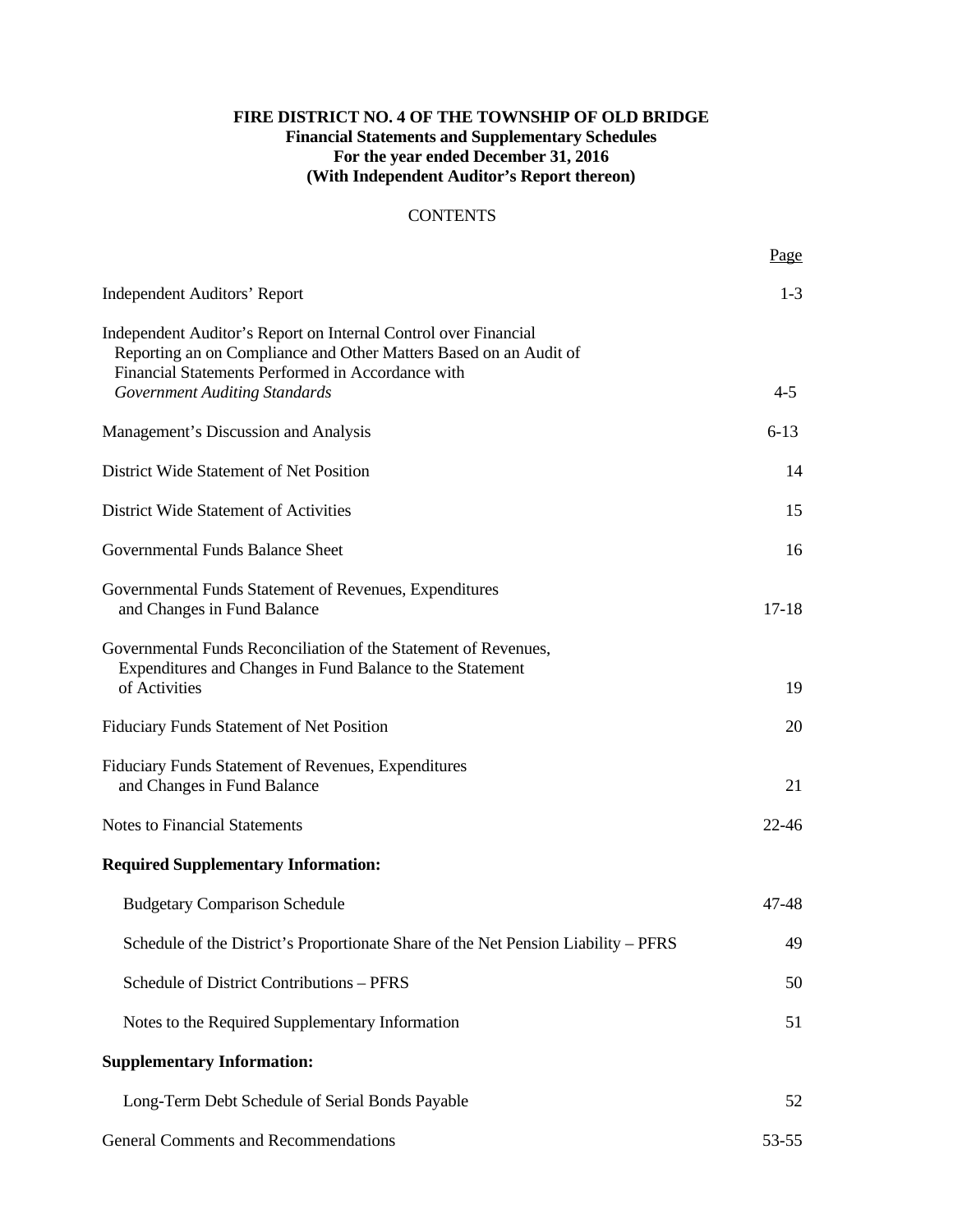

680 Hooper Avenue, Bldg B, Suite 201, Toms River, NJ 08753 · Tel: 732.797.1333 618 Stokes Road, Medford, NJ 08055 · Tel: 609.953.0612 912 Highway 33, Suite 2, Freehold, NJ 07728 · Tel: 732.409.0800 6 E. Park Street, P.O. Box 614, Bordentown, NJ 08505 · Tel: 609.298.8639 194 East Bergen Place, Red Bank, NJ 07701 · Tel: 732.747.0010 795 Canton Street, Troy, PA 16947 · Tel: 570.297.5090 926 Main Street, Suite 103, Rome, PA 18837 · Tel: 570.297.5090 www.hfacpas.com

#### **INDEPENDENT AUDITOR'S REPORT**

Board of Fire Commissioners Fire District No. 4 of the Township of Old Bridge:

#### **Report on the Financial Statements**

We have audited the accompanying financial statements of the governmental activities of each major fund and the aggregate remaining fund information of the Fire District No. 4 of the Township of Old Bridge, County of Monmouth, State of New Jersey, as of and for the year ended December 31, 2016, and the related notes to the financial statements, which collectively comprise the District's basic financial statements as listed in the table of contents.

#### *Management's Responsibility for the Financial Statements*

Management is responsible for the preparation and fair presentation of these financial statements in accordance with accounting principles generally accepted in the United States of America; this includes the design, implementation, and maintenance of internal control relevant to the preparation and fair presentation of financial statements that are free from material misstatement, whether due to fraud or error.

#### *Auditor's Responsibility*

Our responsibility is to express opinions on these financial statements based on our audit. We conducted our audit in accordance with auditing standards generally accepted in the United States of America and the standards applicable to financial audits contained in *Government Auditing Standards,* issued by the Comptroller General of the United States; and in compliance with audit standards prescribed by the Local Finance Board and by the Division of Local Government Services, Department of Community Affairs, State of New Jersey. Those standards require that we plan and perform the audit to obtain reasonable assurance about whether the financial statements are free from material misstatement.

An audit involves performing procedures to obtain audit evidence about the amounts and disclosures in the financial statements. The procedures selected depend on the auditor's judgment, including the assessment of the risks of material misstatement of the financial statements, whether due to fraud or error. In making those risk assessments, the auditor considers internal control relevant to the entity's preparation and fair presentation of the financial statements in order to design audit procedures that are appropriate in the circumstances, but not for the purpose of expressing an opinion on the effectiveness of the entity's internal control. Accordingly, we express no such opinion. An audit also includes evaluating the appropriateness of accounting policies used and the reasonableness of significant accounting estimates made by management, as well as evaluating the overall presentation of the financial statements.

We believe that the audit evidence we have obtained is sufficient and appropriate to provide a basis for our audit opinions.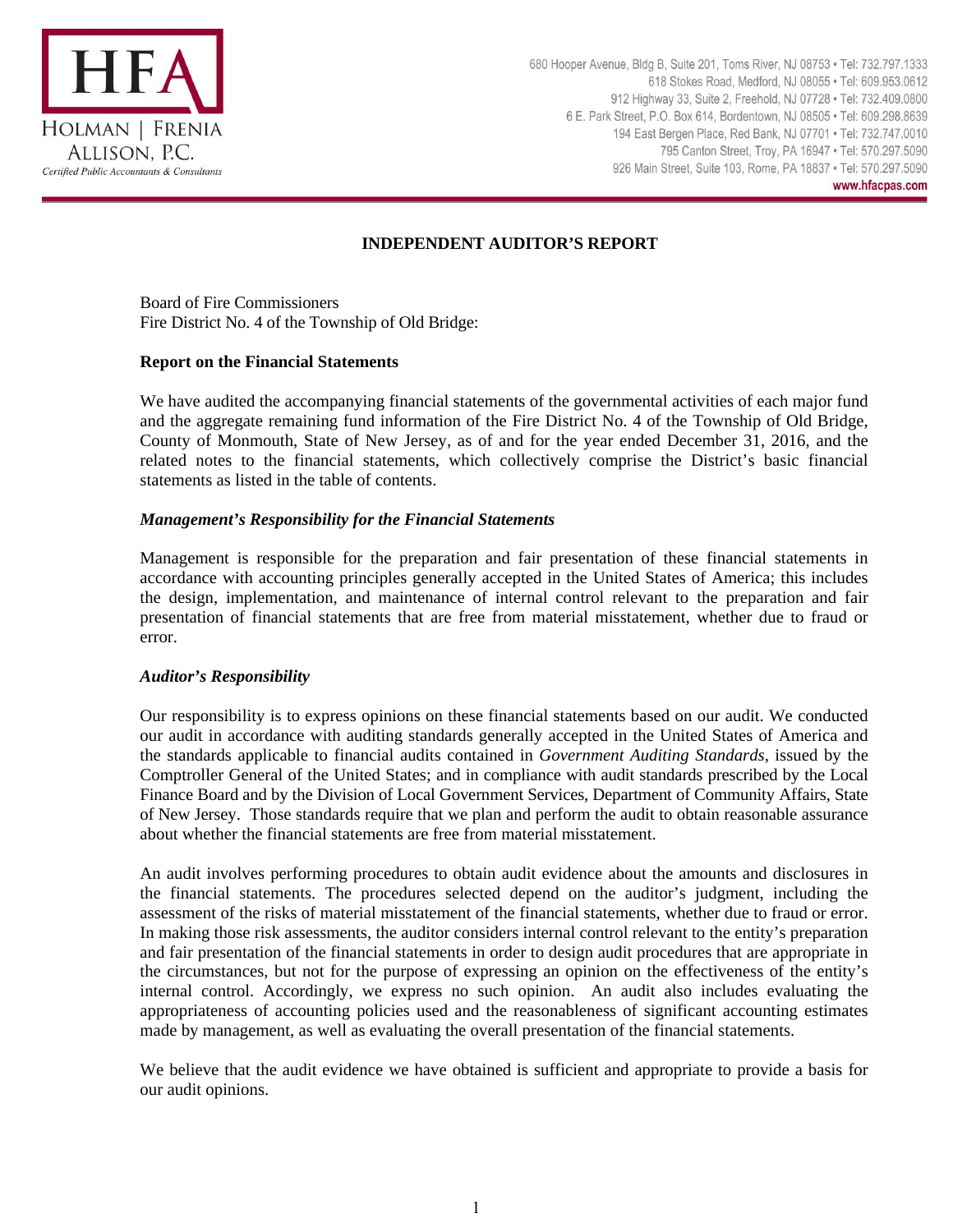#### *Summary of Opinions*

| <b>Opinion Unit</b>            | <b>Type of Opinion</b> |
|--------------------------------|------------------------|
| <b>Governmental Activities</b> | Qualified              |
| General Fund                   | Qualified              |
| Capital Projects Fund          | Unmodified             |
| Debt Service Fund              | Unmodified             |
| <b>Fiduciary Funds</b>         | Qualified              |

#### *Basis for Qualified Opinion on Governmental Activities and General Fund*

The District could not provide the appropriate supporting documentation to support the fire prevention bureau revenues of annual registration fees and penalties and fines. The effect of this departure on the financial statements was not available upon issuance of this report.

#### *Basis for Qualified Opinion on Fiduciary Funds*

The District could not provide a formal LOSAP plan document to determine eligibility of participants. The effect of this departure on the financial statements was not available upon issuance of this report.

#### *Opinions*

In our opinion, except for the effects of the matter described in the "Basis for Qualified Opinion on Governmental Activities and General Fund" and the "Basis for Qualified Opinion on Fiduciary Funds" paragraphs, the financial statements referred to above present fairly, in all material respects, the respective financial position of the governmental activities of each major fund and the aggregate remaining fund information of the Fire District No. 4 of the Township of Old Bridge, County of Monmouth, State of New Jersey, as of December 31, 2016, and the respective changes in financial position thereof for the year then ended in accordance with accounting principles generally accepted in the United States of America.

#### *Unmodified Opinion*

In our opinion, the financial statements referred to above present fairly, in all material respects, the respective financial position of the capital projects fund and the debt service fund, and the aggregate remaining fund information of the Fire District No. 4 of the Township of Old Bridge, as of December 31, 2016, and the respective changes in financial position for the year then ended in accordance with accounting principles generally accepted in the United States of America.

#### *Other Matters*

#### *Required Supplementary Information*

Accounting principles generally accepted in the United States of America require that the management's discussion, analysis, budgetary comparison information, schedule of the District's proportionate share of the net pension liability –PFRS, schedule of District contributions – PFRS and notes to the required supplementary information, as listed on the table of contents, be presented to supplement the basic financial statements. Such information, although not a part of the basic financial statements, is required by the Governmental Accounting Standards Board who considers it to be an essential part of financial reporting for placing the basic financial statements in an appropriate operational, economic, or historical context. We have applied certain limited procedures to the required supplementary information in accordance with auditing standards generally accepted in the United States of America, which consisted of inquiries of management about the methods of preparing the information and comparing the information for consistency with management's responses to our inquiries, the basic financial statements, and other knowledge we obtained during our audit of the basic financial statements. We do not express an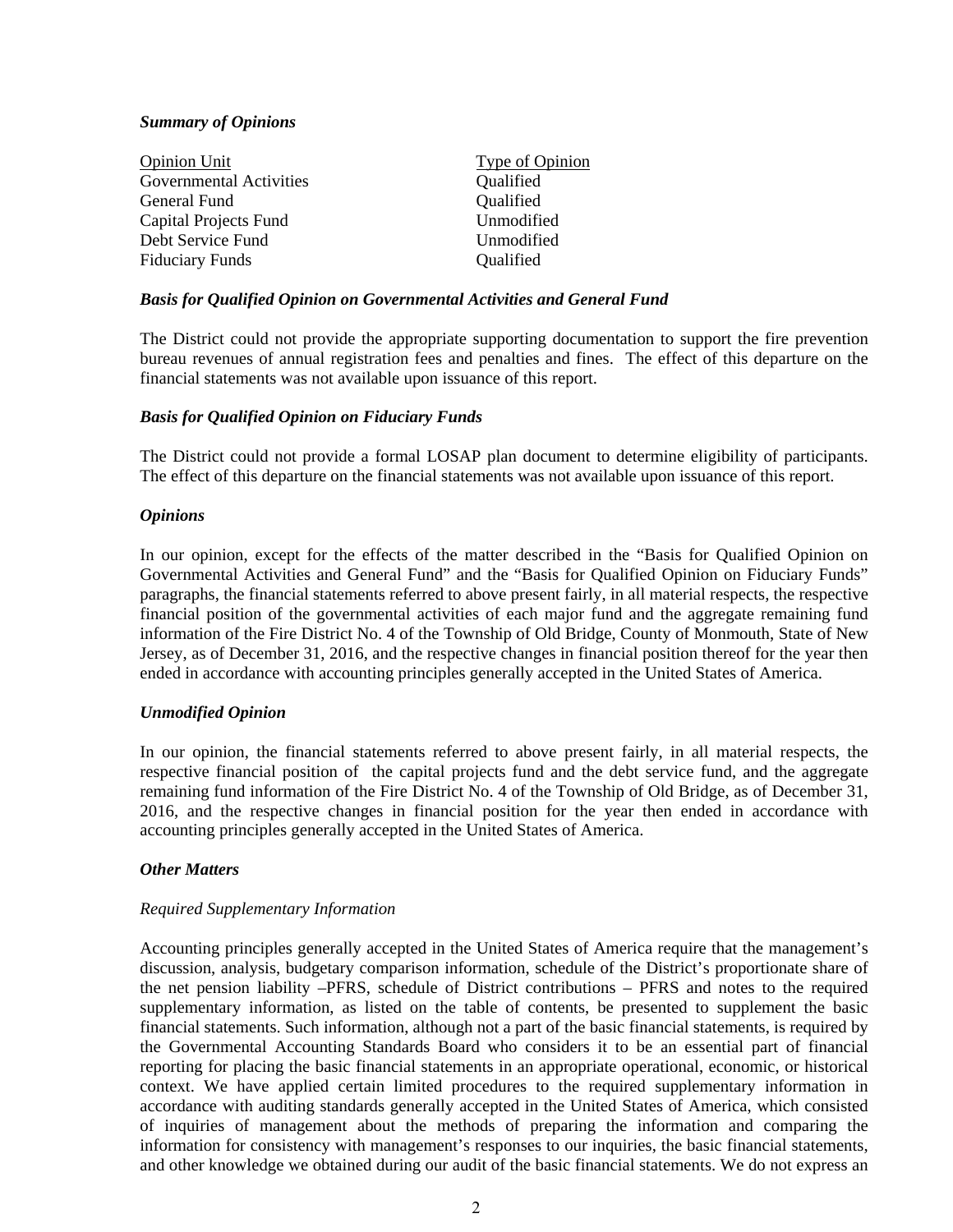opinion or provide any assurance on the information because the limited procedures do not provide us with sufficient evidence to express an opinion or provide any assurance.

#### *Other Information*

Our audit was conducted for the purpose of forming opinions on the financial statements that collectively comprise Fire District No. 4 of the Township of Old Bridge's basic financial statements. The long-term debt schedule of serial bonds payable as listed in the table of contents is presented for purposes of additional analysis and is not a required part of the financial statements.

The long-term debt schedule of obligations under capital leases is the responsibility of management and were derived from and relates directly to the underlying accounting and other records used to prepare the basic financial statements. Such information has been subjected to the auditing procedures applied in the audit of the basic financial statements and certain additional procedures, including comparing and reconciling such information directly to the underlying accounting other records used to prepare the basic financial statements or to the basic financial statements themselves, and other additional procedures in accordance with auditing standards generally accepted in the United States of America. In our opinion, the long-term debt schedule is fairly stated in all material respects in relation to the basic financial statements taken as a whole.

#### **Other Reporting Required by** *Government Auditing Standards*

In accordance with *Government Auditing Standards*, we have also issued our report dated September 7, 2017 on our consideration of the Fire District No. 4 of the Township of Old Bridge's internal control over financial reporting and on our tests of its compliance with certain provisions of laws, regulations, contracts, and grant agreements and other matters. The purpose of that report is to describe the scope of our testing of internal control over financial reporting and compliance and the results of that testing, and not to provide an opinion on internal control over financial reporting or on compliance. That report is an integral part of an audit performed in accordance with *Government Auditing Standards* in considering Fire District No. 4 of the Township of Old Bridge's internal control over financial reporting and compliance.

HOLMAN FRENANCLISON **HOLMAN FRENIA ALLISON, P.C.** 

*Certified Public Accountants*

September 7, 2017 Toms River, New Jersey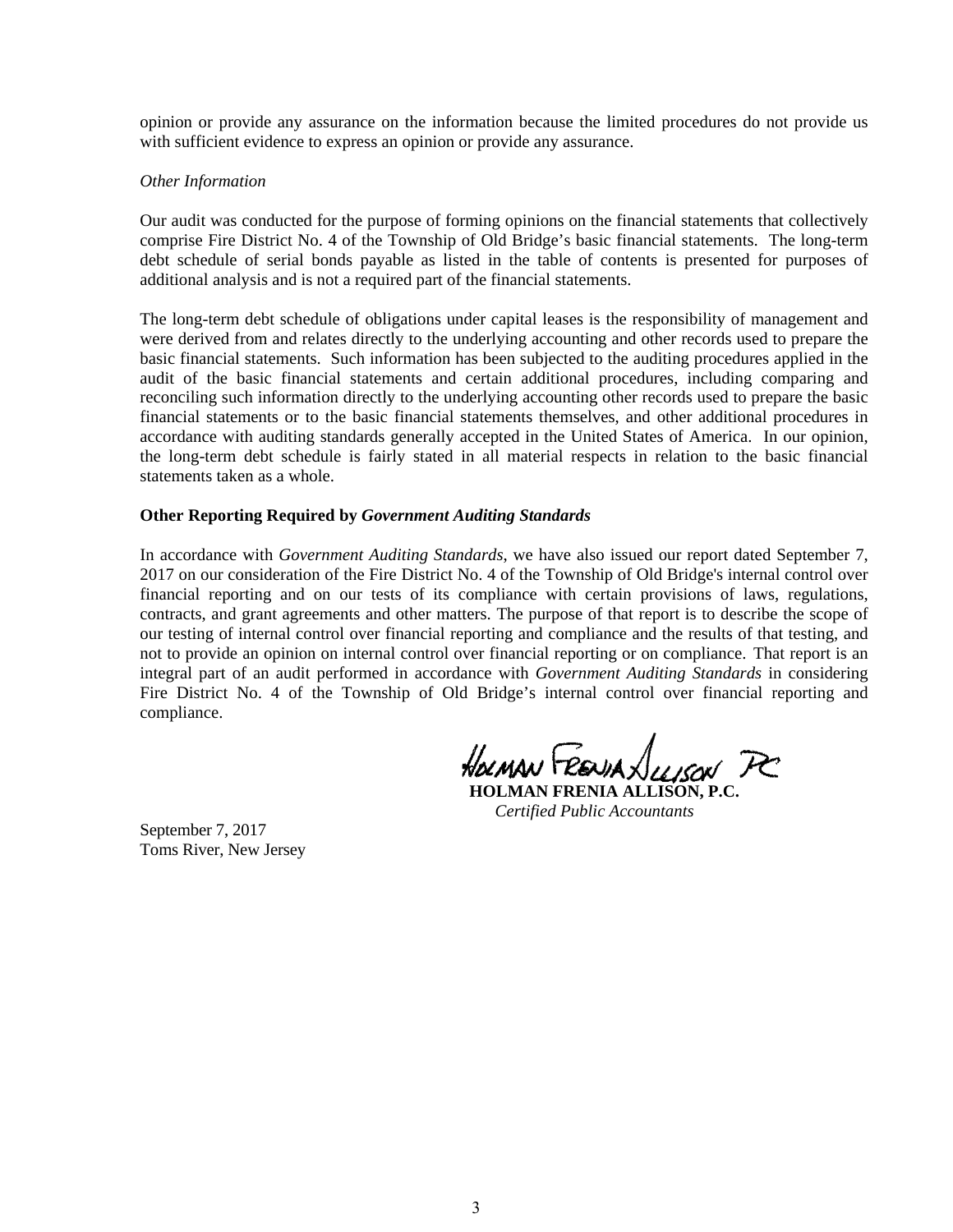

680 Hooper Avenue, Bldg B, Suite 201, Toms River, NJ 08753 · Tel: 732.797.1333 618 Stokes Road, Medford, NJ 08055 · Tel: 609.953.0612 912 Highway 33, Suite 2, Freehold, NJ 07728 · Tel: 732.409.0800 6 E. Park Street, P.O. Box 614, Bordentown, NJ 08505 · Tel: 609.298.8639 194 East Bergen Place, Red Bank, NJ 07701 · Tel: 732.747.0010 795 Canton Street, Troy, PA 16947 · Tel: 570.297.5090 926 Main Street, Suite 103, Rome, PA 18837 • Tel: 570.297.5090 www.hfacpas.com

#### **INDEPENDENT AUDITOR'S REPORT ON INTERNAL CONTROL OVER FINANCIAL REPORTING AND ON COMPLIANCE AND OTHER MATTERS BASED ON AN AUDIT OF FINANCIAL STATEMENTS PERFORMED IN ACCORDANCE WITH**  *GOVERNMENT AUDITING STANDARDS*

Board of Fire Commissioners Fire District No. 4 of the Township of Old Bridge:

We have audited, in accordance with the auditing standards generally accepted in the United States of America and the standards applicable to financial audits contained in *Government Auditing Standards*  issued by the Comptroller General of the United States and audit requirements as prescribed by the Local Finance Board and by the Division of Local Government Services, Department of Community Affairs, State of New Jersey, the financial statements of the governmental activities, each major fund, and the aggregate remaining fund information of Fire District No. 4 of the Township of Old Bridge, as of and for the year ended December 31, 2016, and the related notes to the financial statements, which collectively comprise Fire District No. 4 of the Township of Old Bridge's basic financial statements, and have issued our report thereon dated September 7, 2017.

#### **Internal Control Over Financial Reporting**

In planning and performing our audit of the financial statements, we considered Fire District No. 4 of the Township of Old Bridge's internal control over financial reporting (internal control) to determine the audit procedures that are appropriate in the circumstances for the purpose of expressing our opinions on the financial statements, but not for the purpose of expressing an opinion on the effectiveness of Fire District No. 4 of the Township of Old Bridge's internal control. Accordingly, we do not express an opinion on the effectiveness of Fire District No. 4 of the Township of Old Bridge's internal control.

Our consideration of internal control was for the limited purpose described in the preceding paragraph and was not designed to identify all deficiencies in internal control that might be material weaknesses or significant deficiencies and therefore, material weaknesses or significant deficiencies may exist that were not identified. However, as described in the accompanying schedule of findings and questioned costs, we identified certain deficiencies in internal control that we consider to be material weaknesses and significant deficiencies.

A deficiency in internal control exists when the design or operation of a control does not allow management or employees, in the normal course of performing their assigned functions, to prevent, or detect and correct, misstatements on a timely basis. A material weakness is a deficiency, or a combination of deficiencies, in internal control such that there is a reasonable possibility that a material misstatement of the entity's financial statements will not be prevented, or detected and corrected on a timely basis. We consider the deficiencies described in the accompanying general comments and recommendations as items 2016-002 and 2016-003 to be material weaknesses.

A significant deficiency is a deficiency, or a combination of deficiencies, in internal control that is less severe than a material weakness, yet important enough to merit attention by those charged with governance. We consider the deficiency described in the accompanying general comments and recommendations as item 2016-001 to be a significant deficiency.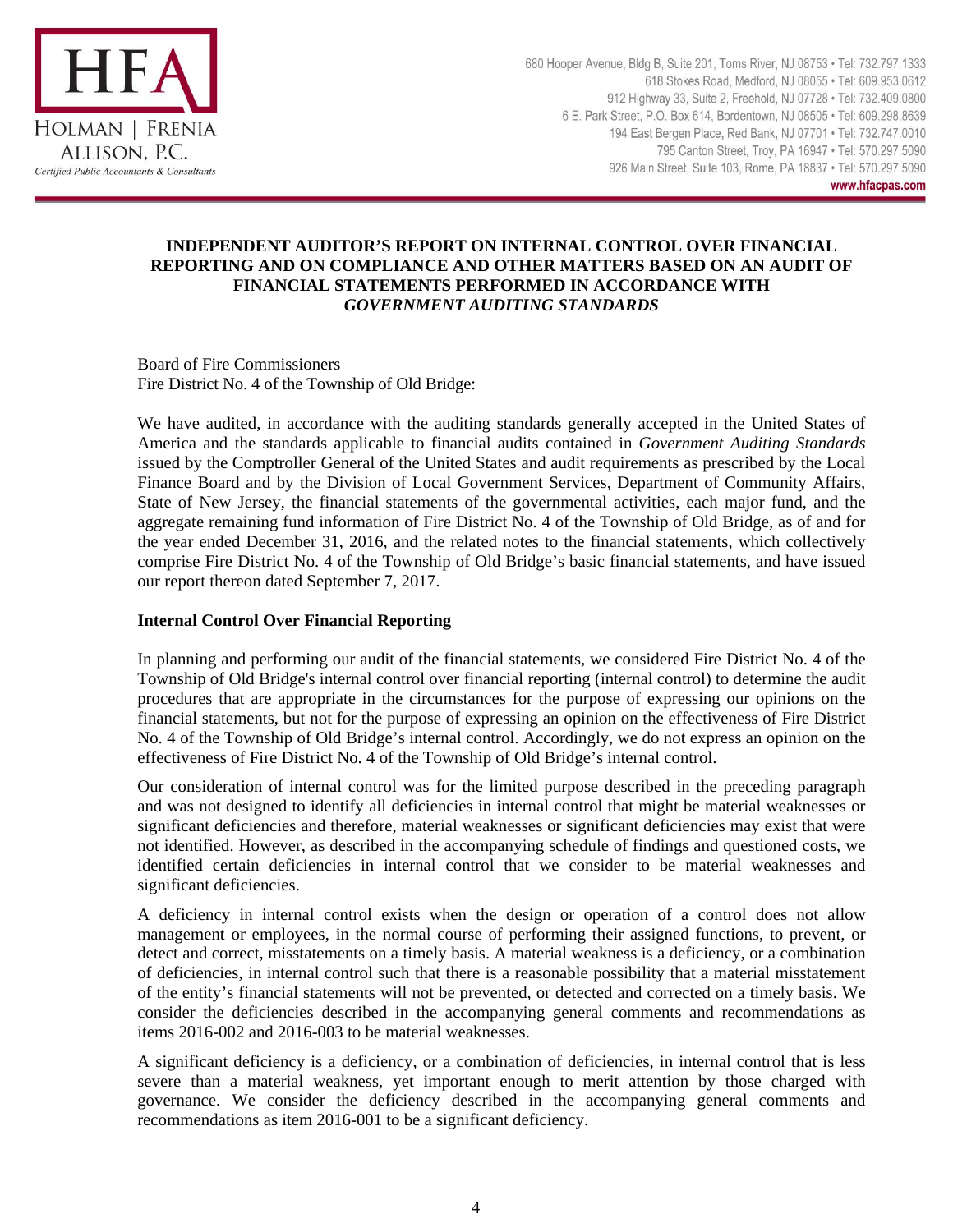#### **Compliance and Other Matters**

As part of obtaining reasonable assurance about whether District's financial statements are free of material misstatement, we performed tests of its compliance with certain provisions of laws, regulations, contracts, and grant agreements, noncompliance with which could have a direct and material effect on the determination of financial statement amounts. However, providing an opinion on compliance with those provisions was not an objective of our audit, and accordingly, we do not express such an opinion. The results of our tests disclosed instances of noncompliance or other matters that are required to be reported under Government Auditing Standards or audit requirements as prescribed by the Local Finance Board and by the Division of Local Government Services, Department of Community Affairs, State of New Jersey which is described in the accompanying comments and recommendations section as items 2016- 001, 2016-002, and 2016-003.

#### **Purpose of this Report**

The purpose of this report is solely to describe the scope of our testing of internal control and compliance and the results of that testing, and not to provide an opinion on the effectiveness of the entity's internal control or on compliance. This report is an integral part of an audit performed in accordance with *Government Auditing Standards* in considering the entity's internal control and compliance. Accordingly, this communication is not suitable for any other purpose.

HOLMAN FRENIAN USON PC

 **HOLMAN FRENIA ALLISON, P.C.**  *Certified Public Accountants* 

September 7, 2017 Toms River, New Jersey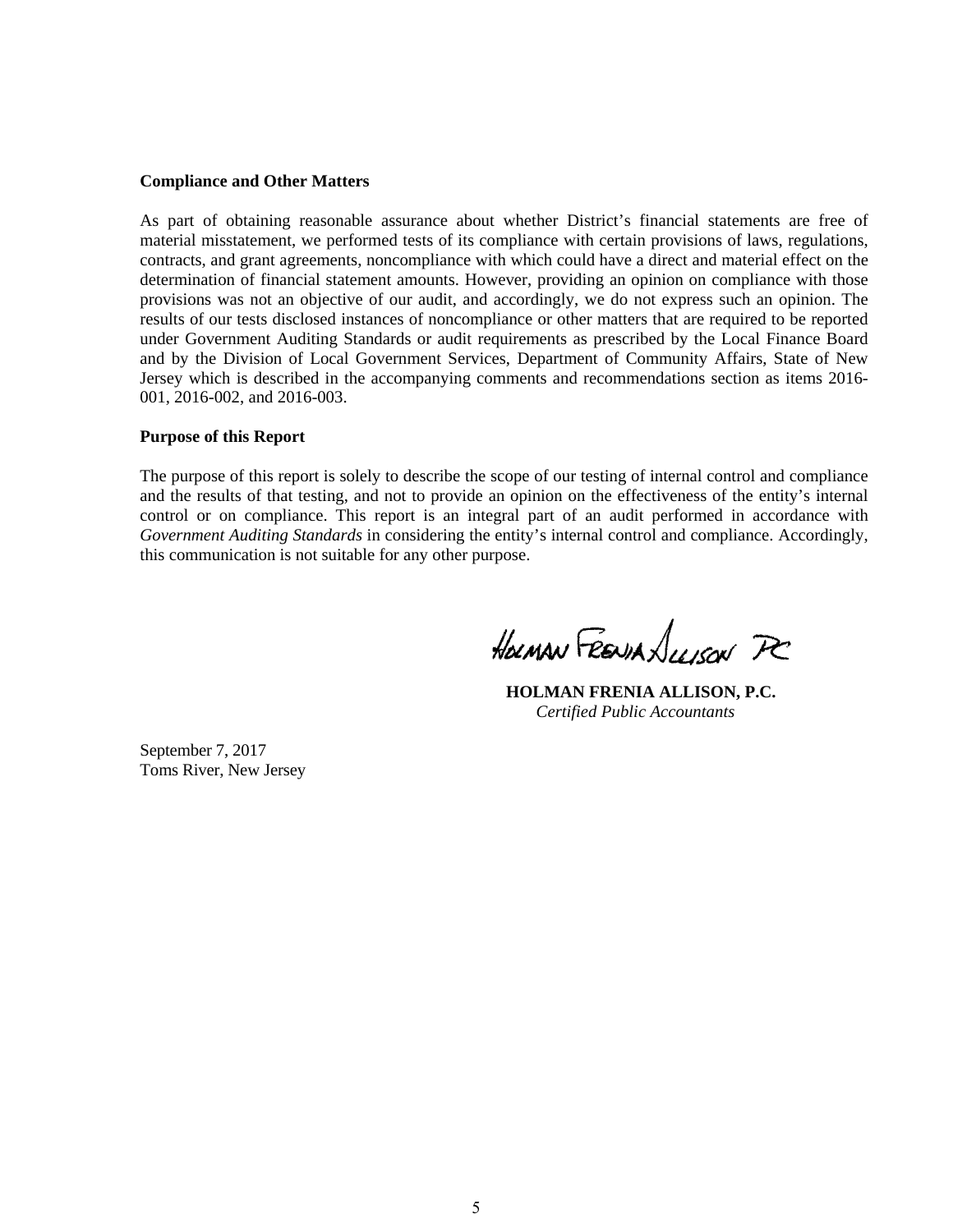# **OLD BRIDGE TOWNSHIP FIRE DISTRICT NO. 4 MANAGEMENT'S DISCUSSION AND ANALYSIS FOR THE YEAR ENDED DECEMBER 31, 2016**

As management of Old Bridge Township Fire District No. 4, we offer readers of the Old Bridge Fire District No. 4 financial statements this narrative overview and analysis of the financial activities of the Old Bridge Township Fire District No. 4 for the year ended December 31, 2016. The intent of this narrative is to look at Old Bridge Township Fire District No. 4's overall financial performance in terms easily understood by the lay person. Please read this in conjunction with the auditor's opinions beginning on page 1 and the District's financial statements which begin on page 14. Notes to the financial statements will provide the reader with additional useful information and they begin on page 22.

# **FINANCIAL HIGHLIGHTS**

- $\triangleright$  The assets of the District exceeded its liabilities at December 31, 2016 by approximately \$74,500. In 2015 the excess was approximately \$54,300. This is an increase of approximately \$20,200.
- $\triangleright$  During 2016 Old Bridge Township Fire District No. 4 operated at a surplus of approximately \$157,100. The District had a deficit of approximately \$90,500 in 2015. This is an increase of approximately \$247,600.
- $\triangleright$  The Board increased their receivables by approximately \$17,800.
- $\triangleright$  The District decreased their current liabilities by approximately \$50,500 in 2016.

# **USING THIS ANNUAL REPORT**

This annual report consists of a series of financial statements. Old Bridge Township Fire District No. 4's basic financial statements are comprised of three components: districtwide financial statements; fund financial statements; and notes to the basic financial statements.

# **Reporting on the District as a Whole**

Our analysis of the District as a whole begins on page 7. District-wide financial statements are provided to give the reader a broad overview of the District's financial position and its financial activity for the year. It is presented in a format similar to the private sector to give the reader a familiar point of reference.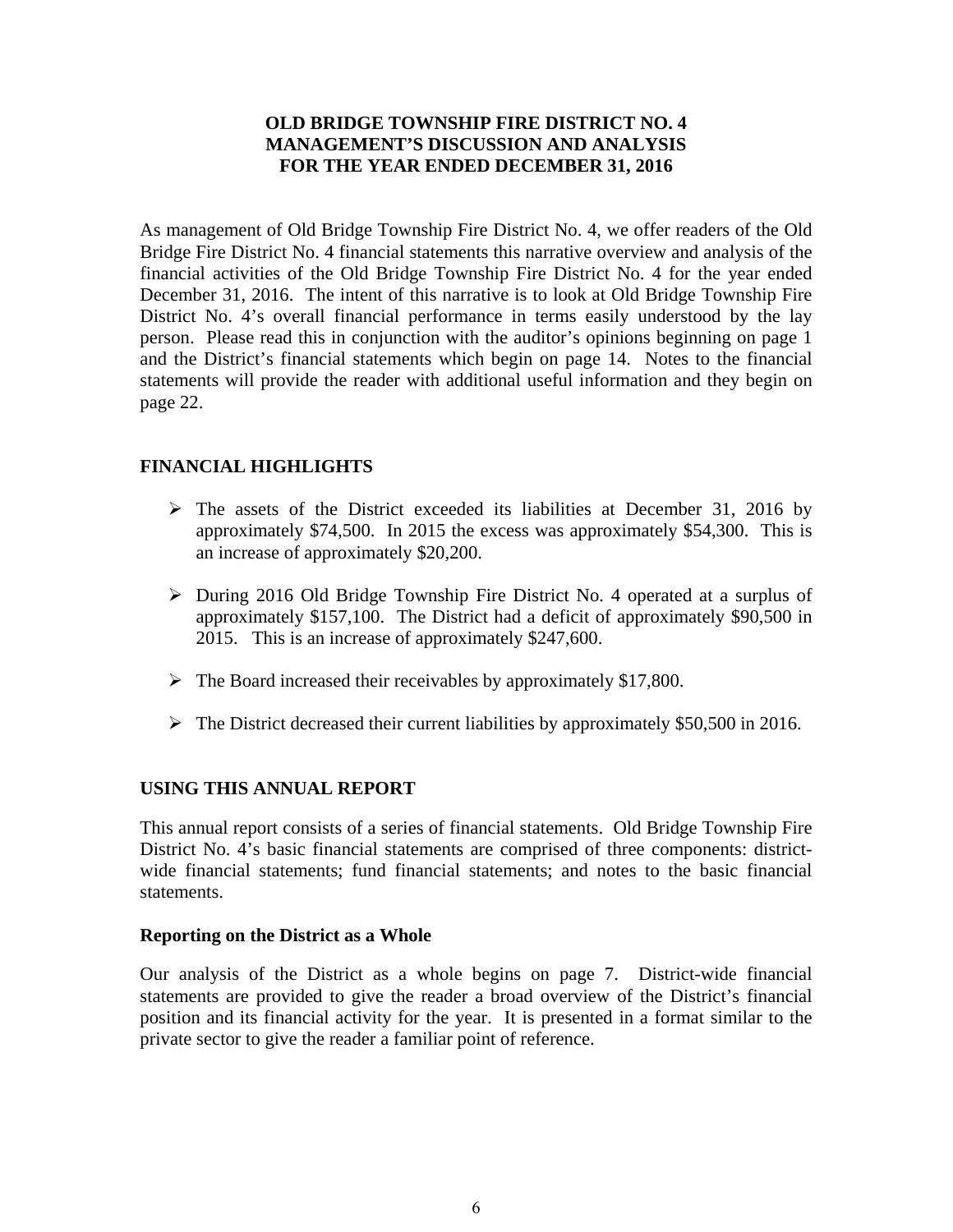The Statement of Net Position presents information on all the assets and liabilities of Old Bridge Township Fire District No. 4. The difference between the assets and liabilities is reported as the District's net position. Significant increases or decreases in the District's net position can be an indication of the financial health of the District.

The Statement of Activities presents financial information about activities that result in the District's net position increasing or decreasing during the year. Financial activities are recorded when the transactions occur rather than when the cash is received or paid out. As a result, there could be activities that result in cash flow in a future period.

The district-wide financial statements report on the financial data by function. Old Bridge Township Fire District No. 4 has two basic functions: activities that are supported by property taxes; and activities supported by other governmental activities. Old Bridge Township Fire District No. 4 provides firefighting services to the citizens of Old Bridge Township.

# **Fund Financial Statements**

A fund is a grouping of related accounts that is used to maintain control over resources that have been segregated for specific activities or objectives. Like other state and local governments, Old Bridge Township Fire District No. 4 uses fund accounting to document compliance with finance-related legal matters. Old Bridge Township Fire District No. 4 has two types of fund groups, governmental funds and fiduciary funds.

# **Governmental Funds**

Old Bridge Township Fire District No. 4's activities are reported in governmental funds. These funds record the flow of cash in and out of the District during the period and the balances remaining at year end for future periods. The modified accrual basis of accounting is utilized for reporting purposes. This method of accounting measures cash and all other financial assets that can be converted to cash. The governmental fund statements provide a detailed short-term view of the District's general government operations and the basic services that it provides. Governmental fund information helps the reader determine whether there are more or fewer financial resources that can be spent in the near future to finance the District's services.

Old Bridge Township Fire District No. 4 maintains two separate governmental funds, the general fund and the capital fund. Information is presented in the governmental fund balance sheet and in the governmental fund statement of revenues, expenditures, and changes in fund balance for the general fund and the capital fund.

The relationship (or differences) between governmental activities (reported in the Statement of Net Position and the Statement of Activities) and governmental funds is described in a reconciliation at the bottom of the fund financial statements.

As required by N.J.S.A. 40A:14:78-3, Old Bridge Township Fire District No. 4 adopts an annual budget which is voted on by the legal voters of the district on the third Saturday in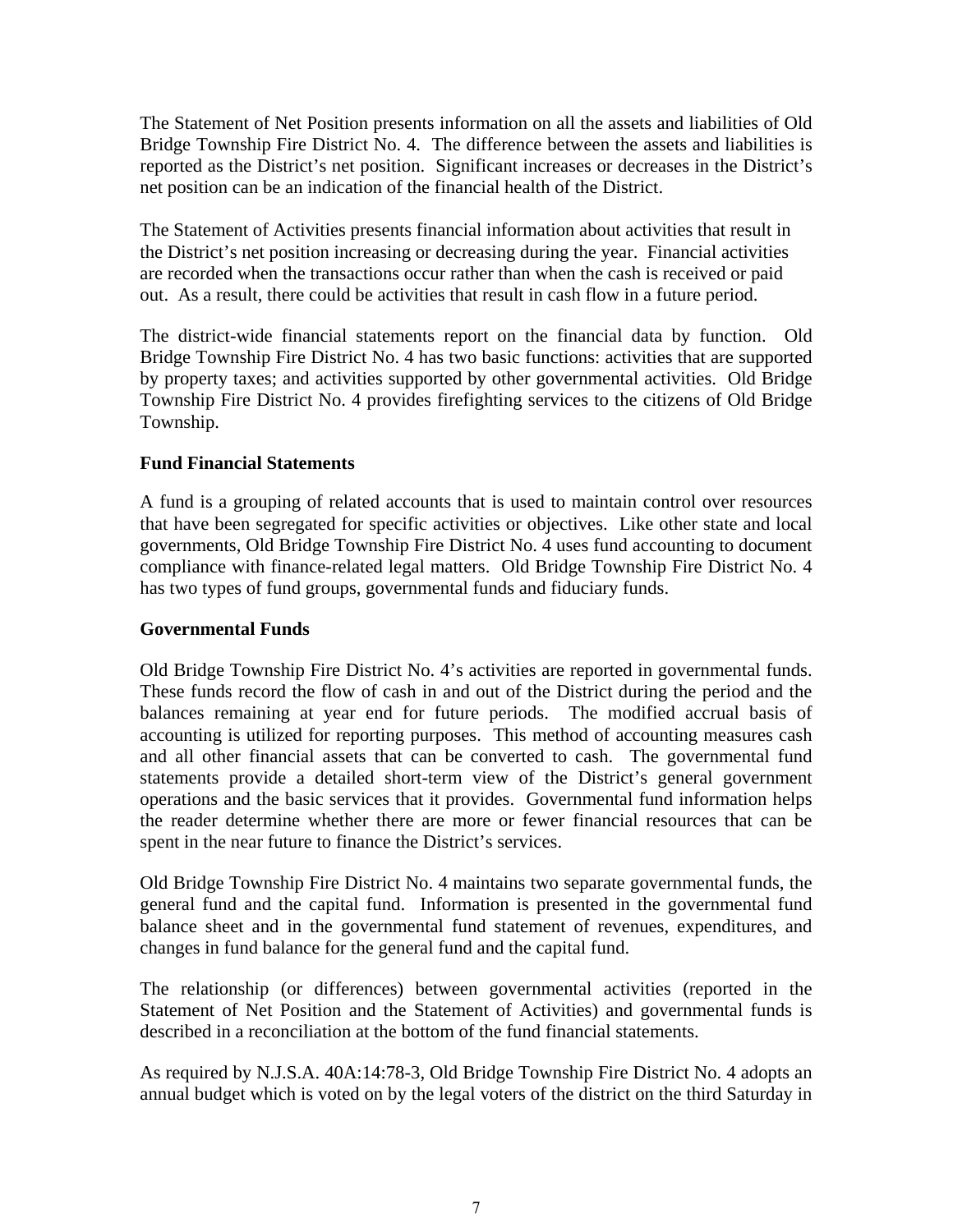February. Budgetary comparison schedules have been prepared to document compliance with budgetary requirements.

#### **Fiduciary Funds**

Fiduciary funds are used to account for assets held by the District on behalf of outside third parties, or other funds within the District. There are two fiduciary funds in the District. One fiduciary fund is the Length of Service Award Program (LOSAP). LOSAP is an annuity program for the volunteer firefighters. The fund is used to hold the monies in reserve until the actuary determines the amount to be invested for the each volunteer (see Note 9). The other fiduciary fund is the payroll fund. This fund is used to pay salaries, payroll taxes and other payroll deductions.

#### **Notes to Financial Statements**

The notes to the financial statements provide additional information that is essential to a full understanding of the data provided in the district-wide and fund financial statements. The notes to the financial statements are an integral part of the financial statements.

#### **DISTRICT-WIDE FINANCIAL ANALYSIS**

Old Bridge Township Fire District No. 4's net assets are a useful indicator of the District's financial condition. At the end of 2016 the District's assets exceeded the liabilities by approximately \$74,500. The largest portion of Old Bridge Township Fire District No. 4's net assets (62.9%) is its investment in capital assets. The District uses these assets to provide fire-fighting services to the community; consequently, these assets are not available for future spending. Old Bridge Township Fire District No. 4's investment in capital assets is reported net of any related debt.

#### **Statement of Net Assets**

#### OLD BRIDGE TOWNSHIP FIRE DISTRICT NO. 4 NET POSITION DECEMBER 31, 2016

|                                                   | 2016                     | 2015                 | \$ Increase<br>(Decrease) | % Increase<br>(Decrease) |
|---------------------------------------------------|--------------------------|----------------------|---------------------------|--------------------------|
| <b>Current and Other Assets</b><br>Capital Assets | 545,534<br>S.<br>660,800 | \$277,782<br>736,263 | 267,752<br>(75, 463)      | 96.4%<br>$(10.2\%)$      |
| <b>Total Assets</b><br><b>Other Liabilities</b>   | 1,206,334<br>981,926     | 1,014,045<br>959,778 | 192,289<br>22,148         | 19.0%<br>2.3%            |
| <b>Net Position</b>                               | 224,408                  | 54,267               | 170.141                   | 313.5%                   |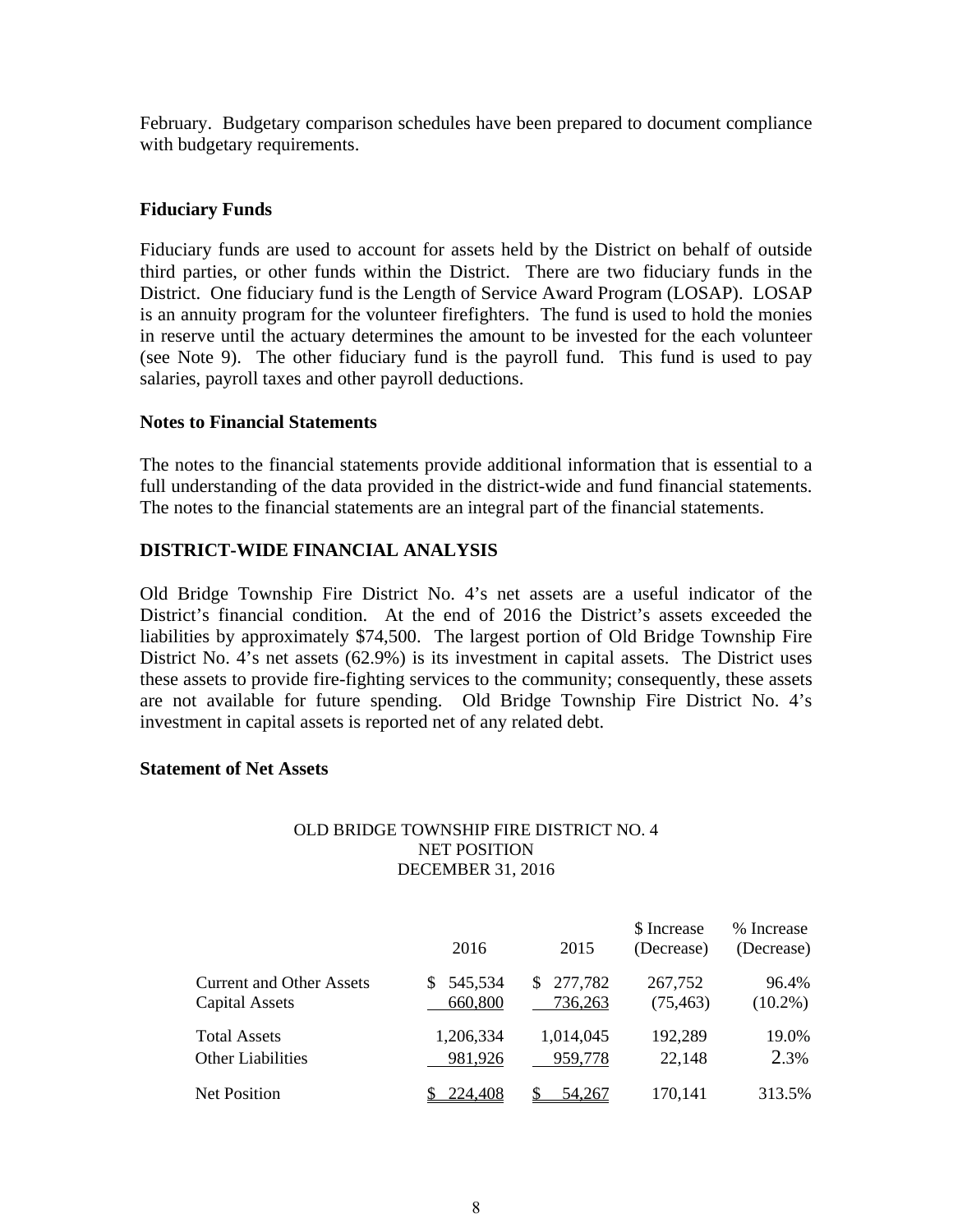|                                   | 2016      | 2015          | \$ Increase<br>(Decrease) | % Increase<br>(Decrease) |
|-----------------------------------|-----------|---------------|---------------------------|--------------------------|
| <b>Analysis of Net Position</b>   |           |               |                           |                          |
| <b>Invested in Capital Assets</b> |           |               |                           |                          |
| Net of Related Debt               | \$404,444 | 451,817<br>S. | (47,373)                  | $(10.5\%)$               |
| Unrestricted                      | (180,036) | (397, 550)    | (217,514)                 | $(54.7\%)$               |
| <b>Total Net Position</b>         | 224,408   | 54,267        | 170,141                   | 313.5%                   |

The net position of Old Bridge Township Fire District No. 4 increased approximately \$170,100 during the 2016 period. This increase was due primarily to the Board operating at a surplus of approximately \$157,100, and a prior period adjustment of approximately \$13,000.

#### **Governmental Activities**

The Statement of Activities shows the cost of the governmental activities program services and the charges for services and grants offsetting these costs. A summary of these activities follows:

| 2016    | 2015          | \$ Increase<br>(Decrease) | % Increase<br>(Decrease) |
|---------|---------------|---------------------------|--------------------------|
|         |               |                           |                          |
| 80,478  | 75,192<br>\$. | 5,286                     | 7.0%                     |
|         |               |                           |                          |
| 590,754 | 678,869       | (88, 115)                 | $(13.0\%)$               |
| 8,305   | 9,102         | (797)                     | $(8.8\%)$                |
| 679,537 | 763,163       | (83, 626)                 | $(11.0\%)$               |
|         |               |                           |                          |

# **2016 Program Expenses**





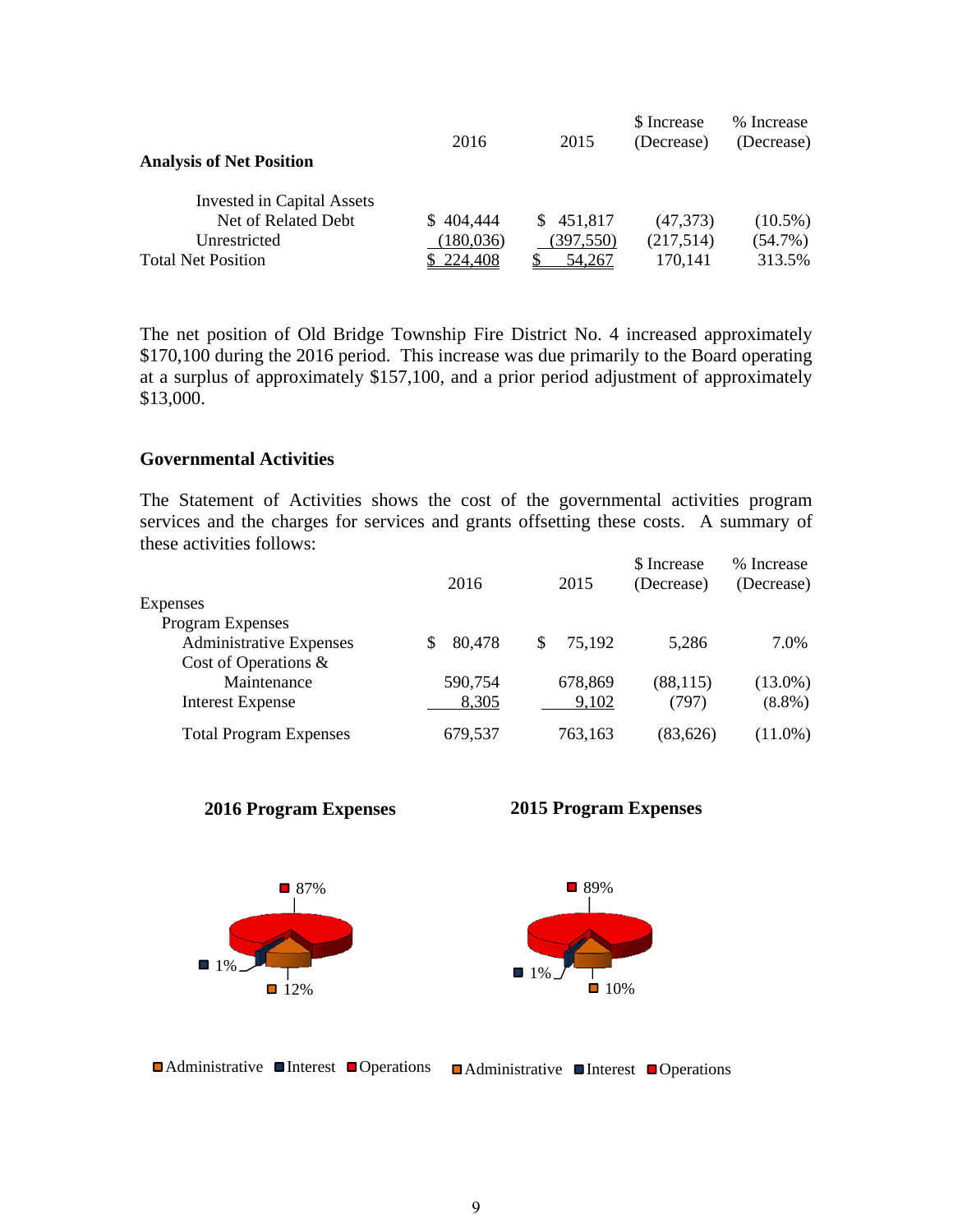|                                   | 2016          | 2015         | \$ Increase<br>(Decrease) | % Increase<br>(Decrease) |
|-----------------------------------|---------------|--------------|---------------------------|--------------------------|
| <b>Program Revenues</b>           |               |              |                           |                          |
| <b>Charges for Services</b>       | 233,353       | 85,406       | 147,947                   | 173.2%                   |
| <b>Operating Grants</b>           | 2,507         | 2,507        | $-0-$                     | 0.0%                     |
| Net Program Expenses              | 443,677       | 675,250      | (231, 573)                | $(34.3\%)$               |
| <b>General Revenues</b>           |               |              |                           |                          |
| Property Taxes Levied for         |               |              |                           |                          |
| <b>General Purposes</b>           | 523,721       | 437,728      | 85,993                    | 19.6%                    |
| Property Taxes Levied for         |               |              |                           |                          |
| <b>Capital Purchases</b>          | 30,000        | 100,000      | (70,000)                  | $(86.0\%)$               |
| Property Taxes Levied for         |               |              |                           |                          |
| Debt Service                      | 36,395        | 36,395       | $-0-$                     | 100.0%                   |
| Other Income                      | 10,689        | 10,606       | 83                        | $.8\%$                   |
| <b>Total General Revenues</b>     | 600,805       | 584,729      | 16,076                    | 2.7%                     |
| Increase (Decrease) in Net Assets | 157,128       | (90, 521)    | 247,649                   | 273.6%                   |
| Prior Period Adjustment           | 13,013        | 42,431       | 29,418                    | 69.3%                    |
| Net Assets, January 1             | <u>54,267</u> | 102,357      | (48,090)                  | $(47.0\%)$               |
| Net Assets, December 31           | 224,408       | 54,267<br>\$ | 170,141                   | 313.5%                   |

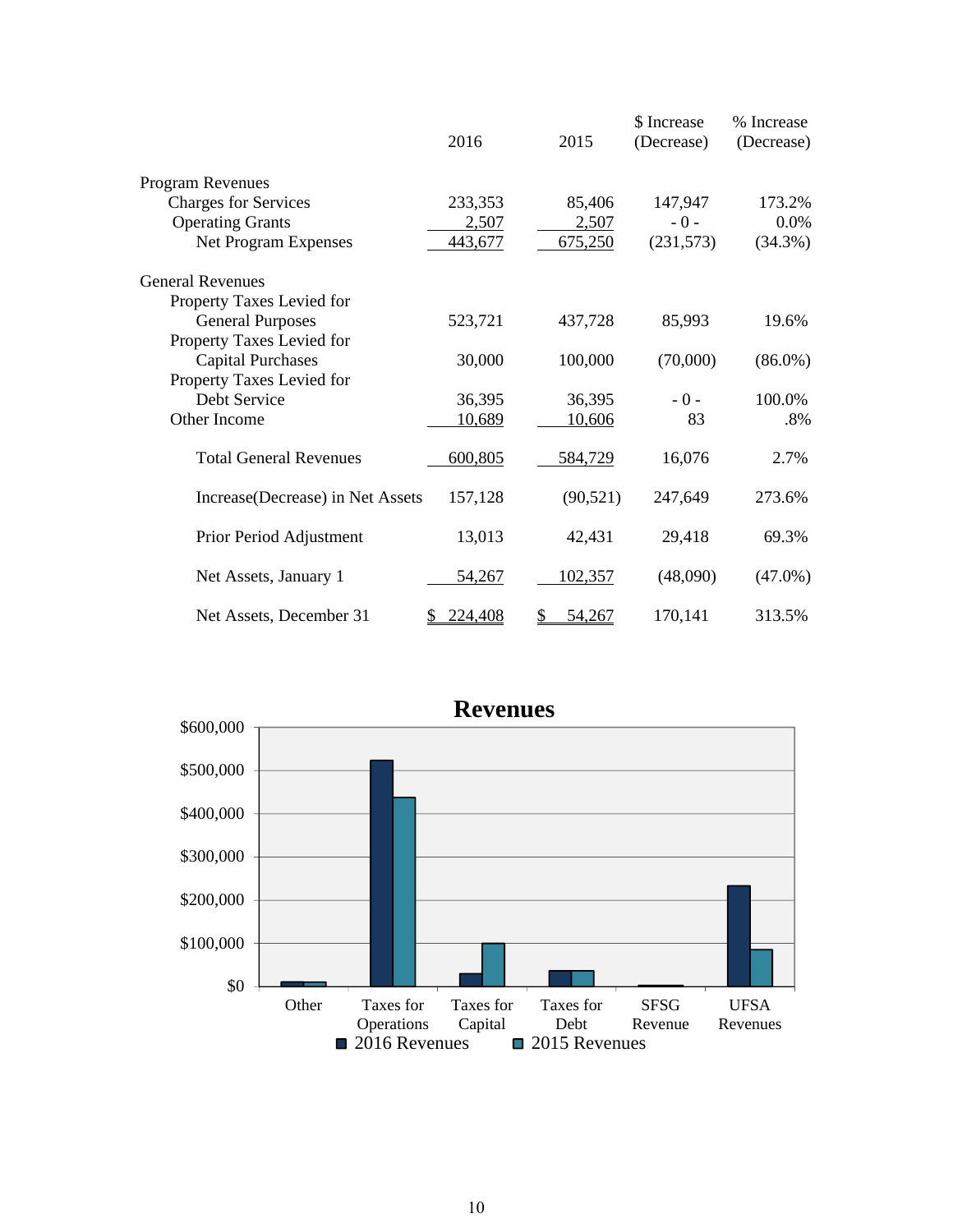Property tax revenue constituted 71% of the total governmental activities revenues received by Old Bridge Township Fire District No. 4 in 2016. In 2015 the property tax revenue constituted 85% of total revenues.

The Cost of Operations & Maintenance was 87% and 89% of the District's total expenses in 2016 and 2015 respectively. Administration expenses equaled 12% and 10% of the total expenses in 2016 and 2015.

# **FINANCIAL ANALYSIS OF THE GOVERNMENT FUNDS**

Old Bridge Township Fire District No. 4 uses fund accounting to document compliance with finance-related legal requirements.

# **Government Fund**

The primary objective of the District's governmental funds is to report on cash flows in and out during the period and the ending balances of the spendable resources.

This information is useful to evaluate the performance of the District and to assess its future needs and available resources.

As of December 31, 2016, the combined balance of the governmental cash funds of Old Bridge Township Fire District No. 4 was approximately \$351,500. This balance is approximately \$188,900 higher than last year's combined governmental funds balance. The increase is due primarily to a more accurate reporting and by operating at a surplus. The funds realized a combined excess of revenues over expenditures for the year of approximately \$245,100.

The combined balance of the governmental funds of Old Bridge Township Fire District No. 4 was a surplus of approximately \$313,600.

During 2016 the general fund balance of Old Bridge Township Fire District No. 4 increased by approximately \$503,800. The primary reasons for this increase are as follows:

- The Board operated at a surplus of approximately \$490,800.
- $\triangleright$  The Board had a prior period adjustment of approximately \$13,000.

At the end of 2016, the District had a capital projects fund balance of approximately \$154,300. This was a decrease of approximately \$245,700 from the previous year. The major changes in this fund balance were:

- $\triangleright$  The budgeted appropriation of \$30,000 for future capital purchases.
- $\triangleright$  Transfer of funds to the General Fund.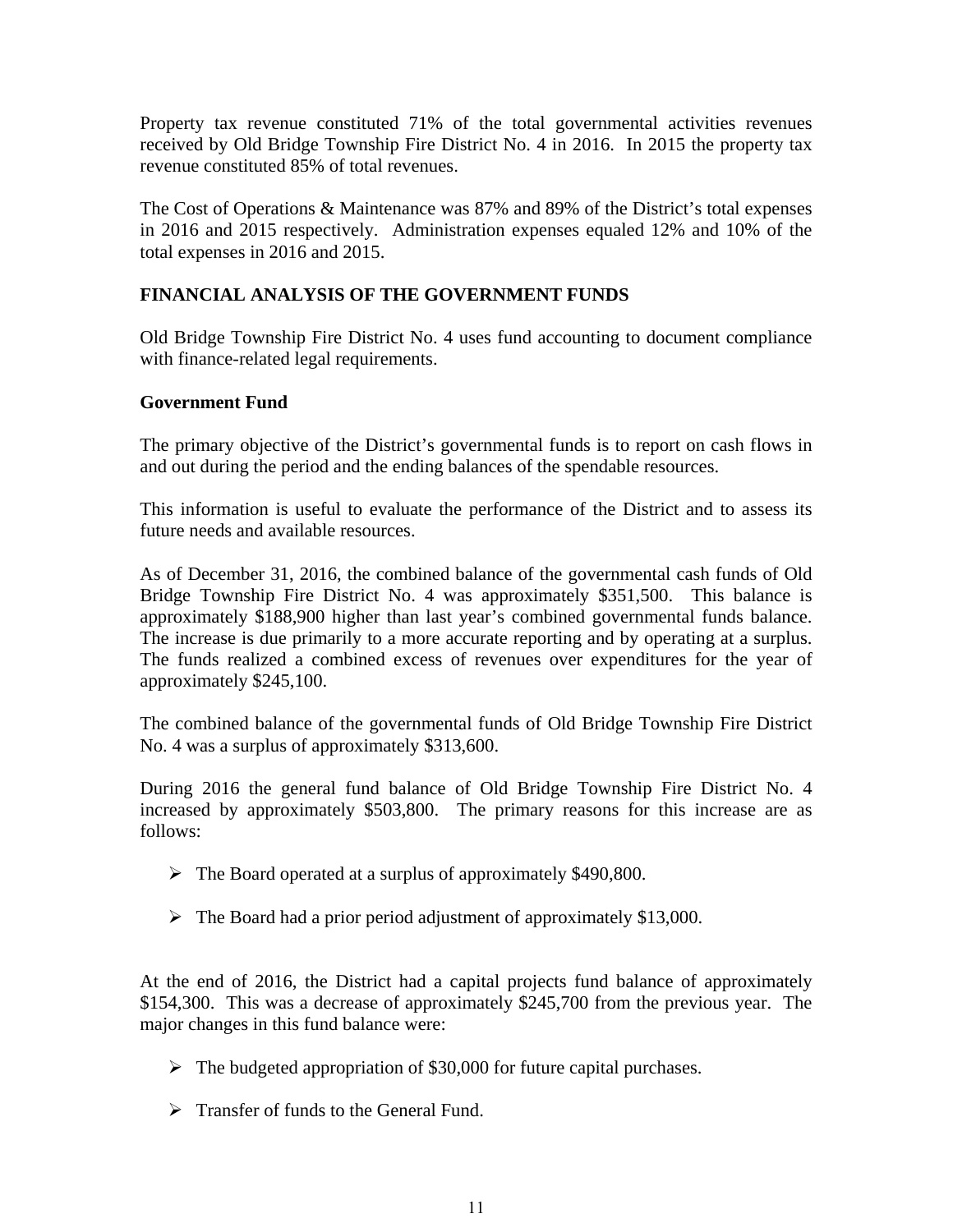# **General Fund Budgetary Highlights**

The original 2016 Budget was balanced with the utilization of \$15,000 of General Fund surplus and \$275,655 of Capital Funds. The Board operated at a surplus in 2016 and was not required to utilize General Fund surplus. The \$275,655 of Capital Funds was utilized to offset prior year deficit.

The District had total revenues in excess of expenditures of approximately \$245,100 in 2016, and in 2015 they experienced a deficiency of approximately \$46,900. In 2017 the Board expects a small surplus.

Administrative expenses were approximately \$1,400 lower than projected in 2016. Operating expenses were approximately \$40,000 lower than projected in 2016.

# **CAPITAL ASSETS AND DEBT ADMINISTRATION**

# **Capital Assets**

As of December 31, 2016 Old Bridge Township Fire District No. 4 had invested in capital assets for government activities approximately \$660,800 (net of accumulated depreciation). Capital assets consist of fire apparatus, fire equipment, and office equipment. They purchased approximately \$3,800 of capital assets in 2016.

#### OLD BRIDGE TOWNSHIP FIRE DISTRICT NO. 4 CAPITAL ASSETS (NET OF ACCUMULATED DEPRECIATION) DECEMBER 31, 2016

| 2016        | 2015        | Change    |
|-------------|-------------|-----------|
| \$1,391,881 | \$1,391,881 | $-0-$     |
| 13,683      | 13,683      | $-0-$     |
| 104,310     | 100,510     | 3,800     |
| 1,509,874   | 1,506,074   | 3,800     |
|             |             |           |
| 849,074     | 769,811     | 79,263    |
|             |             |           |
| 660.800     | 736.263     | (75, 463) |
|             |             |           |

Additional information on Old Bridge Township Fire District No. 4's capital assets can be found in Note 5 in the notes to the financial statements.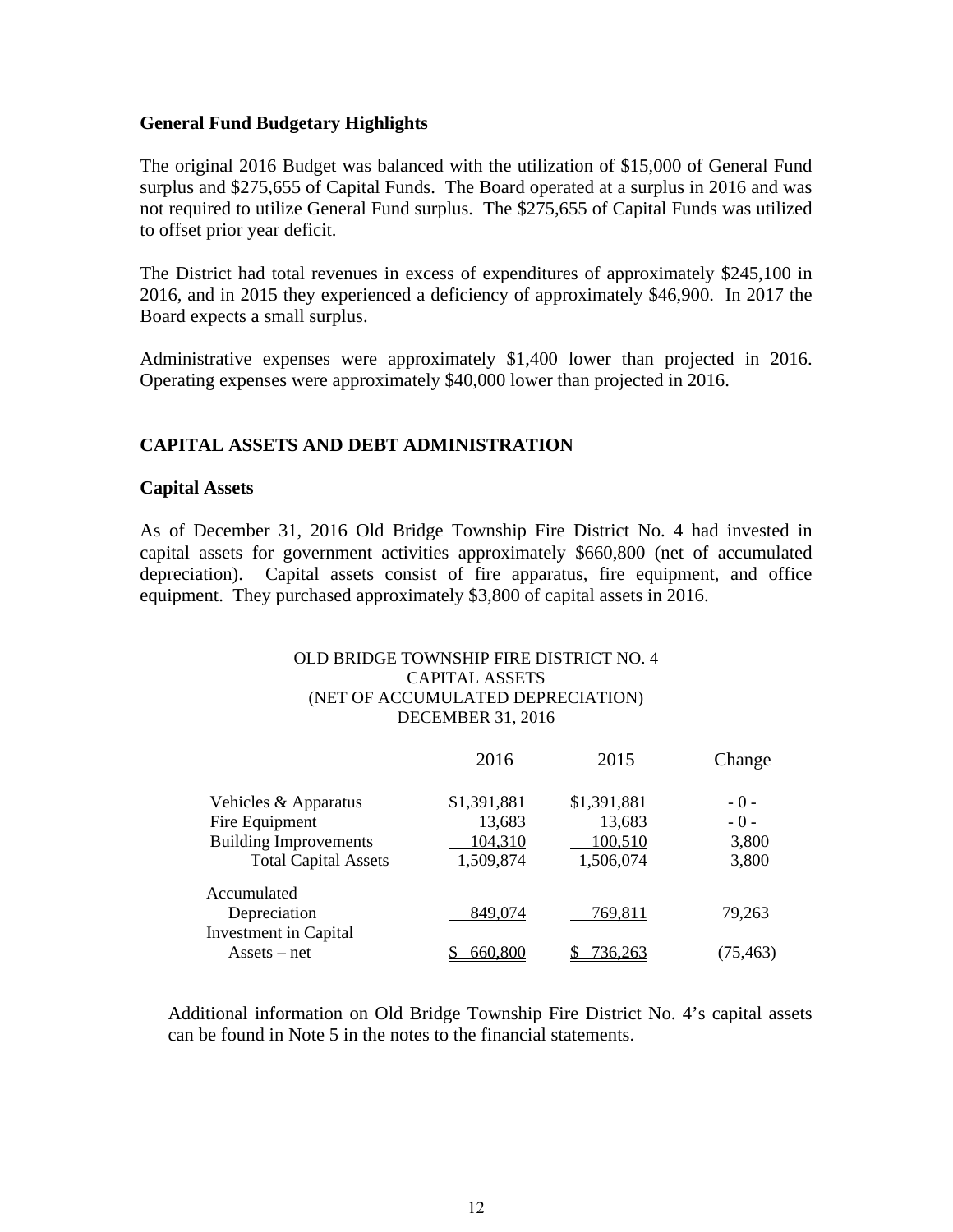# **ECONOMIC FACTORS AND NEXT YEARS BUDGET**

In 2016, Old Bridge Township Fire District No. 4 was able to cover all its appropriations through the fire tax levy and other revenues. The Board did not have to utilize capital funds to pay for overspending in operations in the current year.

Old Bridge Township Fire District No. 4 adopted their 2017 budget on January 9, 2017. The voters subsequently voted to approve the adopted budget at the February election. The 2017 budget reflects a decrease in the tax levy of approximately \$1,600. The Board is utilizing \$60,000 of Capital Funds towards the purchase of air packs and \$90,000 to balance the budget.

# **REQUESTS FOR INFORMATION**

This financial report is designed to provide a general overview of the Old Bridge Township Fire District No. 4's finances for all of those with an interest in the District's finances. Questions concerning any of the information provided in this report, or requests for additional financial information should be addressed to Ann Peel, Old Bridge Township Fire District No. 4, 3011 Cheesequake Road, Parlin, New Jersey, 08859.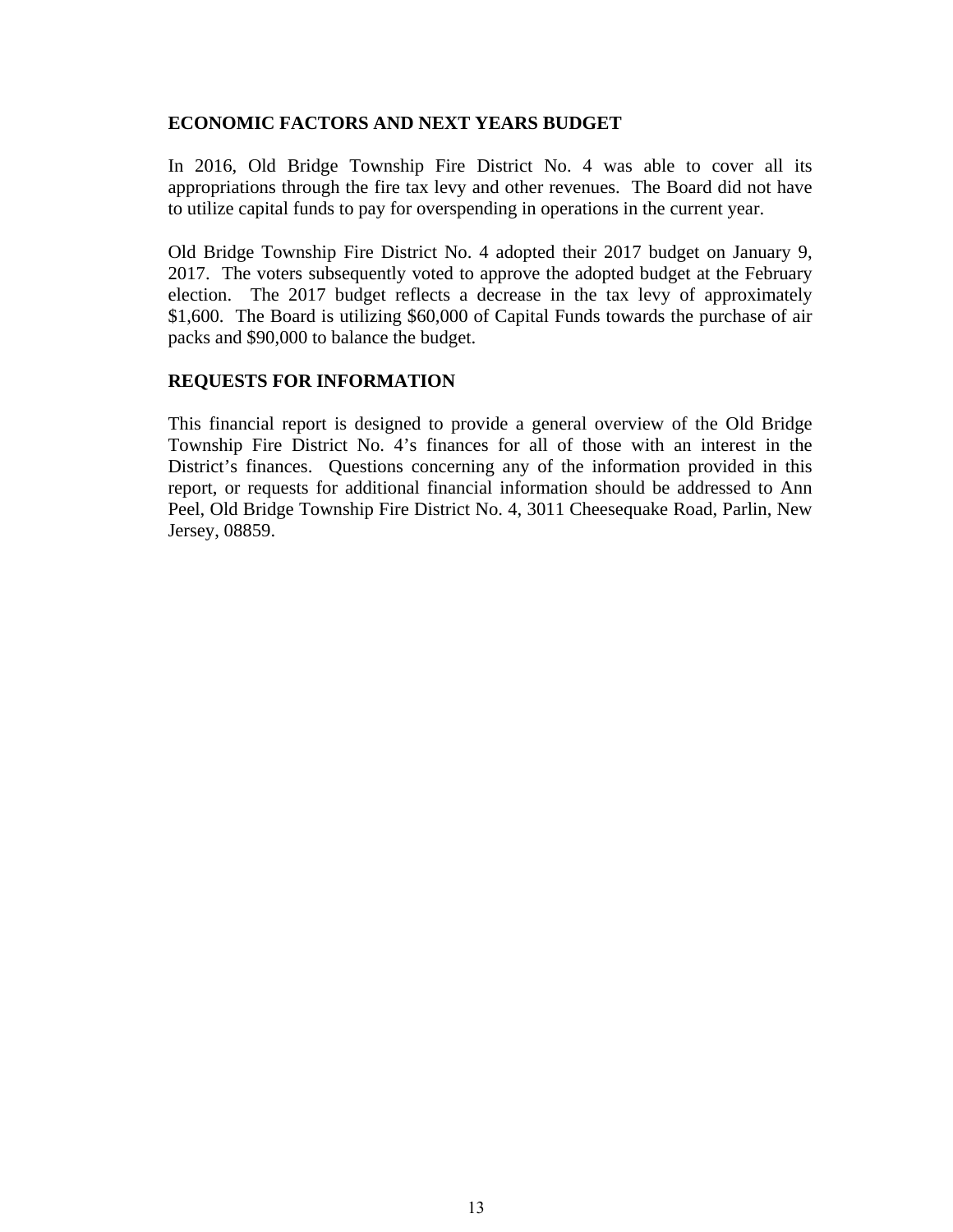# **FIRE DISTRICT NO. 4 OF THE TOWNSHIP OF OLD BRIDGE Statement of Net Position December 31, 2016**

|                                                    | <b>Governmental Activities</b> |            |  |  |
|----------------------------------------------------|--------------------------------|------------|--|--|
|                                                    |                                | 2016       |  |  |
| Assets:                                            |                                |            |  |  |
| Current assets:<br>Cash                            | \$                             | 351,512    |  |  |
| Accounts receivable                                |                                | 24,283     |  |  |
| Prepaid expense                                    |                                | 13,374     |  |  |
| Total current assets                               |                                | 389,169    |  |  |
| Capital assets (net of depreciation)               |                                | 660,800    |  |  |
|                                                    |                                |            |  |  |
| <b>Total</b> assets                                |                                | 1,049,969  |  |  |
| Deferred outflow of resources                      |                                |            |  |  |
| Deferred outflows related to pensions              |                                | 156,365    |  |  |
| Total deferred outflow of resources                |                                | 156,365    |  |  |
| Total assets and deferred outflow of resources     |                                | 1,206,334  |  |  |
| <b>Current liabilities:</b>                        |                                |            |  |  |
| Accounts payable                                   |                                | 29,711     |  |  |
| Accrued payroll                                    |                                | 2,718      |  |  |
| Accrued pension                                    |                                | 29,763     |  |  |
| Capital leases payable                             |                                | 28,911     |  |  |
| Total current liabilities                          |                                | 91,103     |  |  |
| Noncurrent liabilities:                            |                                |            |  |  |
| Capital leases payable                             |                                | 227,445    |  |  |
| Net pension liability                              |                                | 656,900    |  |  |
| Total noncurrent liabilities                       |                                | 884,345    |  |  |
| <b>Total liabilities</b>                           |                                | 975,448    |  |  |
| Deferred inflow of resources:                      |                                |            |  |  |
| Deferred inflows related to pensions               |                                | 6,478      |  |  |
| Total deferred inflow of resources                 |                                | 6,478      |  |  |
| Total liabilities and deferred inflow of resources |                                | 981,926    |  |  |
| Net position:                                      |                                |            |  |  |
| Net investment in capital assets                   |                                | 404,444    |  |  |
| Unrestricted net position                          |                                | (180, 036) |  |  |
| Total net position                                 | $\boldsymbol{\mathsf{S}}$      | 224,408    |  |  |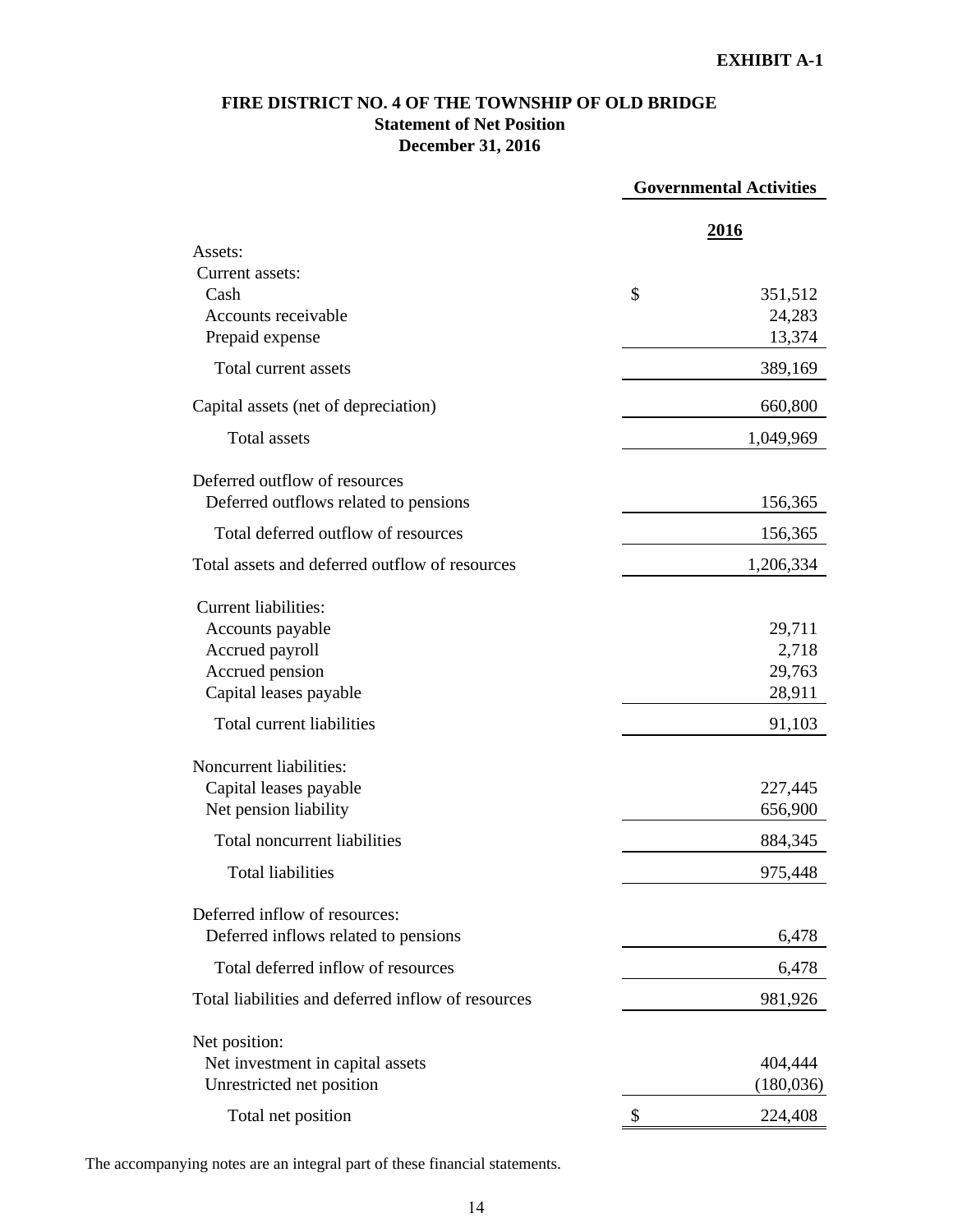# **FIRE DISTRICT NO. 4 OF THE TOWNSHIP OF OLD BRIDGE Statement of Activities For the year ended December 31, 2016**

|                                                                                                                                                         |                 |                  |                                       |         | <b>Governmental Activities</b>                   |  |
|---------------------------------------------------------------------------------------------------------------------------------------------------------|-----------------|------------------|---------------------------------------|---------|--------------------------------------------------|--|
|                                                                                                                                                         | <b>Expenses</b> |                  | <b>Charges for</b><br><b>Services</b> |         | 2016                                             |  |
| Government activities:                                                                                                                                  |                 |                  |                                       |         |                                                  |  |
| Operation appropriations:                                                                                                                               |                 |                  |                                       |         |                                                  |  |
| Administration                                                                                                                                          | \$              | 80,478           | \$                                    |         | \$<br>(80, 478)                                  |  |
| Costs of operations and maintenance                                                                                                                     |                 | 590,754<br>8,305 |                                       | 233,353 | (357, 401)                                       |  |
| Interest expense                                                                                                                                        |                 |                  |                                       |         | (8,305)                                          |  |
| Total government activities                                                                                                                             |                 | 679,537          |                                       | 233,353 | (446, 184)                                       |  |
| General revenues:<br>Miscellaneous revenue<br>Operating grant revenues<br>Amount raised by taxation<br>Total general revenues<br>Change in net position |                 |                  |                                       |         | 10,689<br>2,507<br>590,116<br>603,312<br>157,128 |  |
| Net position, January 1                                                                                                                                 |                 |                  |                                       |         | 54,267                                           |  |
| Prior period adjustment (see Note 12)                                                                                                                   |                 |                  |                                       |         | 13,013                                           |  |
| Net position, January 1, restated                                                                                                                       |                 |                  |                                       |         | 67,280                                           |  |
| Net position, December 31                                                                                                                               |                 |                  |                                       |         | 224,408                                          |  |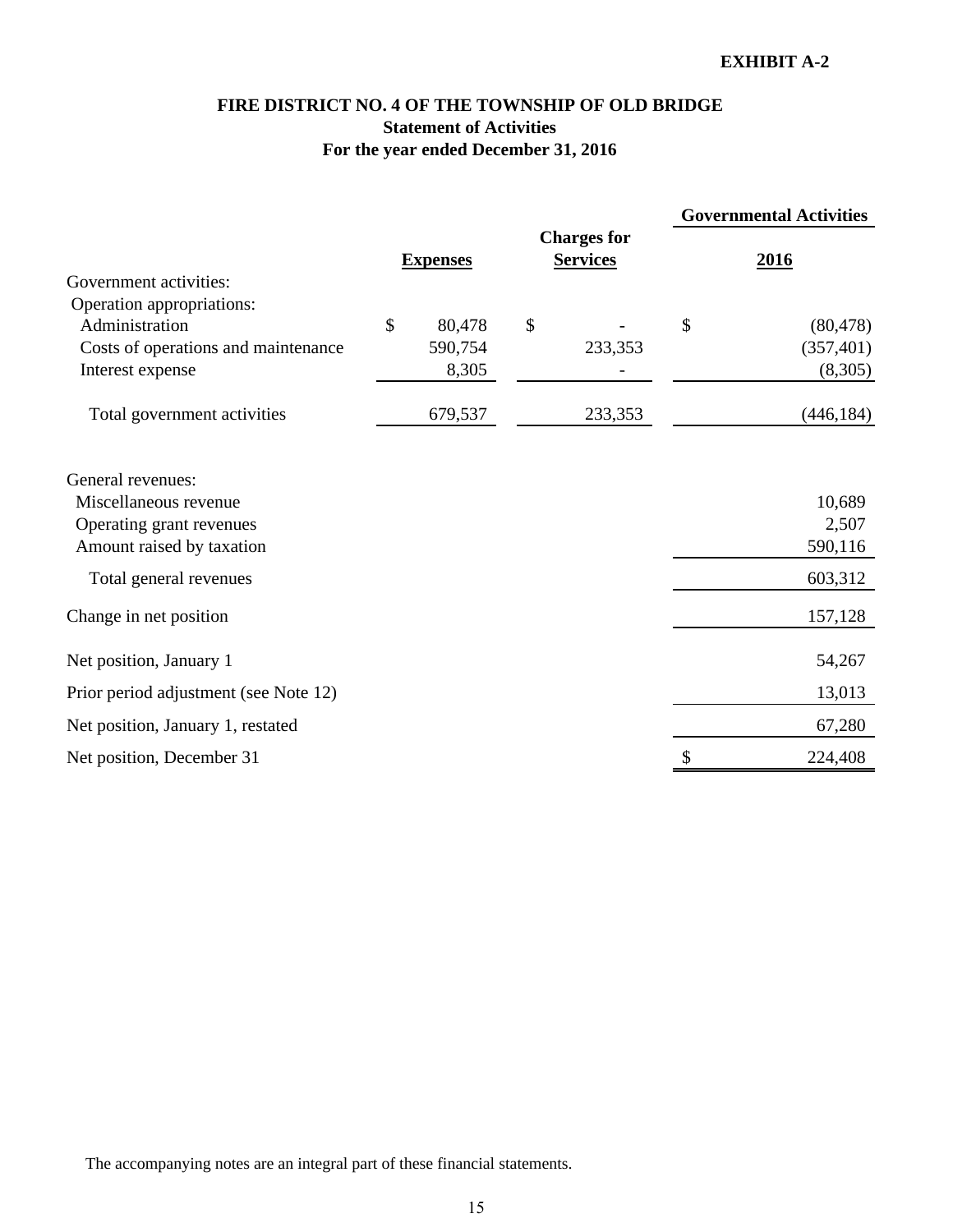#### **FIRE DISTRICT NO. 4 OF THE TOWNSHIP OF OLD BRIDGE Balance Sheet Governmental Funds December 31, 2016**

|                                                                                                                                                                                                                    |                                                 |    |                                 |    | <b>Totals</b>                                   |
|--------------------------------------------------------------------------------------------------------------------------------------------------------------------------------------------------------------------|-------------------------------------------------|----|---------------------------------|----|-------------------------------------------------|
|                                                                                                                                                                                                                    | <b>General Fund</b>                             |    | Capital<br><b>Projects Fund</b> |    | December 31,<br>2016                            |
| Assets:<br>Cash<br>Accounts receivable<br>Interfund receivable                                                                                                                                                     | \$<br>351,512<br>24,283                         | \$ | 154,345                         | \$ | 351,512<br>24,283<br>154,345                    |
| <b>Total assets</b>                                                                                                                                                                                                | \$<br>375,795                                   | \$ | 154,345                         | \$ | 530,140                                         |
| Liabilities, equity and other credits:<br>Accounts payable<br>Accrued payroll<br>Accrued pension<br>Interfund payable<br>Total liabilities                                                                         | 29,711<br>2,718<br>29,763<br>154,345<br>216,537 | \$ |                                 | \$ | 29,711<br>2,718<br>29,763<br>154,345<br>216,537 |
| <b>Fund balances</b><br>Assigned for:<br>Other purposes<br>Unassigned, reported in:                                                                                                                                |                                                 |    | 154,345                         |    | 154,345                                         |
| General fund<br>Total fund balance                                                                                                                                                                                 | 159,258<br>159,258                              |    | 154,345                         |    | 159,258<br>313,603                              |
| Total liabilities and fund balance                                                                                                                                                                                 | \$<br>375,795                                   | \$ | 154,345                         |    |                                                 |
| Amounts reported for governmental activities in<br>the statement of net position (A-1) are different<br>because:                                                                                                   |                                                 |    |                                 |    |                                                 |
| Prepaid insurance is reported in governmental funds as expenditures.<br>However, in the statement of net position, the cost of those assets is<br>expensed over the term of the policy as insurance expense.       |                                                 |    |                                 |    | 13,374                                          |
| Capital assets used in governmental activities are not financial resources<br>and therefore are not reported in the funds. The cost of the assets is<br>\$1,509,874 and the accumulated depreciation is \$849,074. |                                                 |    |                                 |    | 660,800                                         |
| Deferred outflows and inflows of resources related to pensions are applicable<br>to future reporting periods and, therefore, are not reported in the funds.                                                        |                                                 |    |                                 |    | 149,887                                         |
| Long-term liabilities, including bonds payable, are not due and payable<br>in the current period and are therefore not reported as liabilities in the funds.                                                       |                                                 |    |                                 |    | (913, 256)                                      |
| Net position of governmental activities                                                                                                                                                                            |                                                 |    |                                 | \$ | 224,408                                         |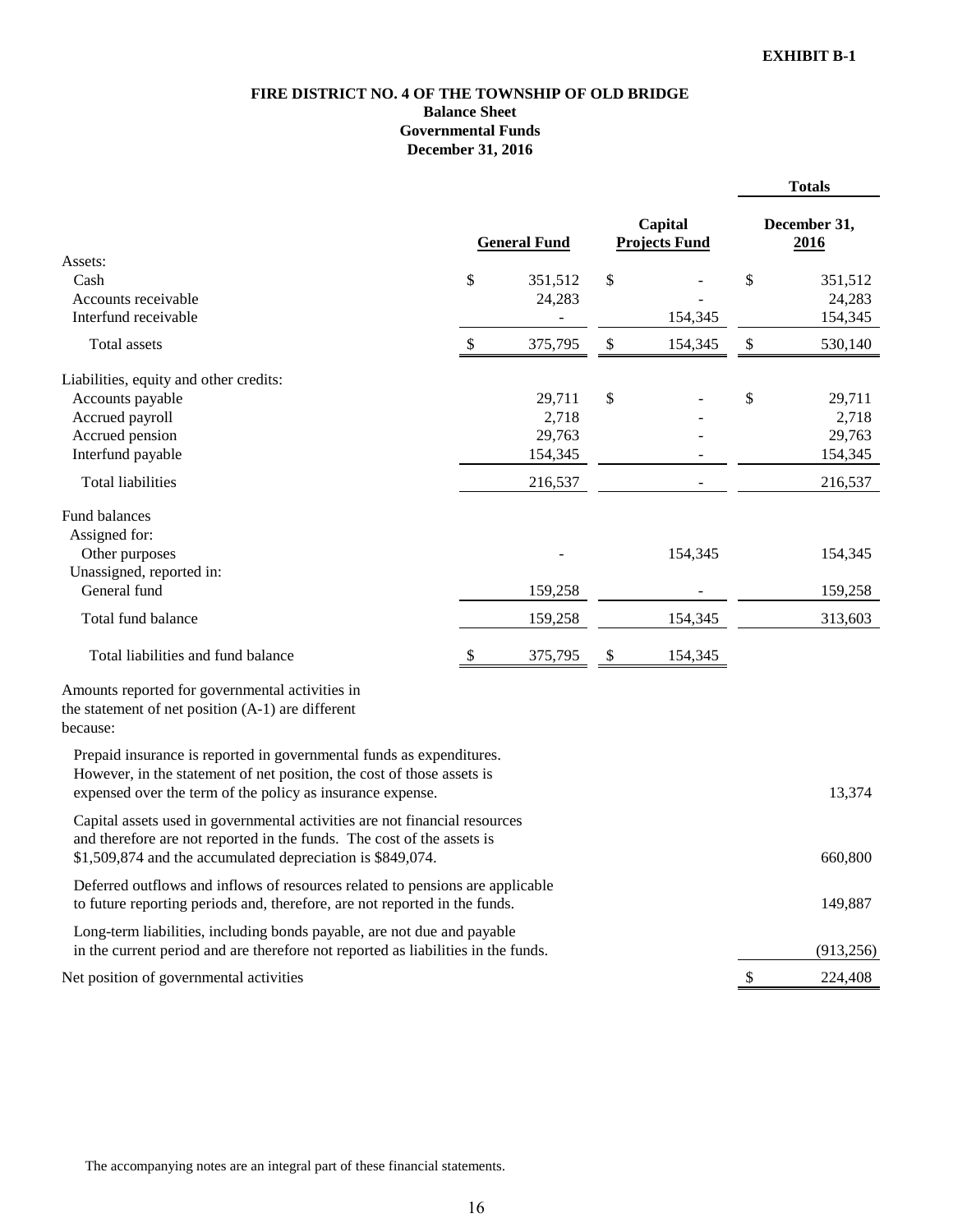#### **FIRE DISTRICT NO. 4 OF THE TOWNSHIP OF OLD BRIDGE Statement of Revenues, Expenditures and Changes in Fund Balance Governmental Funds For the year ended December 31, 2016**

|                                          |                     |                                 |                             |        | <b>Totals</b>        |
|------------------------------------------|---------------------|---------------------------------|-----------------------------|--------|----------------------|
|                                          | <b>General Fund</b> | Capital<br><b>Projects Fund</b> | Debt<br><b>Service Fund</b> |        | December 31,<br>2016 |
| Revenues:                                |                     |                                 |                             |        |                      |
| Miscellaneous anticipated revenue:       |                     |                                 |                             |        |                      |
| Annual registration fees                 | \$<br>78,211        | \$                              | \$                          |        | \$<br>78,211         |
| Penalties and fines                      | 155,142             |                                 |                             |        | 155,142              |
| Investment income                        | 191                 |                                 |                             |        | 191                  |
| Other revenue                            | 10,498              |                                 |                             |        | 10,498               |
| Total miscellaneous revenues             | 244,042             |                                 |                             |        | 244,042              |
| Operating grant revenue:                 |                     |                                 |                             |        |                      |
| Supplemental fire service grant          | 2,507               |                                 |                             |        | 2,507                |
| Total operating grant revenue            | 2,507               | $\overline{\phantom{a}}$        |                             |        | 2,507                |
|                                          |                     |                                 |                             |        |                      |
| Total revenues                           | 246,549             |                                 |                             |        | 246,549              |
| Amount raised by taxation to support     |                     |                                 |                             |        |                      |
| district budget                          | 523,721             | 30,000                          |                             | 36,395 | 590,116              |
| Total anticipated revenues               | 770,270             | 30,000                          |                             | 36,395 | 836,665              |
| Expenditures:                            |                     |                                 |                             |        |                      |
| Operating appropriations:                |                     |                                 |                             |        |                      |
| Administration:                          |                     |                                 |                             |        |                      |
| Salaries and wages                       | 26,200              |                                 |                             |        | 26,200               |
| Other expenditures:                      |                     |                                 |                             |        |                      |
| Professional fees                        | 43,170              |                                 |                             |        | 43,170               |
| Advertising                              | 1,892               |                                 |                             |        | 1,892                |
| Elections                                | 621                 |                                 |                             |        | 621                  |
| Office supplies and postage              | 8,595               |                                 |                             |        | 8,595                |
| Total administration                     | 80,478              |                                 |                             |        | 80,478               |
| Cost of operations and maintenance:      |                     |                                 |                             |        |                      |
| Salaries and wages                       | 114,422             |                                 |                             |        | 114,422              |
| Fringe benefits                          | 91,901              |                                 |                             |        | 91,901               |
| Other expenditures:                      |                     |                                 |                             |        |                      |
| Rental charges                           | 54,607              |                                 |                             |        | 54,607               |
| Materials and supplies                   | 3,624               |                                 |                             |        | 3,624                |
| Insurance                                | 58,992              |                                 |                             |        | 58,992               |
| Building and grounds                     | 30,795              |                                 |                             |        | 30,795               |
| Fire prevention                          | 7,803               |                                 |                             |        | 7,803                |
| Training and education                   | 9,888               |                                 |                             |        | 9,888                |
| Utilities                                | 25,561              |                                 |                             |        | 25,561               |
| Maintenance and repairs                  | 50,834              |                                 |                             |        | 50,834               |
| Total cost of operations and maintenance | 448,427             |                                 |                             |        | 448,427              |
|                                          |                     |                                 |                             |        |                      |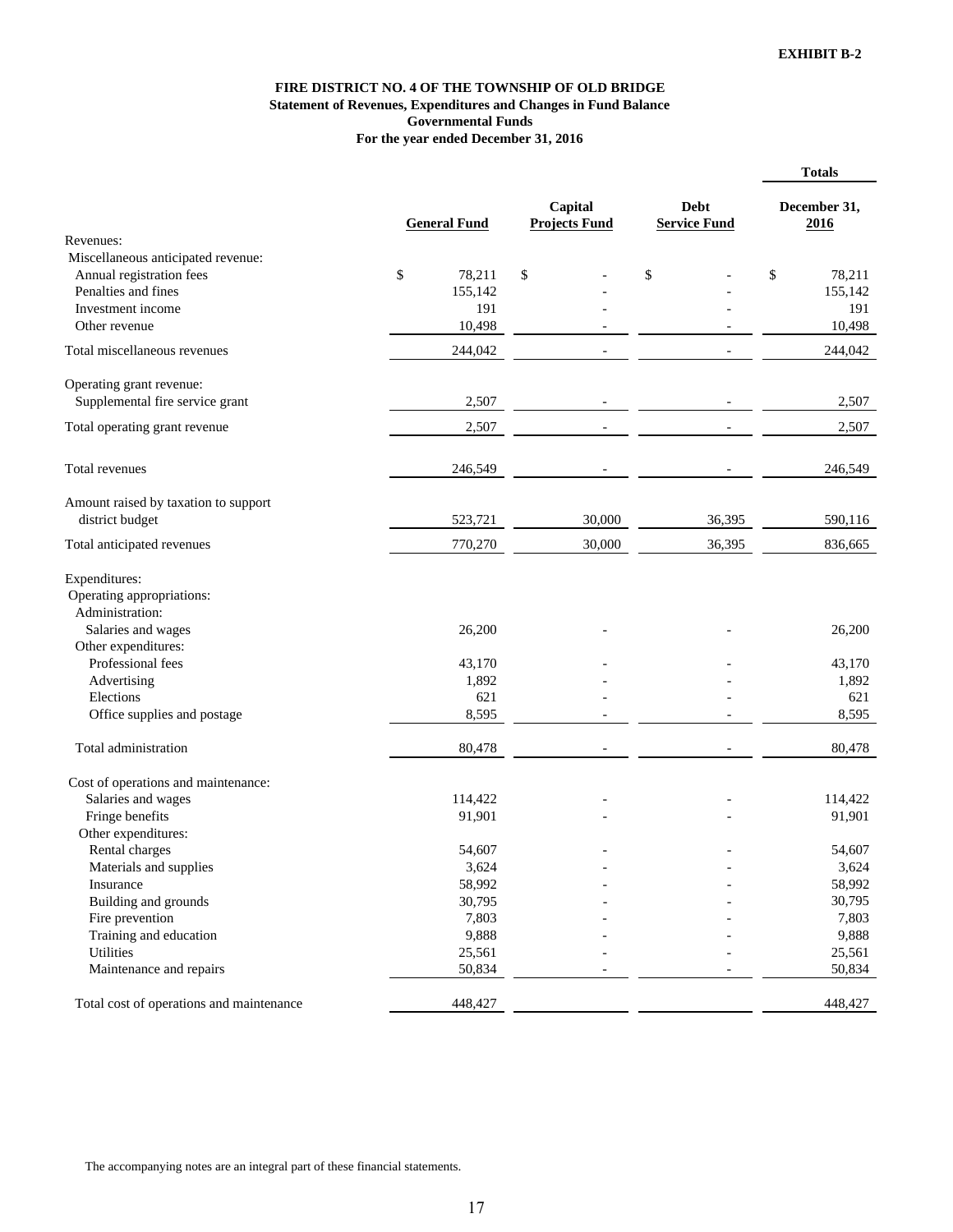#### **Statement of Revenues, Expenditures and Changes in Fund Balance Governmental Funds For the year ended December 31, 2016 FIRE DISTRICT NO. 4 OF THE TOWNSHIP OF OLD BRIDGE**

|                                                                                                      |                                   |                                 |                             | <b>Totals</b>               |
|------------------------------------------------------------------------------------------------------|-----------------------------------|---------------------------------|-----------------------------|-----------------------------|
|                                                                                                      | <b>General Fund</b>               | Capital<br><b>Projects Fund</b> | Debt<br><b>Service Fund</b> | December 31,<br><u>2016</u> |
| Operating appropriations offset with revenues:<br>Fire prevention bureau                             | 11,259                            |                                 |                             | 11,259                      |
| Total operating appropriations offset with revenues                                                  | 11,259                            |                                 |                             | 11,259                      |
| Length of service award program                                                                      | 15,000                            |                                 |                             | 15,000                      |
| Debt service for capital appropriations:<br>Capital leases<br>Interest on capital leases             |                                   |                                 | 28,090<br>8,305             | 28,090<br>8,305             |
| Total debt service for capital appropriations                                                        |                                   |                                 | 36,395                      | 36,395                      |
| Total operating appropriations                                                                       | 555,164                           |                                 | 36,395                      | 591,559                     |
| Transfer of fund balance                                                                             | 275,655                           | (275, 655)                      |                             |                             |
| Excess (efficiency) of revenues<br>over (under) expenditures                                         | 490,761                           | (245, 655)                      |                             | 245,106                     |
| Fund balance, January 1<br>Prior period adjustment, see Note 12<br>Fund balance, January 1, restated | (344, 516)<br>13,013<br>(331,503) | 400,000<br>400,000              |                             | 55,484<br>13,013<br>68,497  |
| Fund balance, December 31                                                                            | \$<br>159,258                     | \$<br>154,345                   | \$                          | \$<br>313,603               |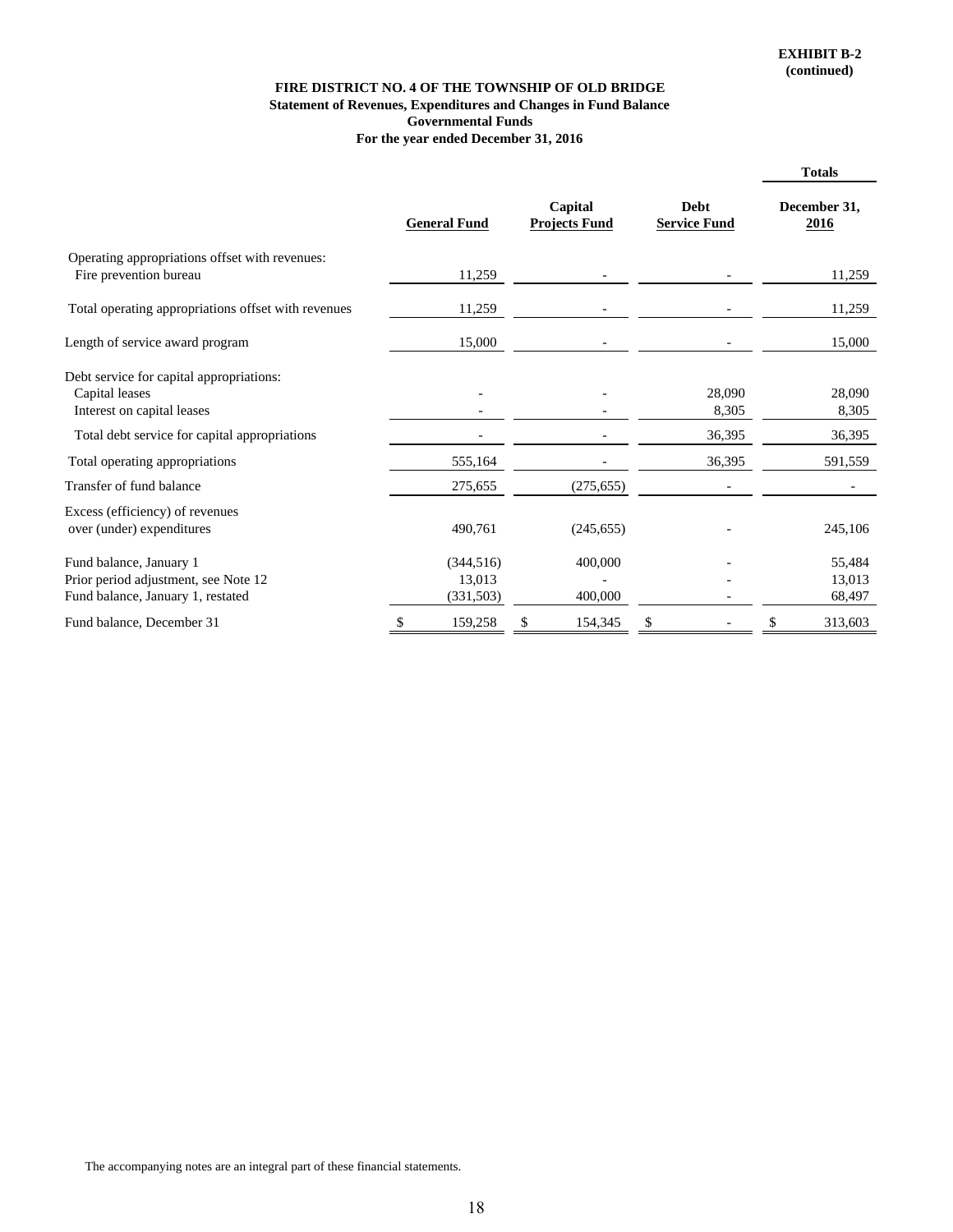#### **EXHIBIT B-2A**

# **December 31, 2016 the Governmental Funds to the Statement of Activities FIRE DISTRICT NO. 4 OF THE TOWNSHIP OF OLD BRIDGE Reconciliation of the Statement of Revenues, Expenditures and Changes in Fund Balance in**

| Total net changes in Fund Balance-Governmental Funds (B-2)                                                                                                                                                                                                                                                                                                                                                                                                                                                          |                     | \$<br>245,106 |
|---------------------------------------------------------------------------------------------------------------------------------------------------------------------------------------------------------------------------------------------------------------------------------------------------------------------------------------------------------------------------------------------------------------------------------------------------------------------------------------------------------------------|---------------------|---------------|
| Amounts reported for governmental activities in the statement<br>of activities (A-2) are different because:                                                                                                                                                                                                                                                                                                                                                                                                         |                     |               |
| Capital Outlays are reported in governmental funds as expenditures.<br>However, in the statement of activities, the cost of those assets is<br>allocated over their estimated useful lives as depreciation expense.<br>Capital Outlays-General Fund                                                                                                                                                                                                                                                                 | 3,800               |               |
| Depreciation Expense                                                                                                                                                                                                                                                                                                                                                                                                                                                                                                | (79,263)            | (75, 463)     |
| Repayment of capital lease principal is an expenditure in the governmental<br>funds, but the repayment reduces long-term liabilities in the statement<br>of net position and is not reported in the statement of activities.                                                                                                                                                                                                                                                                                        |                     | 28,090        |
| Prepaid insurance is reported in governmental funds as expenditures.<br>However, in the statement of net position, the cost of those assets is<br>expensed over the term of the policy as insurance expense.                                                                                                                                                                                                                                                                                                        |                     |               |
| Prior year<br>Current year                                                                                                                                                                                                                                                                                                                                                                                                                                                                                          | (8,169)<br>13,374   | 5,205         |
| District pension contributions are reported as expenditures in the governmental<br>funds when made. However, they are reported as deferred outflows of resources<br>in the Statement of Net Position because the reported net pension liability is<br>measured a year before the District's report date. Pension expense, which is the<br>change in the net pension liability adjusted for changes in deferred outflows and<br>inflows of resources related to pensions, is reported in the Statement of Activities |                     |               |
| Pension Expense - PFRS Contribution - 2016<br>Pension Expense                                                                                                                                                                                                                                                                                                                                                                                                                                                       | 26,585<br>(72, 395) | (45, 810)     |
| Changes in net position of governmental activities                                                                                                                                                                                                                                                                                                                                                                                                                                                                  |                     | \$<br>157,128 |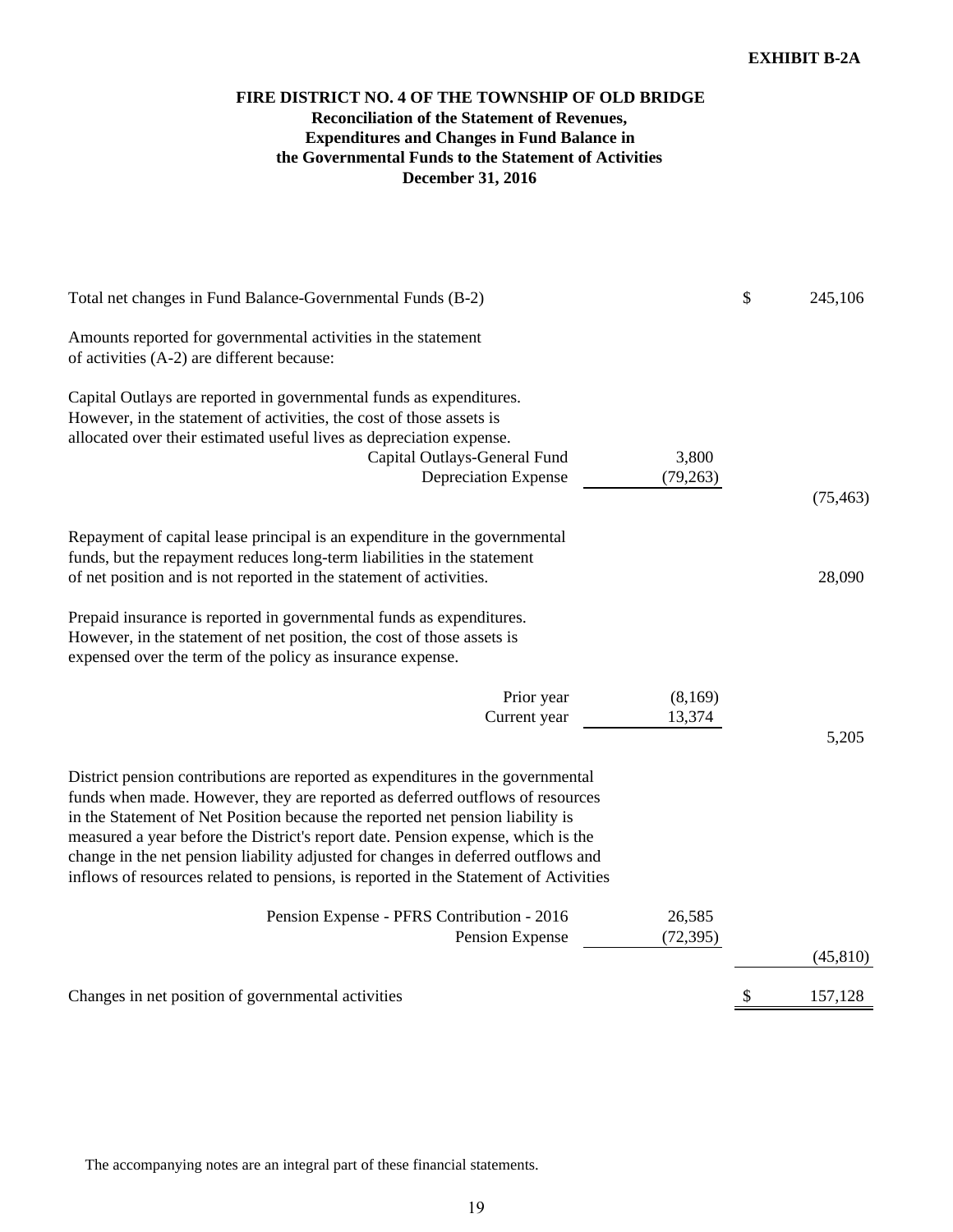# **FIRE DISTRICT NO. 4 OF THE TOWNSHIP OF OLD BRIDGE Fiduciary Funds Statement of Net Position December 31, 2016**

|                                     |                                              |                           | <b>Totals</b> |
|-------------------------------------|----------------------------------------------|---------------------------|---------------|
|                                     | Length<br>of Service<br><b>Award Program</b> | December 31,<br>2016      |               |
| Assets:                             |                                              |                           |               |
| Investments                         | \$<br>133,144                                | \$                        | 133,144       |
| <b>Receivable from District</b>     | 13,000                                       |                           | 13,000        |
| Total assets                        | \$<br>146,144                                | $\boldsymbol{\mathsf{S}}$ | 146,144       |
| Net position<br>Reserved:           |                                              |                           |               |
| For Length of Service Award Program | 146,144                                      |                           | 146,144       |
| Total net position                  | 146,144                                      | \$                        | 146,144       |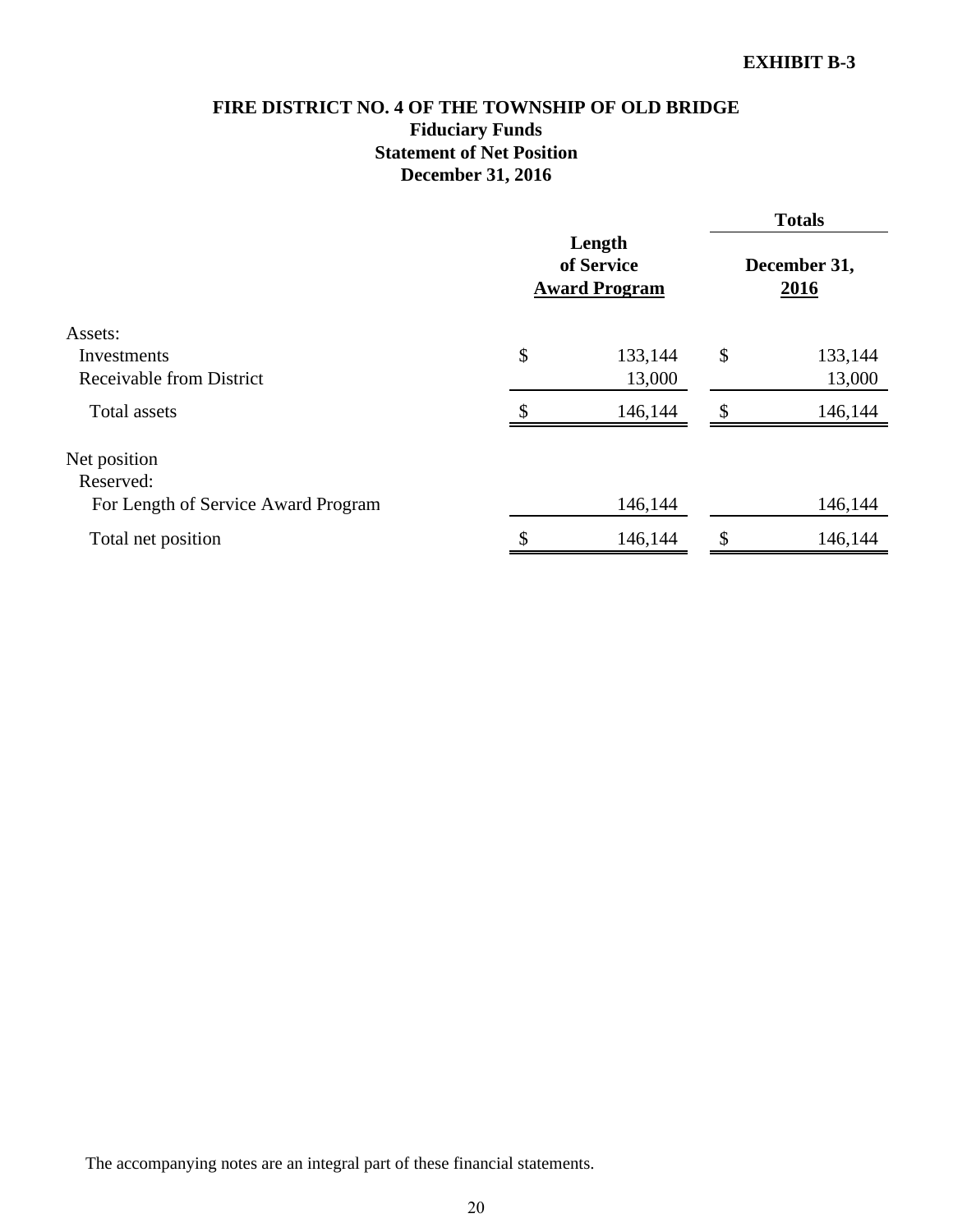#### **EXHIBIT B-4**

# **Length of Service Award FIRE DISTRICT NO. 4 OF THE TOWNSHIP OF OLD BRIDGE Fiduciary Funds Statement of Changes in Fiduciary Net Position For the year ended December 31, 2016**

|                                                                  | December 31,<br>2016 |
|------------------------------------------------------------------|----------------------|
| Revenues and other financing sources:                            |                      |
| District contributions                                           | \$<br>15,000         |
| Interest income                                                  | 9,171                |
| Total revenues and other financing sources                       | 24,171               |
| Expenditures:                                                    |                      |
| Administrative fees and refunds                                  | 775                  |
| Total expenditures                                               | 775                  |
| Excess of revenues and other financing sources over expenditures | 23,396               |
| Net position, January 1                                          | 122,748              |
| Net position, December 31                                        | 146,144              |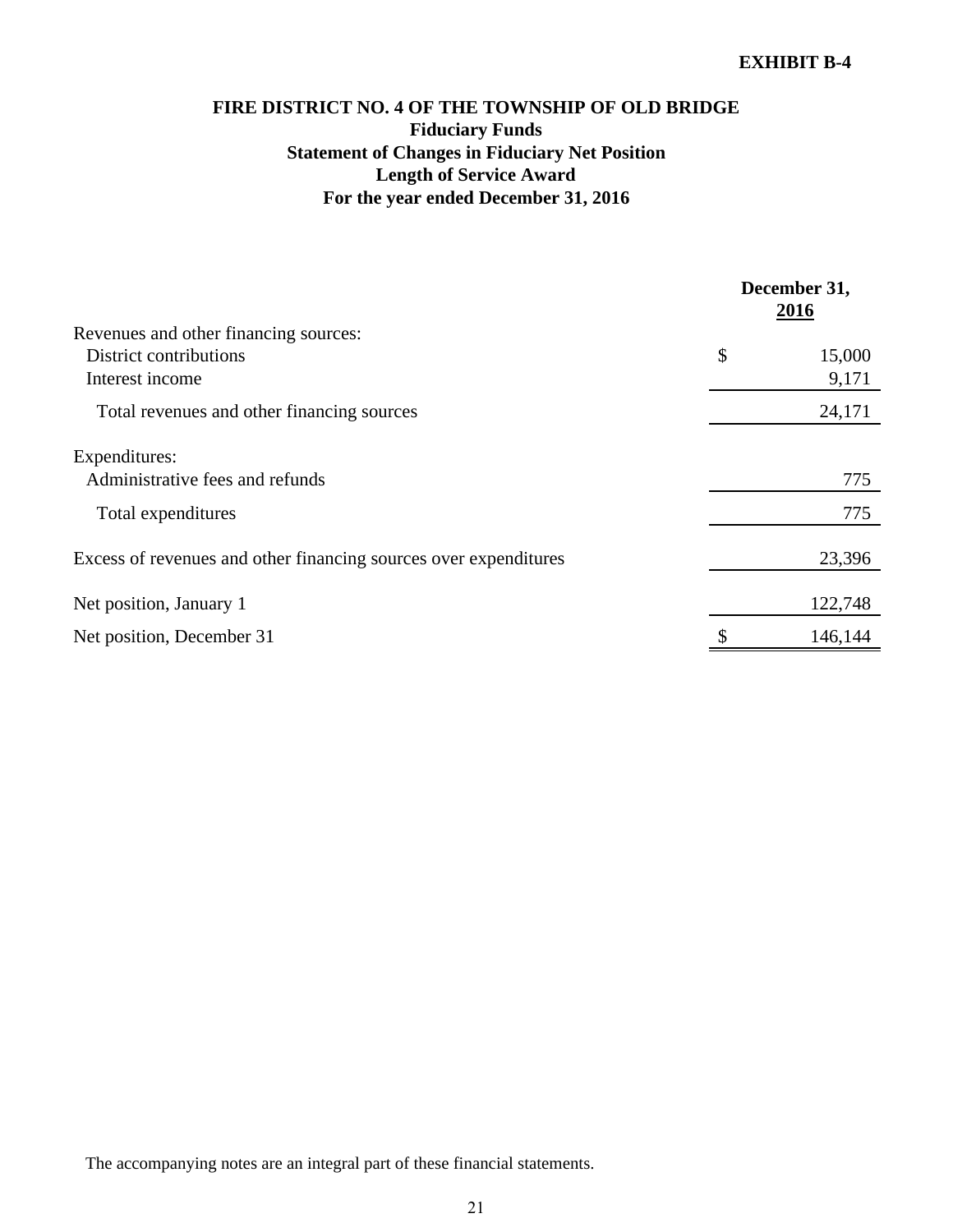#### **NOTE 1: GENERAL INFORMATION**

#### **A. Description of Reporting Entity**

Fire District No. 4 of the Township of Old Bridge is a political subdivision of the Township of Old Bridge, County of Middlesex, State of New Jersey. A board of five commissioners oversees all of the operations of the Fire District. The length of each commissioner's term is three years with the annual election held the third Saturday of every February.

Fire Districts are governed by the *N.J.S.A. 40A: 14-70* et al. and are taxing authorities charged with the responsibility of providing the resources necessary to provide fire fighting services to the residents within its territorial location.

The primary criterion for including activities within the District's reporting entity, as set forth in Section 2100 of the GASB *Codification of Governmental Accounting and Financial Reporting Standards*, is whether:

- the organization is legally separate (can sue or be sued in their own name);
- $\bullet$  the District holds the corporate powers of the organization;
- the District appoints a voting majority of the organization's board
- $\bullet$  the District is able to impose its will on the organization;
- $\bullet$  the organization has the potential to impose a financial benefit/burden on the District
- $\bullet$  there is a fiscal dependency by the organization on the District.

There were no additional entities required to be included in the reporting entity under the criteria as described above. Furthermore, the District is not includable in any other reporting entity on the basis of such criteria.

#### **B. District Officials**

The District is governed by a board of five commissioners. The following were in office at December 31, 2016:

| <b>Officials</b>        | <b>Term Expires</b><br><b>March</b> |
|-------------------------|-------------------------------------|
| Mike Donahue            | 2017                                |
| <b>Anthony Guarnera</b> | 2018                                |
| David Kerchner          | 2019                                |
| Ann Peel                | 2019                                |
| Drew Vagts              | 2017                                |
|                         |                                     |

#### **C. Accounting Records**

The official accounting records of the Fire District No. 4 of the Township of Old Bridge are maintained in the office of the District.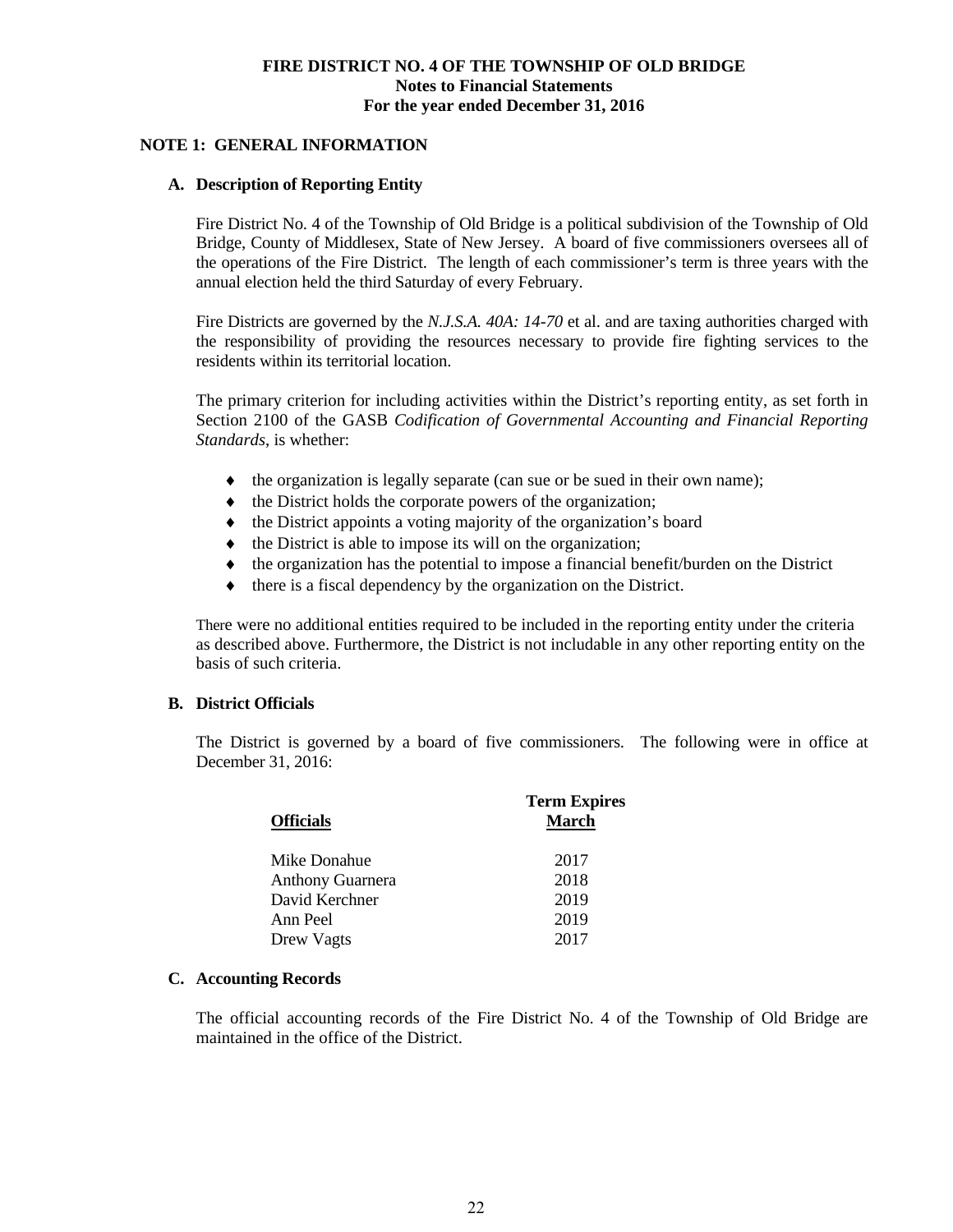# **NOTE 1: GENERAL INFORMATION (continued)**

#### **D. Minutes**

Minutes were recorded for meetings and contained approvals for disbursements.

#### **E. Component Units**

GASB Statement No.14. The Financial Reporting Entity, provides guidance that all entities associated with a primary government are potential component units and should be evaluated for inclusion in the financial reporting entity. A primary government is financially accountable not only for the organizations that make up its legal entity but also for legally separate organizations that meet the criteria established by GASB Statement No. 14, as amended by GASB Statement No. 39, Determining Whether Certain Organizations are Component Units and GASB Statement No. 61, The Financial Reporting Entity: Omnis - an amendment of GASB Statements No. 14 and No. 34. The District had no component units as of for the year ended December 31, 2016.

# **NOTE 2: SUMMARY OF SIGNIFICANT ACCOUNTING POLICIES**

#### **A. Basis of Presentation**

 The financial statements of the Fire District conform to generally accepted accounting principles (GAAP) applicable to governmental funds of state and local governments in accordance with the provisions of N.J.A.C. 5:31-7-1. The Governmental Accounting Standards Board (GASB) is the accepted standard-setting body for establishing governmental accounting and financial reporting principles. The more significant of the Board's accounting policies are described below.

 The basic financial statements report using the economic resources measurement focus and the accrual basis of accounting generally includes the reclassification or elimination of internal activity (between or within funds). Fiduciary fund financial statements also report using the same focus. Revenues are recorded when earned and expenses are recorded when the liability is incurred, regardless of the timing of the related cash flows. The tax revenues are recognized in the year for which they are levied (see Note 2O) while grants are recognized when grantor eligibility requirements are met.

 Governmental fund financial statements report using the current financial resources measurement focus and the modified accrual basis of accounting. Revenues are recognized when they are both measurable and available. Available means collectible within the current period or soon thereafter, within 60 days of the end of the fiscal year. Expenditures are recorded when the related fund liability is incurred.

#### **B. Fund Accounting**

The accounts of the district are maintained in accordance with the principles of fund accounting to ensure observance of limitations and restrictions on the resources available. The principles of fund accounting require that resources be classified for accounting and reporting purposes into funds or account groups in accordance with activities or objectives specified for the resources. Each fund is a separate accounting entity with a self-balancing set of accounts. An account group, on the other hand, is a financial reporting device designed to provide accountability for certain assets and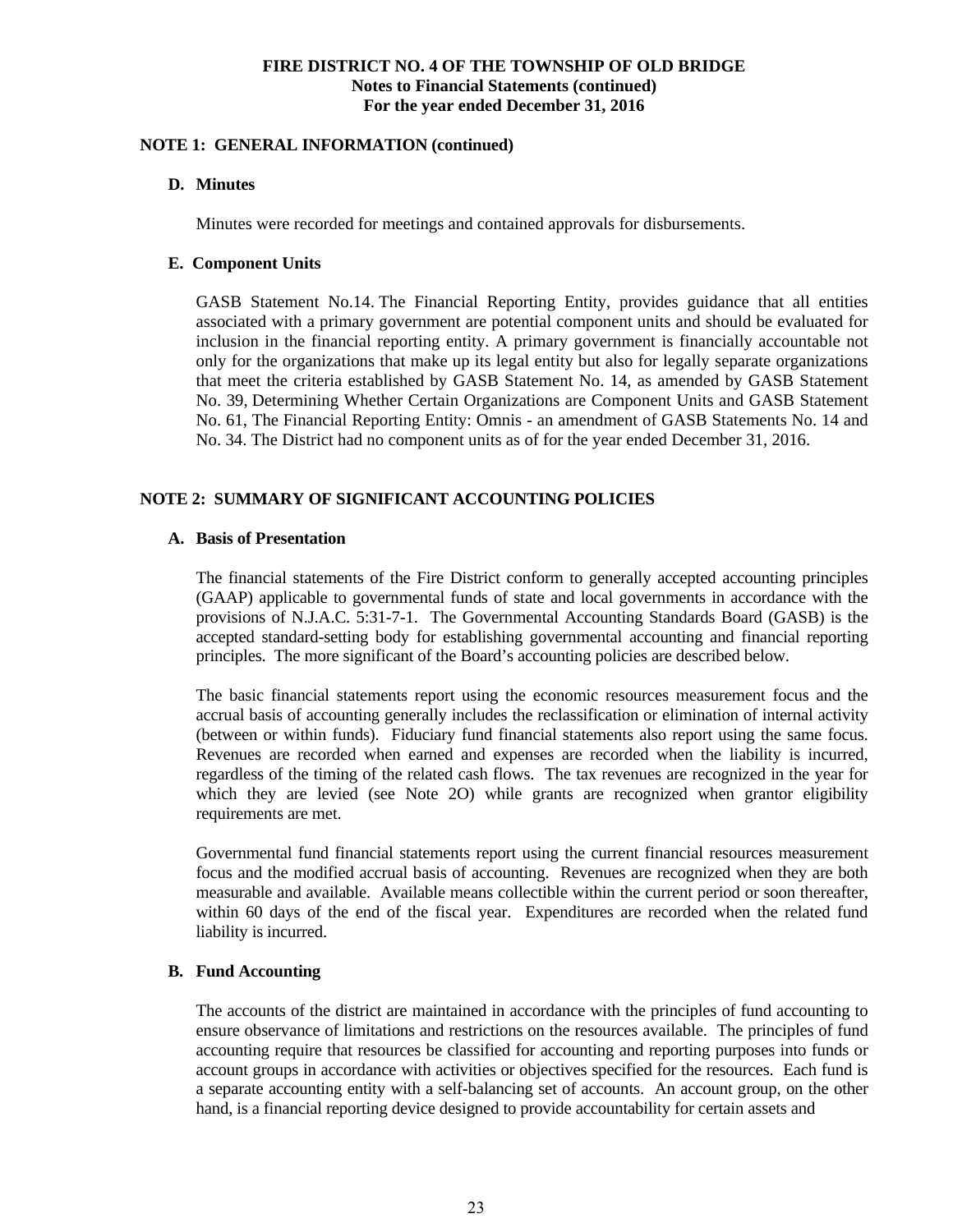#### **NOTE 2: SUMMARY OF SIGNIFICANT ACCOUNTING POLICIES (continued)**

#### **B. Fund Accounting (continued)**

liabilities that are not recorded in the funds because they do not directly affect net expendable available financial resources. Funds are classified into three categories: governmental, proprietary and fiduciary. Each category, in turn is divided into separate "fund types."

Governmental Funds:

#### *General Fund*

The General Fund is the general operating fund of the Fire District and is used to account for the inflows and outflows of financial resources. The acquisition of certain capital assets, such as fire fighting apparatus and equipment, is accounted for in the General Fund when it is responsible for the financing of such expenditures.

#### *Capital Projects Fund*

The Capital Projects Fund is used to account for financial resources to be used for the acquisition or construction of major capital facilities, such as firehouses and fire fighting apparatus. Generally, the financial resources of the Capital Projects Fund are derived from the issuance of debt or by the reservation of fund balance, which must be authorized by the voters as a separate question of the ballot either during the annual election or at a special election.

#### *Debt Service Fund*

The Debt Service Fund is used to account for resources that will be used to service general longterm debt.

#### *Fiduciary Funds*

Fiduciary funds are used to account for assets held by a governmental entity for other parties (either as trustee or as an agent) and that cannot be used to finance the governmental entity's own operating programs which includes private purpose trust funds and agency funds.

#### **C. District Wide and Fund Financial Statements**

#### *District Wide Financial Statements*

The district-wide financial statements (A-1 and A-2) include the statement of net position and the statement of activities. These statements report financial information of the District as a whole excluding the fiduciary activities. All inter-fund activity, excluding the fiduciary funds, has been eliminated in the statement of activities. Individual funds are not displayed but the statements distinguish governmental activities as generally supported through taxes and user fees.

The statement of activities demonstrates the degree to which the direct expenses of a given function, segment or component unit are offset by program revenues. Direct expenses are those that are clearly identifiable with a specific function, segment, or component unit. Program revenues include charges to customers who purchase, use or directly benefit from goods or services provided by a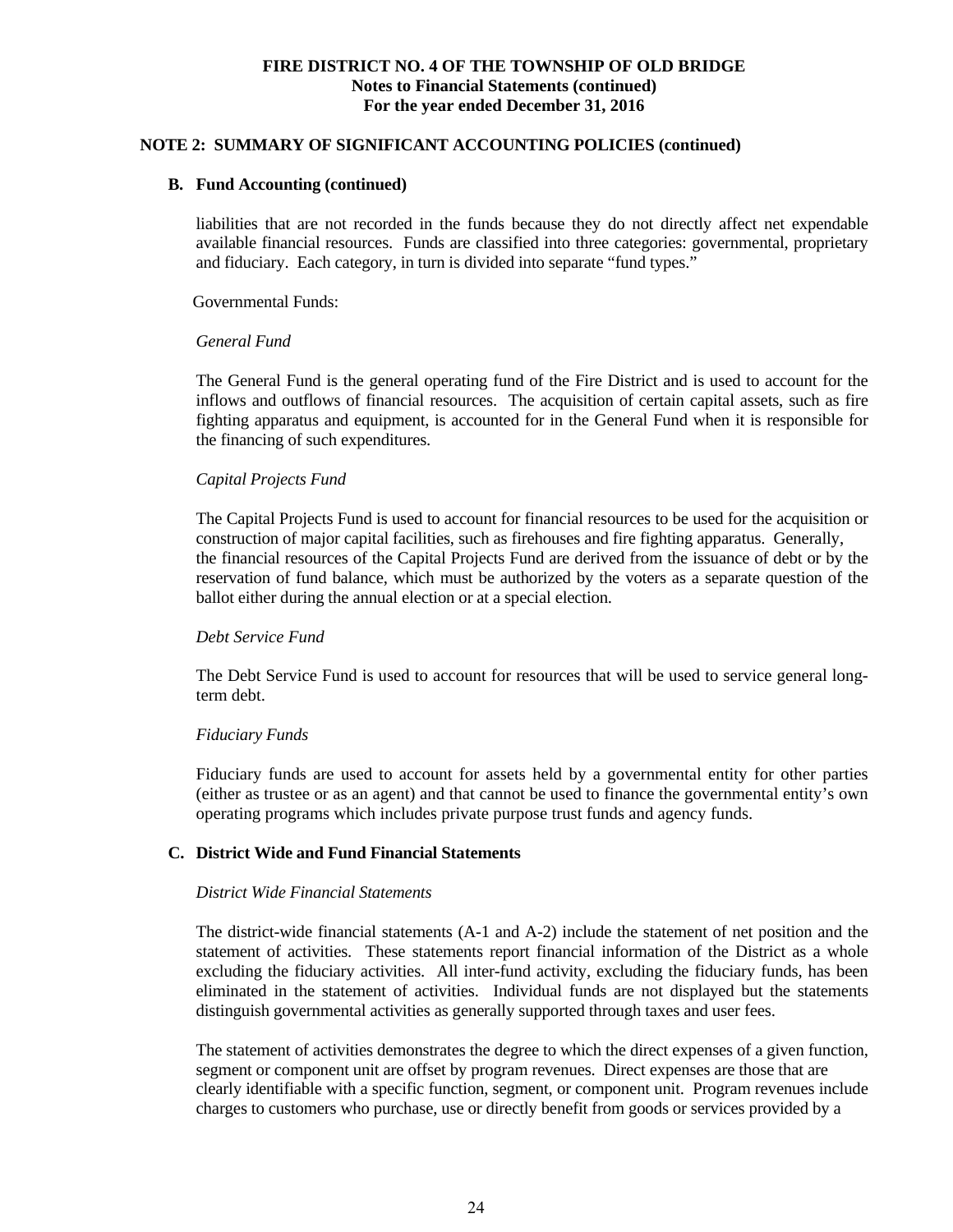#### **NOTE 2: SUMMARY OF SIGNIFICANT ACCOUNTING POLICIES (continued)**

#### **C. District Wide and Fund Financial Statements (continued)**

given function, segment or component unit. Program revenues also include grants and contributions that are restricted to meeting the operational or capital requirements of a particular function, segment, or component unit. Taxes and other items not properly included among program revenues are reported instead as general revenues. The District does not allocate general government (indirect) expenses to other functions.

Net position is restricted when constraints placed on it is either externally imposed or imposed by constitutional provisions or enabling legislation. Internally imposed designations of resources are not presented as restricted net position. When both restricted and unrestricted resources are available for use, generally it is the District's policy to use restricted resources first, and then unrestricted resources as they are needed.

#### *Fund Financial Statements*

The fund financial statements provide detail of the governmental and fiduciary funds.

#### **D. Basis of Accounting**

The accounting and financial reporting treatment applied to a fund is determined by its measurement focus. All governmental funds and private purpose trust funds are accounted for using a current financial resources measurement focus. With this measurement focus, only current assets and current liabilities generally are included on the balance sheet. Operating statements of these funds present increases (i.e., revenues and other financing sources) and decreases (i.e., expenditures and other financing uses) in net position.

The modified accrual basis of accounting is used for measuring financial position and operating results of all governmental fund types, private purpose trust funds and agency funds. Under the modified accrual basis of accounting, revenues are recognized when they become both measurable and available. "Measurable" means the amount of the transaction can be determined and "available" means collectible within the current period or soon enough thereafter to be used to pay liabilities of the current period. State equalization monies are recognized as revenue during the period in which they are appropriated. A one-year availability period is used for revenue recognition for all other governmental fund revenues. Expenditures are recognized in the accounting period in which the fund liability is incurred, except for principal and interest on general long-term debt which are recorded when due.

In its accounting and financial reporting, the Fire District No. 4 of the Township of Old Bridge follows the pronouncements of the Governmental Accounting Standards Board (GASB) and the pronouncements of the Financial Accounting Standards Board (FASB).

#### **E. Budgets and Budgetary Accounting**

The Fire District must adopt an annual budget in accordance with N.J.S.A. 40A: 14-78.1 et al.

The fire commissioners must introduce and approve the annual budget no later than sixty days prior to the annual election. At introduction, the commissioners shall fix the time and place for a public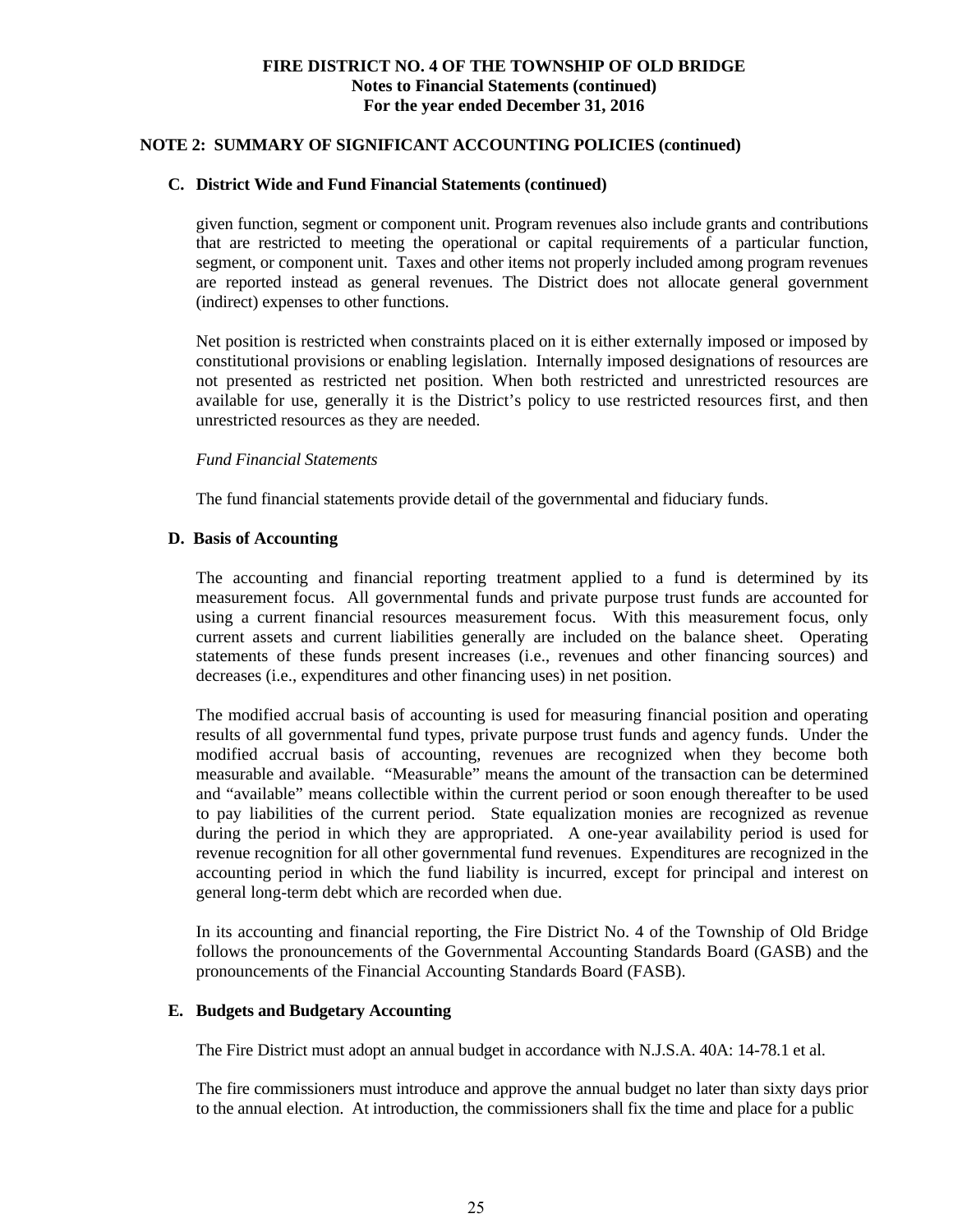#### **NOTE 2: SUMMARY OF SIGNIFICANT ACCOUNTING POLICIES (continued)**

#### **E. Budgets and Budgetary Accounting (continued)**

hearing on the budget and must advertise the time and place at least ten days prior to the hearing in a newspaper having substantial circulation in the Fire District. The public hearing must not be held less than twenty-eight days after the date the budget was introduced. After the hearing has been held, the fire commissioners may, by majority vote, adopt the budget.

Amendments may be made to the Fire District budget in accordance with N.J.S.A 40A: 14-78.3.

Subsequent to the adoption of the Fire District budget, the amount of money to be raised by taxation in support of the Fire District budget must appear on the ballot for the annual election for approval of the legal voters.

Fire Districts have a prescribed budgetary basis to demonstrate legal compliance. However, budgets are adopted on principally the same basis of accounting utilized for the preparation of the Fire Districts general-purpose financial statements.

#### **F. Encumbrances**

 Under encumbrance accounting, purchase orders, contracts and other commitments for the expenditure of resources are recorded to reserve a portion of the applicable appropriation. Open encumbrances, other than in the special revenue fund, are reported as reservations of fund balances at year-end as they do not constitute expenditures or liabilities but rather commitments related to unperformed contracts for goods and services.

 Encumbered appropriations carry over into the next fiscal year. An entry will be made at the beginning of the next year to increase the appropriation reflected in the adopted budget by the outstanding encumbrance amounts as of the current year-end. There were no encumbrances for the year ended December 31, 2016.

#### **G. Cash and Cash Equivalents**

 Cash and cash equivalents include petty cash, change funds and cash in banks. All certificates of deposit are recorded as cash regardless of the date of maturity. Fire Districts are required by N.J.S.A. 40A: 5-14 to deposit public funds in a bank or trust company having its place of business in the State of New Jersey organized under the laws of the United States or of the State of New Jersey or with the New Jersey Cash Management Fund. N.J.S.A. 40A: 5-15.1 provides a list of investments that may be purchased by Fire Districts.

 N.J.S.A. 17:9-42 requires New Jersey governmental units to deposit public funds only in public depositories located in New Jersey, where the funds are secured in accordance with the provision of the Governmental Unit Deposit Protection Act ("GUDPA"). GUDPA was enacted in 1970 to protect governmental units from a loss of funds on deposit with a failed banking institution in the State of New Jersey.

 Public funds are defined as the funds of any governmental unit. Public depositories include savings and loan institutions, banks (both State and National banks) and savings banks the deposits of which they are federally insured. All public depositories must pledge collateral, having a market value of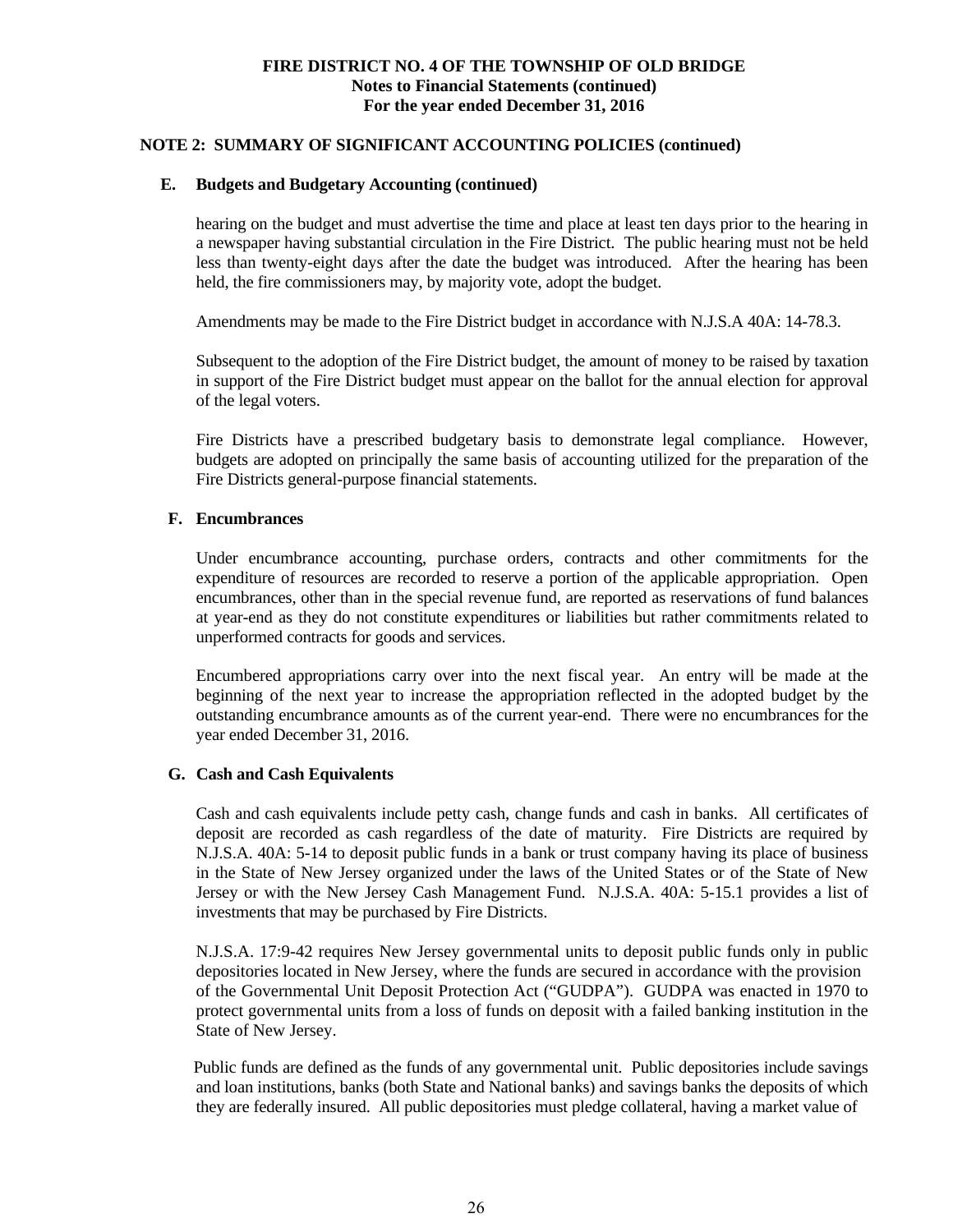#### **NOTE 2: SUMMARY OF SIGNIFICANT ACCOUNTING POLICIES (continued)**

#### **G. Cash and Cash Equivalents (continued)**

 five percent of its average daily balance of collected public funds, to secure the deposits of governmental units. If public depository fails, the collateral it has pledged, plus the collateral of all other public depositories, is available to pay the full amount of their deposits to the governmental units.

#### **H. Prepaid Expenses**

Prepaid expenses that benefit future periods are recorded as an expenditure during the year of purchase.

#### **I. Debt Limitation**

*N.J.S.A.40A:14-84* governs procedures for the issuance of any debt related to such purchases. In summary, Fire Districts may purchase fire fighting apparatus, equipment, land and buildings to house such property in an amount not exceeding 5 mills on the dollar of the last assessed valuation of property within the district upon the approval of the legal voters. Debt may be issued up to \$60,000 or 2 percent of the assessed valuation of property, whichever is larger.

#### **J. Capital Assets**

Capital assets, which include land, building, improvements, and equipment, are reported in the Government-Wide Financial Statements. Capital assets are recorded at historical cost or estimated historical cost if actual cost is not available. Donated assets are valued at their estimated fair value on the date donated. The District has set capitalization thresholds for reporting capital assets, of \$2,000.

Depreciation is recorded on the straight-line method over the useful lives of the assets as follows:

| Building and Improvements | 10 to 25 Years |
|---------------------------|----------------|
| Equipment                 | 5 to 10 Years  |
| Trucks and vehicles       | 5 to 25 Years  |

#### **K. Inventory, Materials and Supplies**

The inventory on hand at any time is small. Accordingly, purchases are charged directly to capital assets or to maintenance costs, as applicable.

#### **L. Interfund Receivable/Payable**

Interfund receivables and payables that arise from transactions between funds that are due within one year are recorded by all funds affected by such transactions in the periods in which the transaction is executed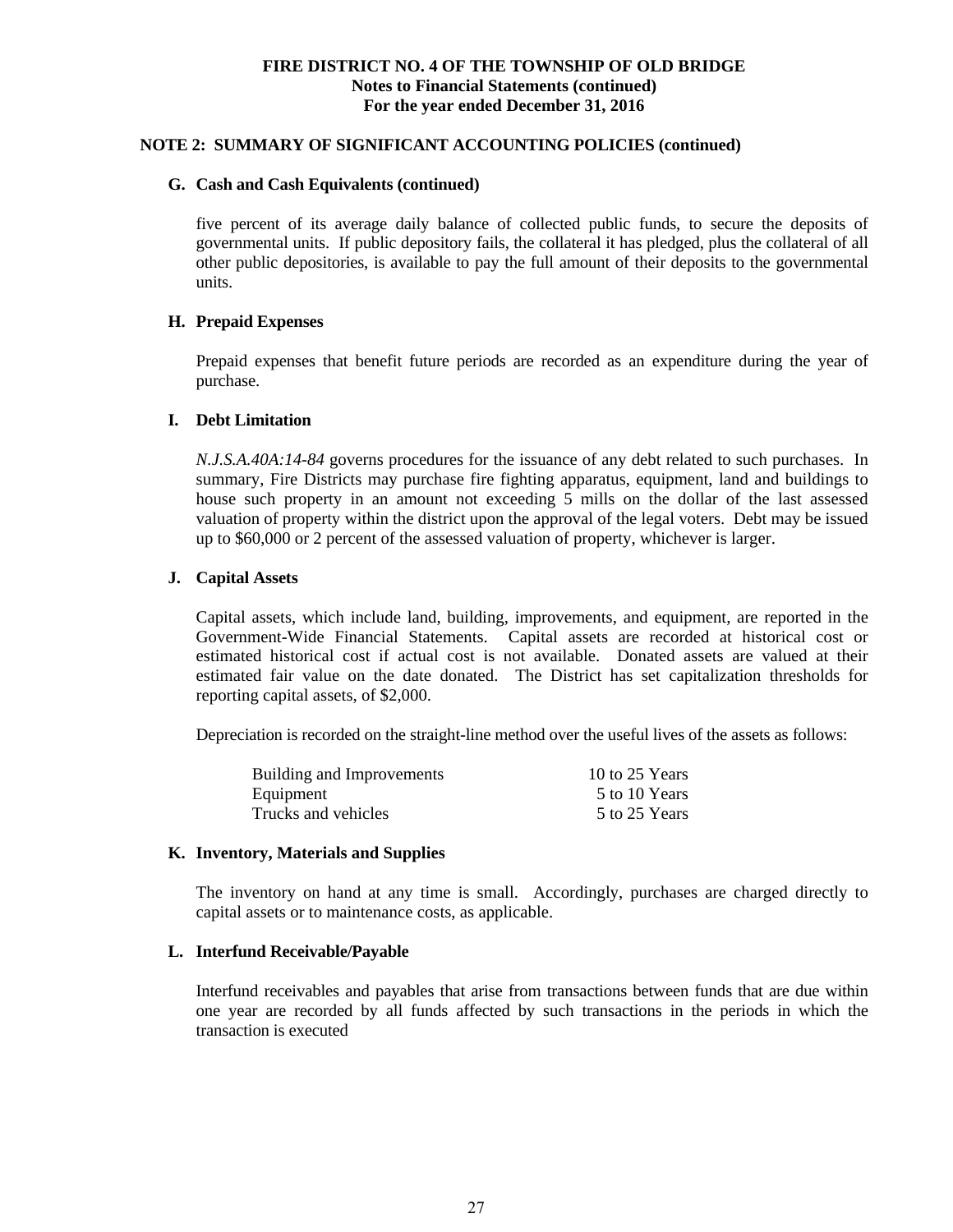#### **NOTE 2: SUMMARY OF SIGNIFICANT ACCOUNTING POLICIES (continued)**

#### **M. Compensated Absences**

Fire District employees are entitled to vacation and sick leave. Unused vacation and sick leave may be accumulated. Benefits paid in any future year will be calculated according to formulas outlined in the Fire District's agreement with the employees and included in the current year's budget.

The liability for vested compensated absences is recorded as a non-current liability in the governmental activities fund. The current portion of the compensated absence balance is not considered material to the applicable fund's total liabilities, and is therefore not shown separately from the long-term liability balance of compensated absences.

#### **N. Revenues and Expenditures**

Revenues are recorded when they are determined to be both available and measurable. Generally, fees and other non-tax revenues are recognized when qualifying expenditures are incurred.

Expenditures are recorded when the related liability is incurred, if measurable, except for unmatured interest on general long-term debt, which is recognized when due.

#### **O. Fire District Taxes**

Upon proper certification to the assessor of the municipality in which the Fire District is located, the assessor shall assess the amount of taxes to be realized in support of the Fire District's budget in the same manner as all other municipal taxes. The collector or treasurer of the municipality shall then pay over to the treasurer or custodian of funds of the Fire District the taxes assessed in accordance with the following schedule: on or before April 1, and amount equaling 21.25% of all monies assessed, on or before July 1, an amount equaling 22.5% of all monies assessed, on or before October 1, an amount equaling 25% of all monies assessed and on or before December 31 an amount equal to the difference between the total of all monies assessed and the total of monies previously paid over.

#### **P. Fund Equity**

In accordance with Government Accounting Standards Board 54, Fund Balance Reporting and Governmental Fund Type Definitions, the Fire District No. 4 of the Township of Old Bridge classifies governmental fund balances as follows:

- Non-spendable includes fund balance amounts that cannot be spent either because it is not in spendable form or because legal or contractual constraints.
- Restricted includes fund balance amounts that are constrained for specific purposes which are externally imposed by external parties, constitutional provision or enabling legislation.
- Committed includes fund balance amounts that are constrained for specific purposes that are internally imposed by the government through formal action of the highest level of decision making authority and does not lapse at year-end.
- Assigned includes fund balance amounts that are intended to be used for specific purposes that are neither considered restricted or committed. Fund Balance may be assigned by the Business Administrator.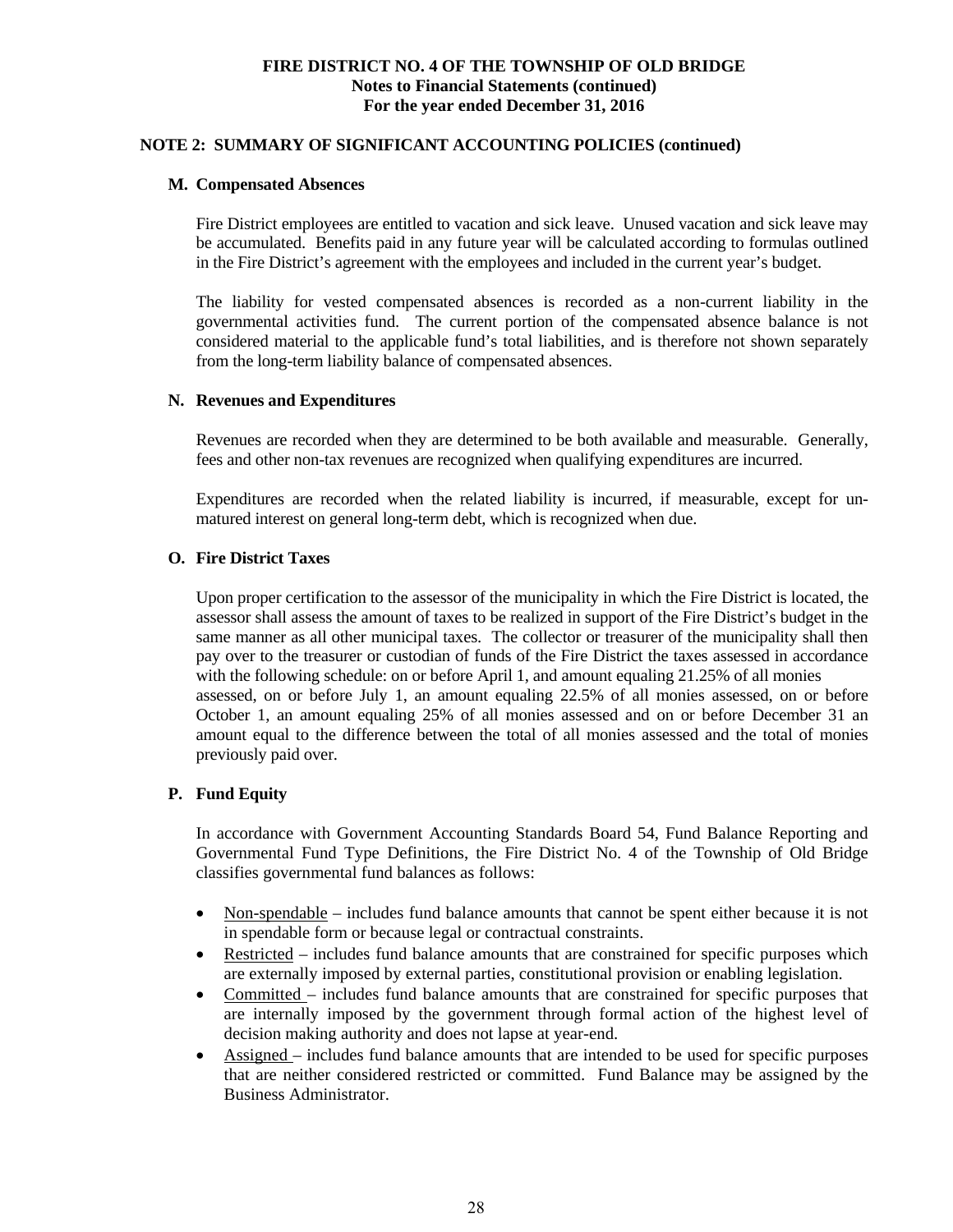#### **NOTE 2: SUMMARY OF SIGNIFICANT ACCOUNTING POLICIES (continued)**

#### **P. Fund Equity (continued)**

 Unassigned – includes balance within the General Fund which has not been classified within the above mentioned categories and negative fund balances in other governmental funds.

Reserves represent those portions of fund equity not available for appropriation for expenditure or legally segregated for a specific future use. Designated fund balances represent plans for future use of financial resources.

#### **Q. Use of Estimates**

The preparation of financial statements in conformity with generally accepted accounting principles requires management to make estimates and assumptions that affect the reported amount of assets and liabilities and disclosure of contingent assets and liabilities at the date of the financial statements and the reported amounts of revenues and expenses during the reporting period. Actual results could differ from those estimates.

#### **R. Net Position**

Net position, represents the difference between summation of assets and deferred outflows of resources, and the summation of liabilities and deferred inflows of resources. Net position is classified in the following three components:

- Net Investment in Capital Assets This component represents capital assets, net of accumulated depreciation, net of outstanding balances of borrowings used for acquisition, construction, or improvement of those assets.
- Restricted Net position is reported as restricted when there are limitations imposed on their use either through the enabling legislation adopted by the District or through external restrictions imposed by creditors, grantors or laws or regulations of other governments.
- Unrestricted Net position is reported as unrestricted when it does not meet the criteria of the other two components of net position.

#### **S. Impact of Recently Issues Accounting Principles**

#### Adopted Accounting Pronouncements

For the year ended December 31, 2016, the District implemented GASB Statement No. 73, *Accounting and Financial Reporting for Pensions and Related Assets that are Not Within the Scope of GASB Statement 68, and Amendments to Certain Provisions of GASB Statements 67 and 68*. Implementation of this Statement did not impact the District's financial statements.

The District implemented GASB Statement No. 76, *The Hierarchy of Generally Accepted Accounting Principles for State and Local Governments*. Implementation of this Statement did not impact the District's financial statements.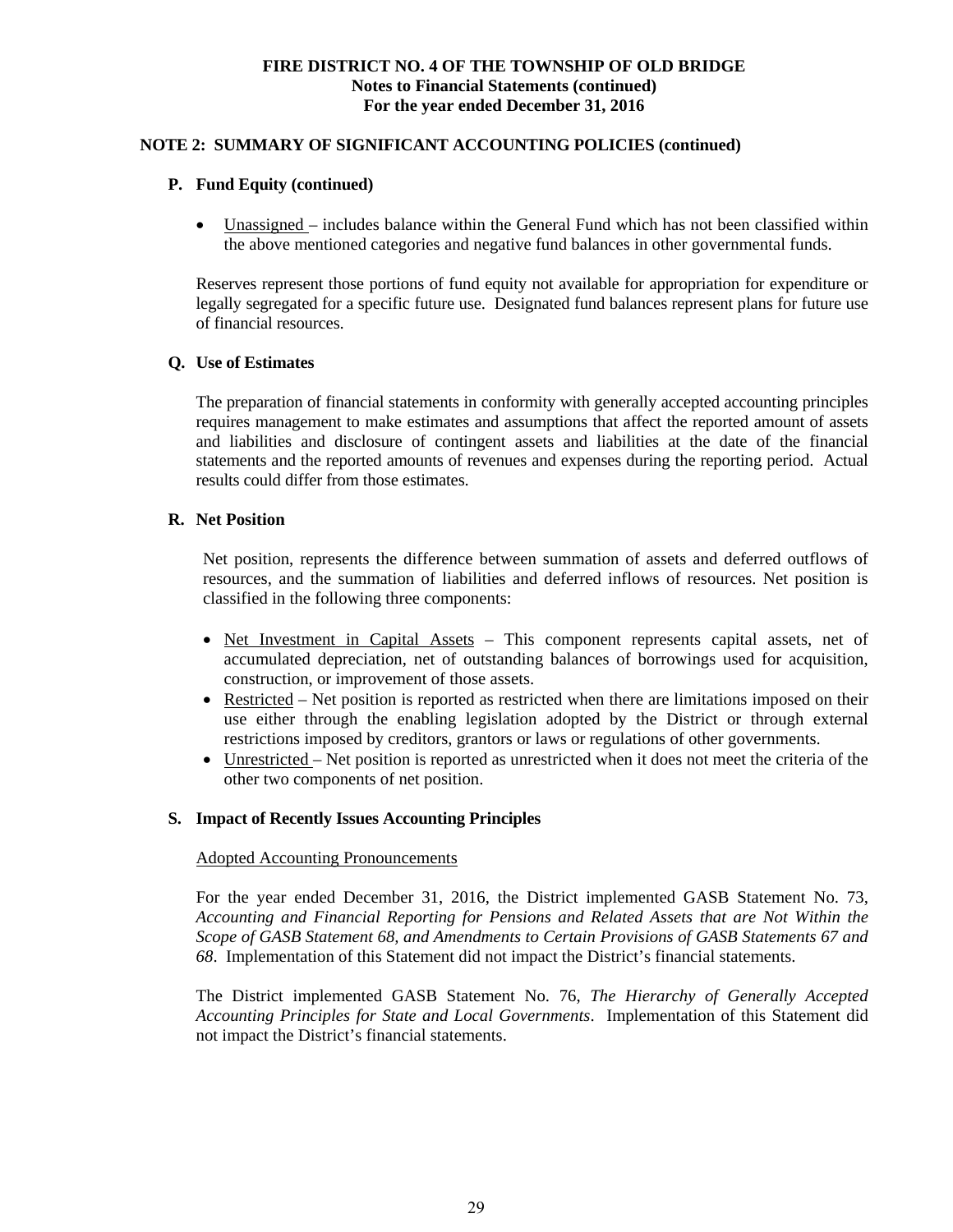#### **NOTE 2: SUMMARY OF SIGNIFICANT ACCOUNTING POLICIES (continued)**

#### **S. Impact of Recently Issues Accounting Principles (continued)**

#### Recently Issued Accounting Pronouncements

The GASB has issued the following Statements which will become effective in future fiscal years as shown below:

Statement No. 74, *Financial Reporting for Postemployment Benefit Plans Other Than Pension Plans*. The objective of this Statement is to improve the usefulness of information about postemployment benefits other than pensions (other postemployment benefits or OPEB) included in the general purpose external financial reports of state and local governmental OPEB plans for making decisions and assessing accountability. This Statement results from a comprehensive review of the effectiveness of existing standards of accounting and financial reporting for all postemployment benefits (pensions and OPEB) with regard to providing decision-useful information, supporting assessments of accountability and interperiod equity, and creating additional transparency. This Statement will be effective for the year ended December 31, 2017. Management does not expect this Statement to impact the District's financial statements.

Statement No. 75, *Accounting and Financial Reporting for Post-employment Benefits Other than Pensions*. This Statement replaces the requirements of Statement No. 45, *Accounting and Financial Reporting by Employers for Post- employment Benefits Other Than Pensions*, as amended, and No. 57*, OPEB Measurements by Agency Employers and Agent Multi-Employer Plans*, for OPEB Statement No. 74, *Financial Reporting for Post-employment Benefit Plans Other Than Pension Plans*, establishes new accounting and financial reporting requirements for OPEB Plans. This Statement will be effective for the year ended December 31, 2018. Management has not yet determined the potential impact on the District's financial statements.

Statement No. 77, *Tax Abatement Disclosures.* This Statement requires governments that enter into tax abatement agreements to disclose information about those agreements. This Statement will be effective for the year ended December 31, 2017. Management does not expect this Statement to impact the District's financial statements.

Statement No. 78, *Pensions Provided through Certain Multiple-Employer Defined Benefit Pension Plans.* The objective of this Statement is to address a practice issue regarding the scope and applicability of Statement No. 68, *Accounting and Financial Reporting for Pensions*. This Statement will be effective for the year ended December 31, 2017. Management does not expect this Statement to impact the District's financial statements.

Statement No. 79, *Certain External Investment Pools and Pool Participants*. This Statement addresses accounting and financial reporting for certain external investment pools and pool participants. This Statement will be effective for the year ended December 31, 2017. Management does not expect this Statement to impact the District's financial statements.

Statement No. 80, *Blending Requirements for Certain Component Units - an amendment of GASB Statement No. 14.* The objective of this Statement is to improve financial reporting by clarifying the financial statement presentation requirements for certain component units. This Statement amends the blending requirements established in paragraph 53 of Statement No. 14, *The Financial Reporting Entity, as amended*. This Statement will be effective for the year ended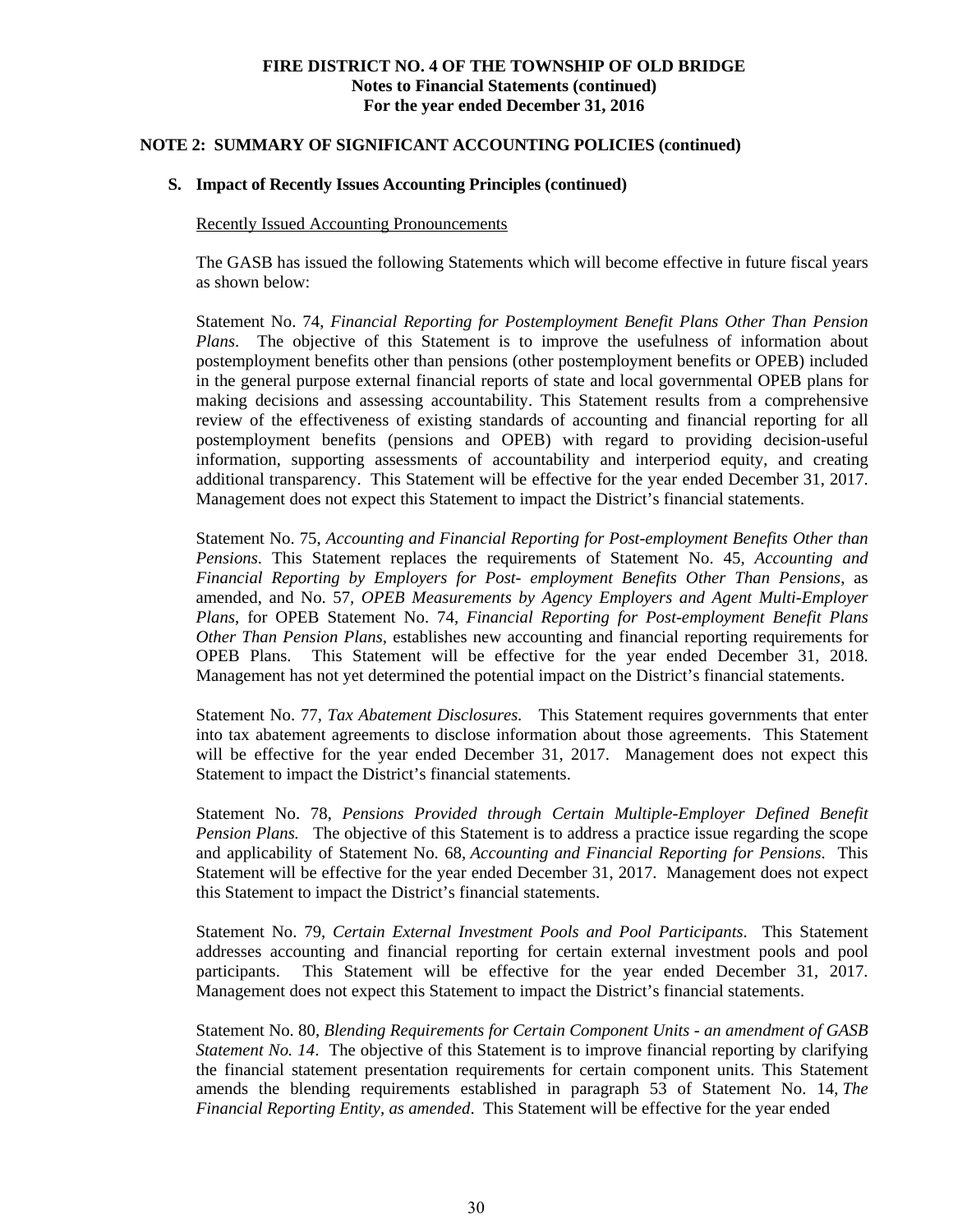#### **NOTE 2: SUMMARY OF SIGNIFICANT ACCOUNTING POLICIES (continued)**

#### **S. Impact of Recently Issues Accounting Principles (continued)**

December 31, 2018. Management does not expect this Statement to impact the District's financial statements.

Statement No. 81, *Irrevocable Split-Interest Agreements*. The objective of this Statement is to improve accounting and financial reporting for irrevocable split-interest agreements by providing recognition and measurement guidance for situations in which a government is a beneficiary of the agreement. This Statement will be effective for the year ended December 31, 2018. Management does not expect this Statement to impact the District's financial statements.

Statement No. 82, *Pension Issues – an amendment of GASB Statements No. 67, 68 and No. 73*. The objective of this Statement is to address certain issues that have been raised with respect to Statements No. 67, *Financial Reporting for Pension Plans*, No. 68, *Accounting and Financial Reporting for Pensions*, and No. 73, *Accounting and Financial Reporting for Pensions and Related Assets That Are Not within the Scope of GASB Statement 68, and Amendments to Certain Provisions of GASB Statements 67* and 68. This Statement will be effective for the year ended December 31, 2018. Management has not yet determined the potential impact on the District's financial statements.

#### **T. LOSAP**

The Fire District's Length of Service Awards Program (LOSAP) provides tax deferred income benefits to active volunteer firefighters. The plan is intended to comply with Section  $457(e)(11)(A)(ii)$  of the Internal Service Code of 1986, as amended.

The District has a contractual obligation to pay the LOSAP benefits to eligible members. Assets that are designated to pay the LOSAP benefits are available to the unsecured creditors of the District. As such, the assets and liabilities of the LOSAP are included in the financial statements of the District as an agency fund.

#### **U. Deferred Inflows/Outflows of Resources**

In addition to assets, the statement of net position will sometimes report a separate section for deferred outflows of resources. This separate financial statement element, deferred outflows of resources, represents a consumption of net position that applies to a future period(s) and so will not be recognized as an outflow of resources (expense/expenditure) until then.

In addition to liabilities, the statement of net position will sometimes report a separate section for deferred inflows of resources. This separate financial statement element, deferred inflows of resources, represents an acquisition of net position that applies to a future periods and so will not be recognized as an inflow of resources (revenue) until that time.

#### **T. Unrealized Gains and Losses**

Governmental Accounting Standards Board (GASB) has established GASB-31, which requires public agencies to report the financial effect of all unrealized gains and losses on invested funds.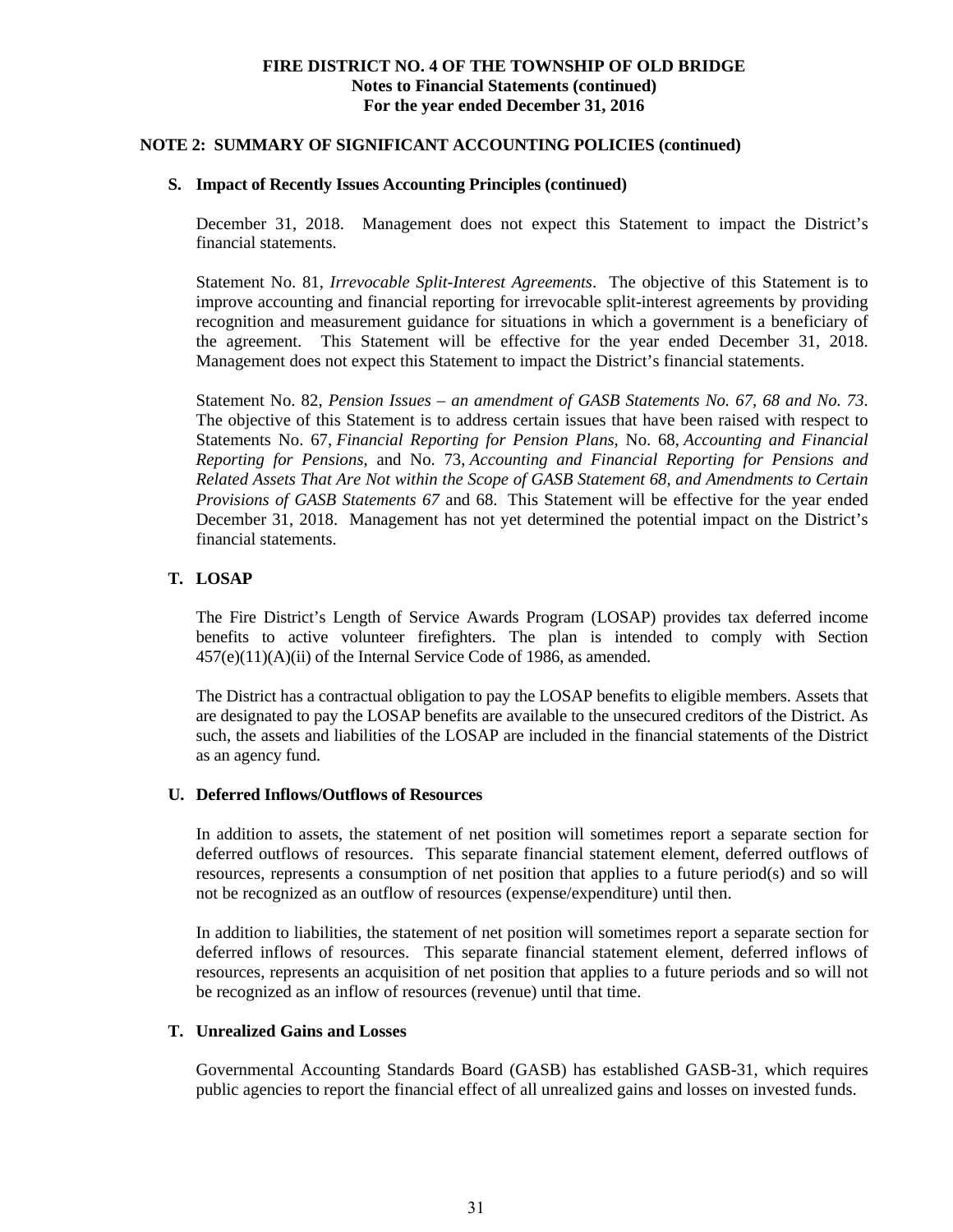#### **NOTE 2: SUMMARY OF SIGNIFICANT ACCOUNTING POLICIES (continued)**

#### **T. Unrealized Gains and Losses (continued)**

As of December 31, 2016, the unrealized gains for the Fire District were not considered to be material to the financial statements taken as a whole, and accordingly, has not been reflected in the financial statements.

#### **U. Fair Value Measurement**

The District categorizes its assets and liabilities measured at fair value into a three-level hierarchy based on the priority of the inputs to the valuation technique used to determine fair value. The fair value hierarchy gives the highest priority to quoted prices in active markets for identical assets or liabilities (Level I) and the lowest priority to unobservable inputs (Level III). If the inputs used in the determination of the fair value measurement fall within different levels of the hierarchy, the categorization is based on the lowest level input that is significant to the fair value measurement. Assets and liabilities valued at fair value are categorized based on the inputs to the valuation techniques as follows:

*Level I –* Inputs that utilize quoted prices (unadjusted) in active markets for identical assets or liabilities that the District has the ability to access. Fair values for these instruments are estimated using pricing models or quoted prices of securities with similar characteristics.

*Level II –* Inputs that include quoted market prices for similar assets and liabilities in active markets and inputs that are observable for the asset or liability, either directly or indirectly, for substantially the full term of the financial instrument.

*Level III –* Inputs that are unobservable inputs for the asset or liability, which are typically based on an entity's assumptions, as there is little, if any, related market activity. Fair values for these instruments are estimated using appraised values.

Subsequent to initial recognition, the District may remeasure the carrying value of assets and liabilities measured on a nonrecurring basis to fair value. Adjustments to fair value usually result when certain assets are impaired. Such assets are written down from their carrying amounts to their fair value.

The following methods and assumptions were used by the District in estimating the fair value of its financial instruments:

*Mutual Funds*: Valued at the net asset value (NAV) of shares held by the plan at year end.

*Fixed Account Investment Contract*: Valued at the contract's market value as reported by the insurance company.

The preceding methods described above may produce a fair value calculation that may not be indicative of net realizable value or reflective of future fair values. Furthermore, while the Plan believes its valuation methods are appropriate and consistent with other market participants, the use of different methodologies or assumptions to determine the fair value of certain financial instruments could result in a different fair value measurement at the reporting date.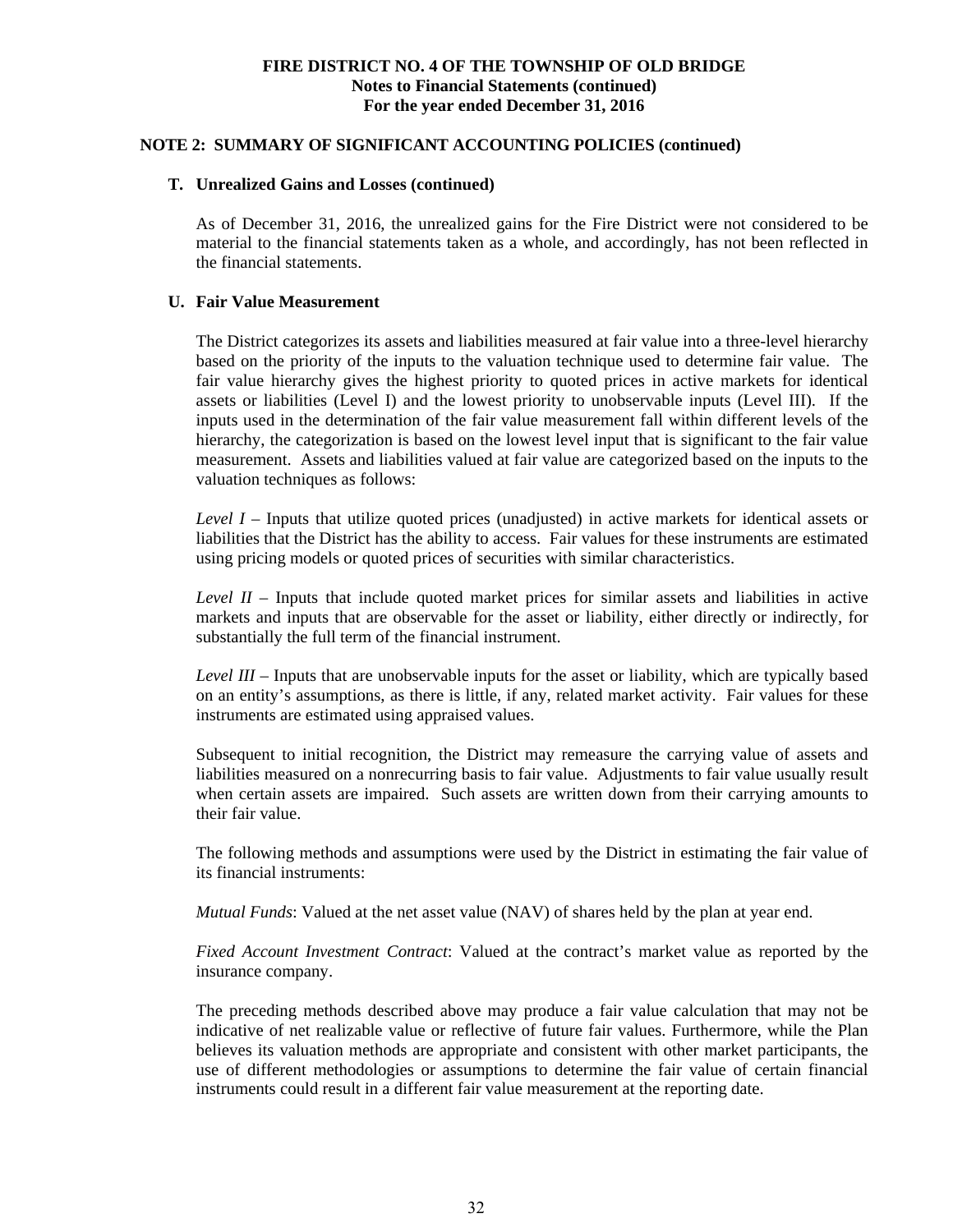#### **NOTE 2: SUMMARY OF SIGNIFICANT ACCOUNTING POLICIES (continued)**

#### **U. Fair Value Measurement (continued)**

The table in Note 4 sets forth by level, within the fair value hierarchy, the LOSAP's assets at fair value as of December 31, 2016.

#### **V. Subsequent Events**

Fire District No. 4 of the Township of Old Bridge has evaluated subsequent events occurring after December 31, 2016 through the date of September 7, 2017, which is the date the financial statements were available to be issued. See Note 14 for information regarding subsequent events.

#### **NOTE 3: CASH**

The Fire District is governed by the deposit and investment limitations of New Jersey state law. The deposits and investments held at December 31, 2016, and reported at fair value are as follows:

| <b>Deposits:</b>                                                             |              |
|------------------------------------------------------------------------------|--------------|
| <b>Demand Deposits</b>                                                       | 351,512<br>S |
| <b>Total Deposits</b>                                                        | 351.512      |
| <b>Reconciliation to Governmental Fund Statements:</b><br>Governmental Funds | 351,512      |
| Total                                                                        |              |

#### **Custodial Credit Risk**

Custodial credit risk is the risk that, in the event of a bank failure, the District's deposits may not be returned. The District does not have a deposit policy for custodial credit risk. As of December 31, 2016, the District's bank balance of \$356,637 was insured or collateralized as follows:

| Insured                                 | 250,000 |
|-----------------------------------------|---------|
| Collaterized not in the District's name |         |
| under GUDPA                             | 106.637 |
| Total                                   | 356.637 |

#### **NOTE 4: INVESTMENTS**

#### **A. Custodial Credit Risk**

For an investment, custodial credit risk is a risk that, in the event of the failure of the counterparty, the Fire District will not be able to recover the value of its investments or collateral securities that are in the possession of an outside party. Investment securities are exposed to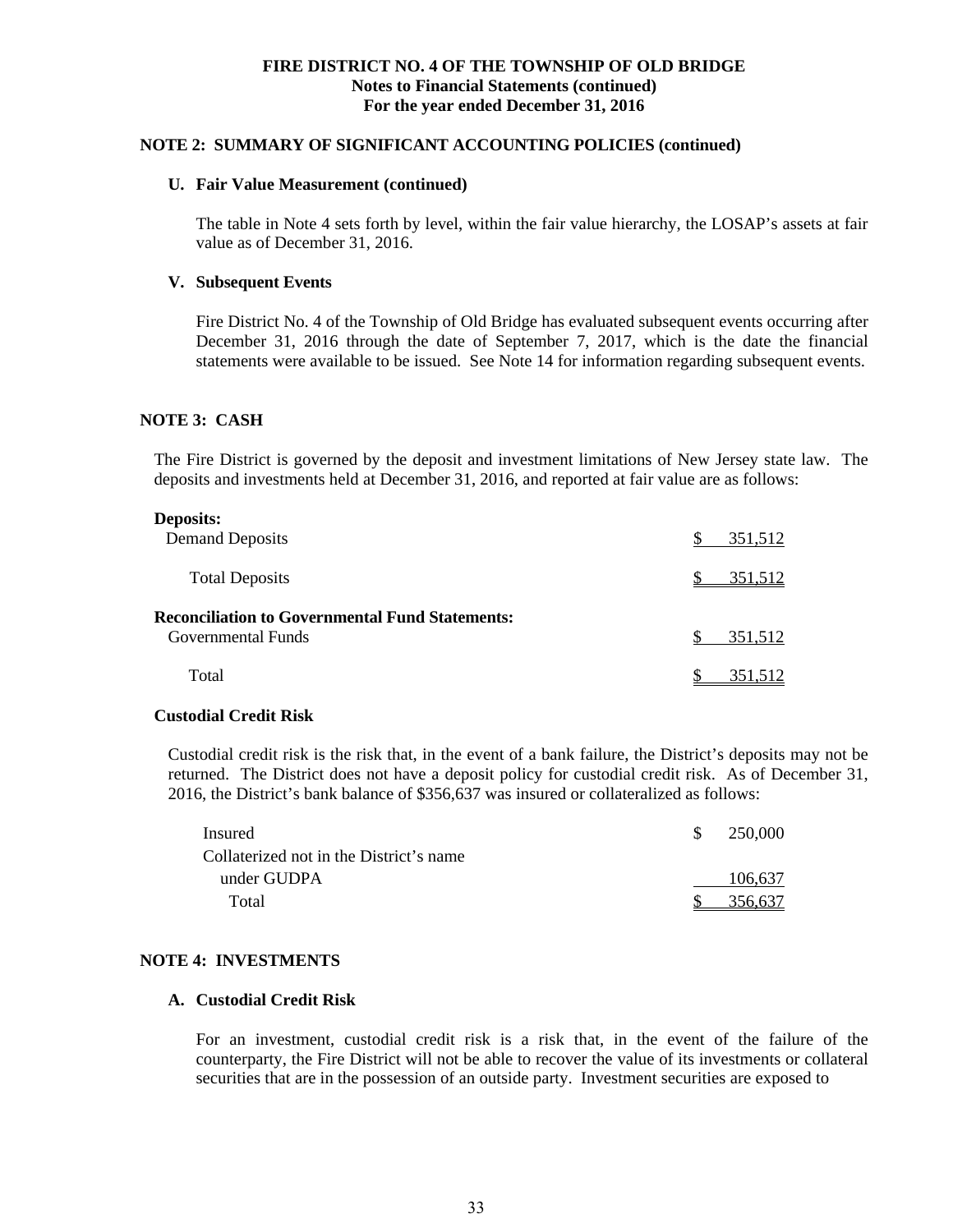#### **NOTE 4: INVESTMENTS (continued)**

#### **A. Custodial Credit Risk (continued)**

custodial credit risk if the securities are uninsured, are not registered in the name of the Fire District, and are held by either the counterparty or the counterparty's trust department or agent but not in the Fire District's name. All of the District's investments are held in the name of the District and are collateralized by GUDPA.

#### **B. Investment Interest Rate Risk**

Interest rate risk is the risk that changes in interest rates that will adversely affect the fair value of an investment. The Fire District has no formal investment policy that limits investment maturities as a means of managing its exposure to fair value losses arising from increasing interest rates. Maturities of investments held at December 31, 2016, are provided in the below schedule.

#### **C. Investment Credit Risk**

The Fire District has no investment policy that limits its investment choices other than the limitation of state law as follows:

- Bonds or other obligations of the United States of America or obligations guaranteed by the United States of America;
- Government money market mutual funds;
- Any obligation that a federal agency or federal instrumentality has issued in accordance with an act of Congress, which security has a maturity date not greater than 397 days from the date of purchase, provided that such obligations bear a fixed rate of interest not dependent on any index or other external factor;
- Bonds or other obligations of the Fire District or bonds or other obligations of the local unit or units within which the Fire District is located;
- Bonds or other obligations, having a maturity date of not more than 397 days from the date of purchase, approved by the Division of Investment in the Department of Treasury for investment by the Fire District;
- Local Government investment pools;
- Deposits with the State of New Jersey Cash Management Fund established pursuant to section 1 of P.L. 1977, c.281; or
- Agreements for the repurchase of fully collateralized securities.

The following table sets forth by level, within the value hierarchy, the District's assets at fair value at December 31, 2016.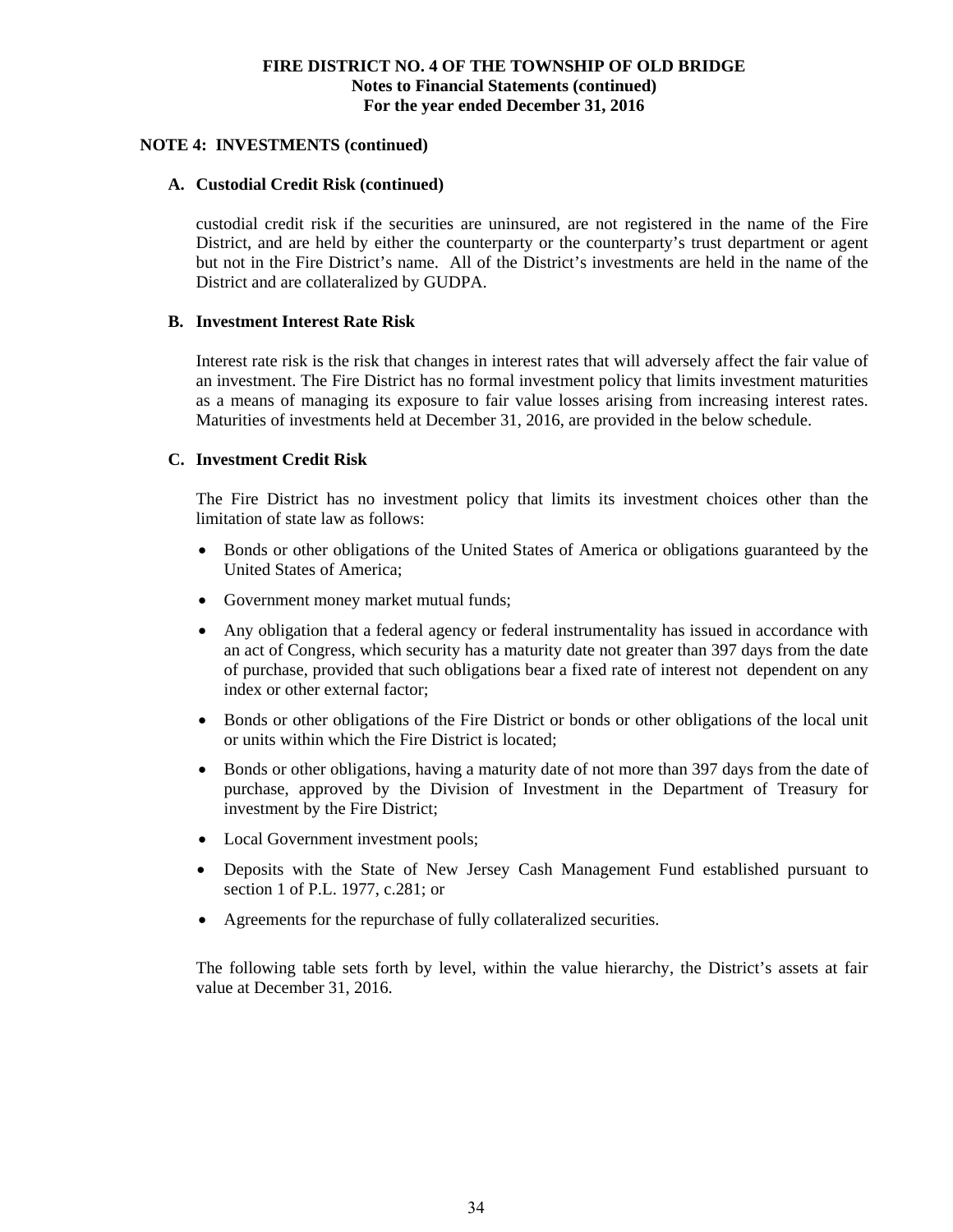#### **NOTE 4: INVESTMENTS (continued)**

#### **C. Investment Credit Risk (continued)**

|                                          | Assets at Fair Value as of December 31, 2016 |        |    |         |         |        |              |         |
|------------------------------------------|----------------------------------------------|--------|----|---------|---------|--------|--------------|---------|
|                                          | Level 1                                      |        |    | Level 2 | Level 3 |        | <b>Total</b> |         |
| LOSAP:                                   |                                              |        |    |         |         |        |              |         |
| Mutual funds:                            |                                              |        |    |         |         |        |              |         |
| Growth                                   | \$                                           | 69,851 | -S |         | \$      |        | \$           | 69,851  |
| Large Growth/Value                       |                                              | 2,805  |    |         |         |        |              | 2,805   |
| <b>International Securities</b>          |                                              | 2,437  |    |         |         |        |              | 2,437   |
| Small Blend/Value                        |                                              | 6,776  |    |         |         |        |              | 6,776   |
| Mid-Cap Blend/Growth                     |                                              | 522    |    |         |         |        |              | 522     |
| <b>Real Estate</b>                       |                                              | 170    |    |         |         |        |              | 170     |
| Total mutual funds                       |                                              | 82,561 |    |         |         |        |              | 82,561  |
| <b>Fixed Account Investment Contract</b> |                                              | -      |    |         |         | 50,583 |              | 50,583  |
| Total assets at fair value               |                                              | 82,561 | \$ |         | \$      | 50,583 | \$           | 133,144 |

# **Level III Gains and Losses**

The following table sets forth a summary of changes in the fair value of the LOSAP's Level III assets for the year ended December 31, 2016.

# *Year Ended December 31, 2016 Level 3 Assets*

|                              | <b>Fixed Account</b> |        |  |
|------------------------------|----------------------|--------|--|
| Balance, beginning of year   | \$                   | 45,508 |  |
| Purchases, sales, issuances, |                      |        |  |
| and settlements (net)        |                      | 4,078  |  |
| Gain and (losses)            |                      | 997    |  |
| Balance, end of year         | S                    | 50,583 |  |
|                              |                      |        |  |

# **NOTE 5: CAPITAL ASSETS**

Capital assets consisted of the following at December 31, 2016: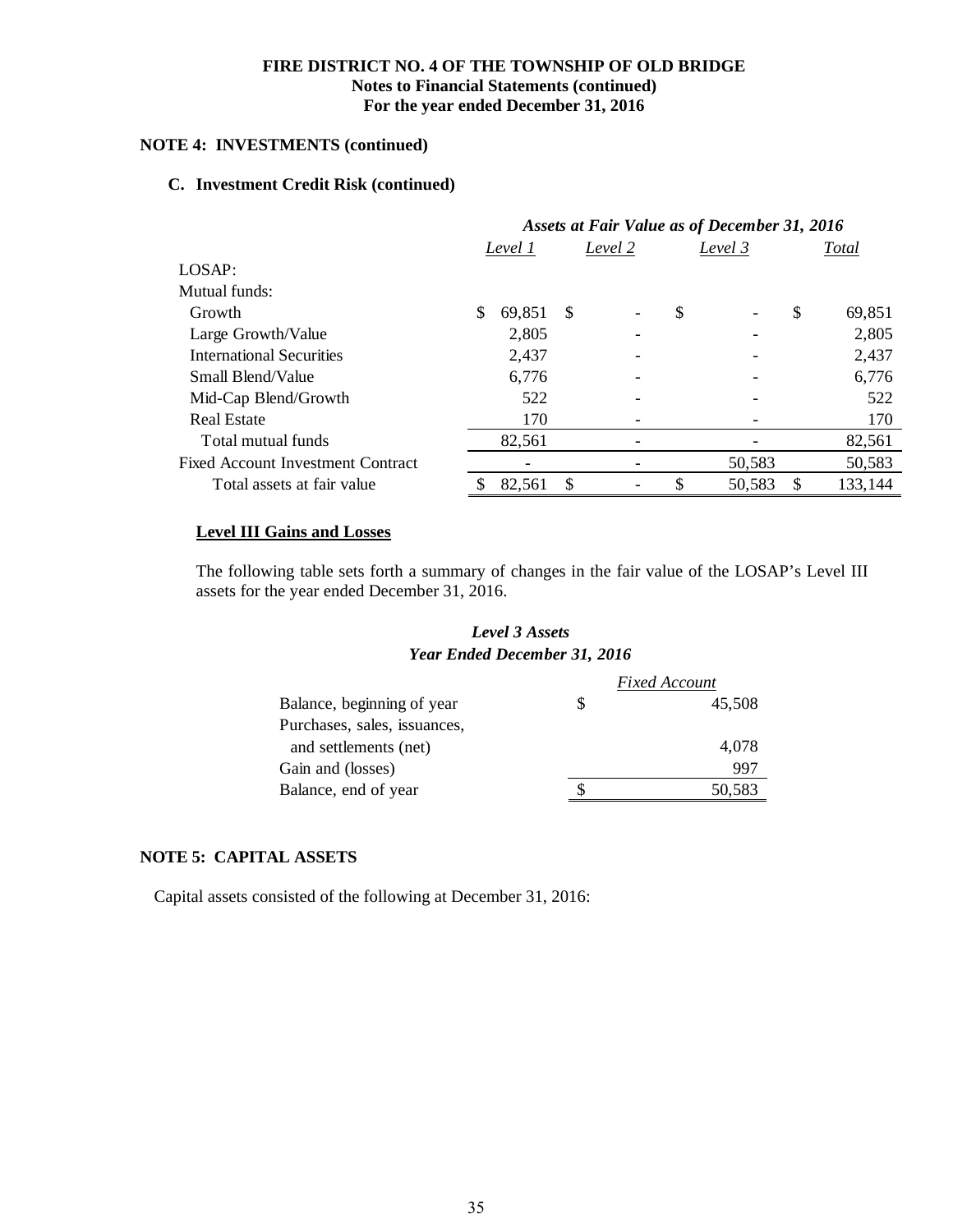#### **NOTE 5: CAPITAL ASSETS (continued)**

|                                 | Beginning<br>Balance | Additions       | Retirements | Ending<br><b>Balance</b> |
|---------------------------------|----------------------|-----------------|-------------|--------------------------|
| Governmental Activities:        |                      |                 |             |                          |
| Equipment                       | \$<br>13,683         | \$              | \$          | \$<br>13,683             |
| Buildings and improvements      | 100,510              | 3,800           |             | 104,310                  |
| Trucks and vehicles             | 1,391,881            |                 |             | 1,391,881                |
| Totals at historical cost       | 1,506,074            | 3,800           |             | 1,509,874                |
| Less: accumulated depreciation: |                      |                 |             |                          |
| Equipment                       | (1,368)              | (2,737)         |             | (4,105)                  |
| Buildings and improvements      | (73,611)             | (4,885)         |             | (78, 496)                |
| Trucks and vehicles             | (694, 832)           | (71, 641)       |             | (766, 473)               |
| Total accumulated depreciation  | (769, 811)           | (79, 263)       |             | (849,074)                |
| Total capital assets            |                      |                 |             |                          |
| net of accumulated depreciation | \$<br>736,263        | \$<br>(75, 463) | \$          | \$<br>660,800            |

*N.J.S.A. 40A: 14-84* governs the procedures for the acquisition of property and equipment for the Fire Districts, and the *N.J.S.A. 40A: 14-85-87* governs procedures for the issuance of any debt related to such purchases. In summary, Fire Districts may purchase fire fighting apparatus, equipment, land, and buildings to house such property in an amount not exceeding five mills on the dollar of the least assessed valuation of property within the district upon the approval of the legal voters. Debt may be issued up to \$60,000 or two percent of the assessed valuation of property, whichever is larger.

# **NOTE 6: NONCURRENT LIABILITIES**

During the fiscal year ended December 31, 2016, the following changes occurred in liabilities reported in long-term debt:

|                       | <b>Balance</b><br>12/31/2015 | Accrued/<br>mcreases     | Retired/<br>decreases    | <b>Balance</b><br>12/31/2016 | Due within<br>one year   | Noncurrent<br>portion |
|-----------------------|------------------------------|--------------------------|--------------------------|------------------------------|--------------------------|-----------------------|
| Capital leases        | \$284,446                    | $\overline{\phantom{a}}$ | \$ (28.090)              | \$256,356                    | 28.911<br>S.             | \$227,445             |
| Net pension liability | 544,766                      | 112,134                  | $\overline{\phantom{a}}$ | 656,900                      | $\overline{\phantom{a}}$ | 656,900               |
| Total                 | \$ 829,212                   | 112.134                  | (28,090)                 | \$913,256                    | 28.911                   | \$ 884,345            |

#### **A. Capital Leases**

The following is a schedule of future minimum capital lease payments at December 31, 2016: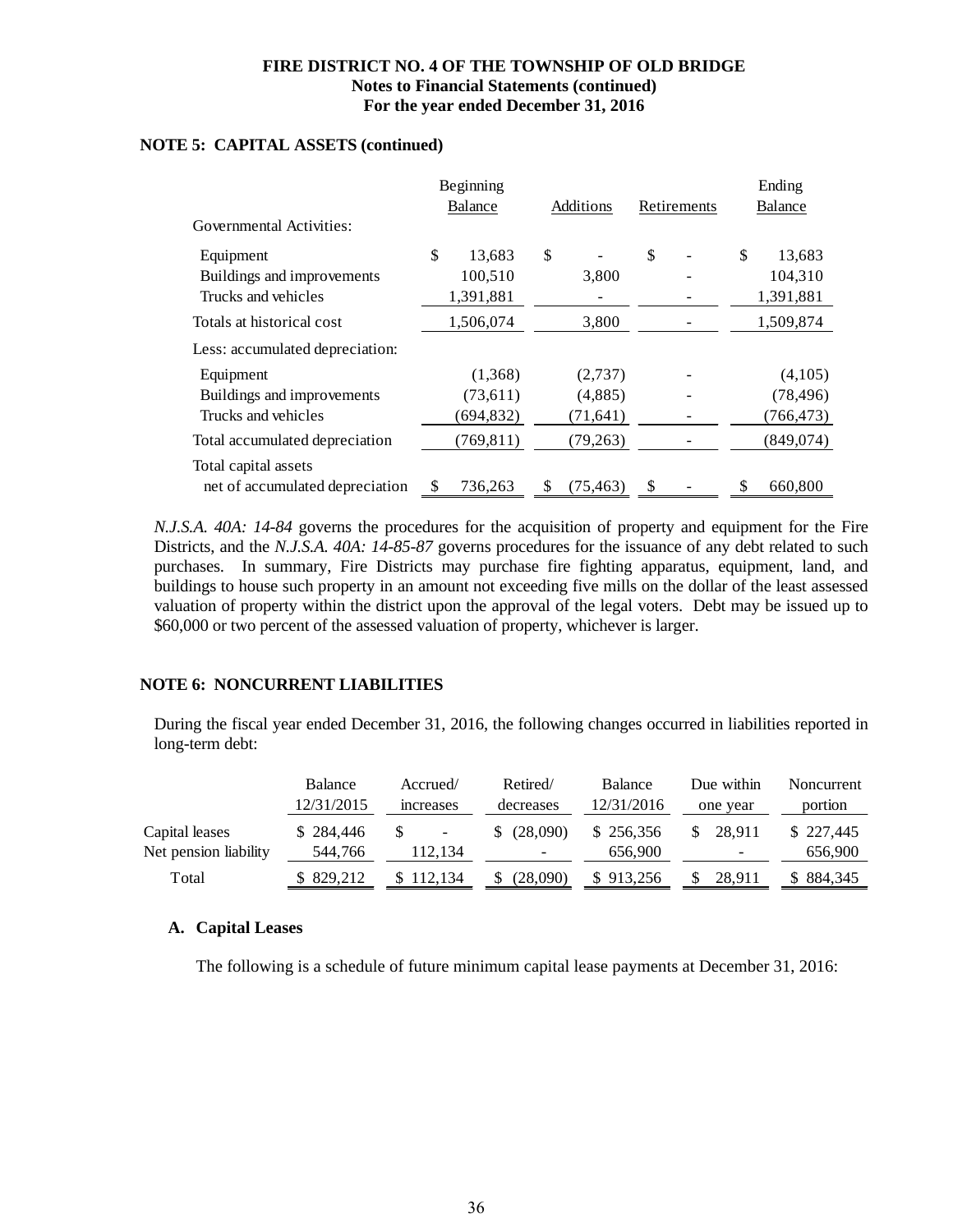# **NOTE 6: NONCURRENT LIABILITIES (continued)**

#### **A. Capital Leases (continued)**

| <b>Fiscal Year</b><br><b>Ended</b> | <b>Principal</b> | <b>Interest</b> | <b>Total</b> |
|------------------------------------|------------------|-----------------|--------------|
| 2017                               | \$28,911         | \$7,486         | \$36,397     |
| 2018                               | 29,755           | 6,641           | 36,396       |
| 2019                               | 30,624           | 5,773           | 36,397       |
| 2020                               | 31,518           | 4,878           | 36,396       |
| 2021                               | 32,438           | 3,958           | 36,396       |
| 2022-2024                          | 103,110          | 6,079           | 109,189      |
| Total                              | 256.356          | 34,815          |              |

#### **NOTE 7: PENSION**

#### **A. Police and Firemen's Retirement System (PFRS)**

**Plan Description –** The State of New Jersey, Police and Firemen's Retirement System (PFRS) is a cost-sharing multiple-employer defined benefit pension plan administered by the State of New Jersey, Division of Pensions and Benefits (the Division). For additional information about PFRS, please refer to the Division's Comprehensive Annual Financial Report (CAFR) which can be found at www.state.nj.us/treasury/pensions/annrprts.shtml.

The vesting and benefit provisions are set by N.J.S.A. 43:16A. PFRS provides retirement as well as death and disability benefits. All benefits vest after ten years of service, except disability benefits which vest after four years of service.

The following represents the membership tiers for PFRS:

#### Tier Definition

- 1 Members who were enrolled prior to May 22, 2010.
- 2 Members who were eligible to enroll on or after May 22, 2010 and prior to June 28, 2011
- 3 Members who were eligible to enroll on or after June 28, 2011

Service retirement benefits are available at age 55 and are generally determined to be 2% of final compensation for each year of creditable service, as defined, up to 30 years plus 1% for each year of service in excess of 30 years. Members may seek special retirement after achieving 25 years of creditable service, in which benefits would equal 65% (tiers 1 and 2 members) and 60% (tier 3 members) of final compensation plus 1 % for each year if creditable service over 25 years but not to exceed 30 years. Members may elect deferred retirement benefits after achieving ten years of service, in which case benefits would begin at age 55 equal to 2% of final compensation for each year of service.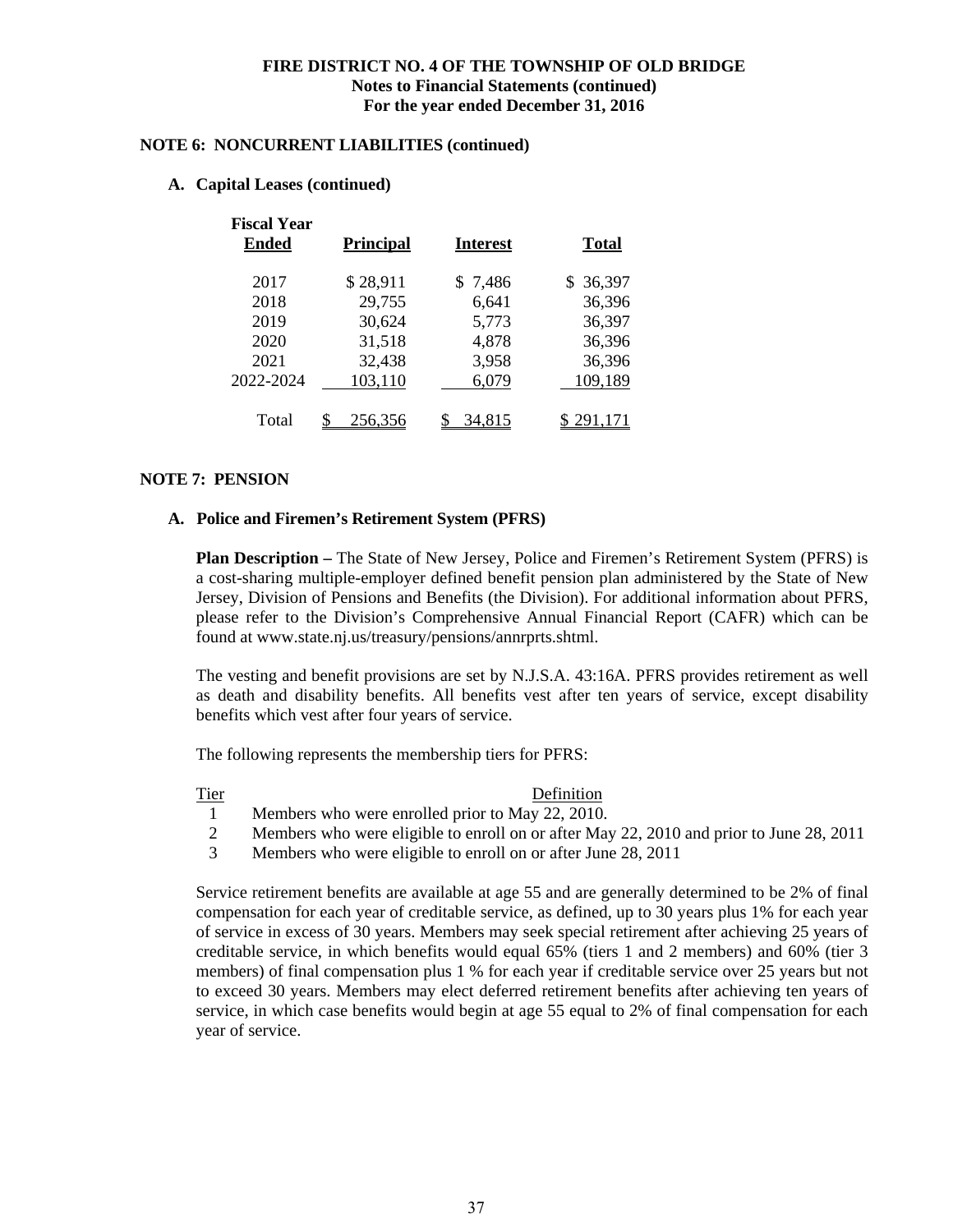#### **NOTE 7: PENSION (continued)**

#### **A. Police and Firemen's Retirement System (PFRS) (continued)**

**Basis of Presentation -** The schedules of employer and non-employer allocations and the schedules of pension amounts by employer and non-employer (collectively, the Schedules) present amounts that are considered elements of the financial statements of PFRS, its participating employers or the State as a non-employer entity. Accordingly, they do not purport to be a complete presentation of the financial position or changes in financial position of PFRS, the participating employers, or the State. The accompanying Schedules were prepared in accordance with U.S. generally accepted accounting principles. Such preparation requires management of PFRS to make a number of estimates and assumptions relating to the reported amounts. Due to the inherent nature of these estimates, actual results could differ from those estimates.

**Contributions -** The contribution policy for PFRS is set by *N.J.S.A. 43:16A* and requires contributions by active members and contributing employers. State legislation has modified the amount that is contributed by the State. The State's contribution amount is based on an actuarially determined rate which includes the normal cost and unfunded accrued liability. For fiscal year 2016, the State contributed an amount less than the actuarially determined amount. The Local employers' contribution amounts are based on an actuarially determined rate which includes the normal cost and unfunded accrued liability. Chapter 19, P.L. 2009 provided an option for local employers of PFRS to contribute 50% of the normal and accrued liability contribution amounts certified for payments due in State fiscal year 2009. Such employers will be credited with the full payment and any such amounts will not be included in their unfunded liability. The actuaries will determine the unfunded liability of those retirement systems, by employer, for the reduced normal and accrued liability contributions provided under this law. This unfunded liability will be paid by the employer in level annual payments over a period of 15 years beginning with the payments due in the fiscal year ended June 30, 2012 and will be adjusted by the rate of return on the actuarial value of assets. District contributions to PFRS amounted to \$462,261.00 for 2016.

The employee contributions for PFRS are 10.00% of employees' annual compensation, as defined.

**Net Pension Liability and Pension Expense** - At December 31, 2016, the District's proportionate share of the PFRS net pension liability is valued to be \$656,900. The net pension liability was measured as of June 30, 2016. The total pension liability used to calculate the net pension liability was determined using update procedures to roll forward the total pension liability from an actuarial valuation as of July 1, 2015, to the measurement date of June 30, 2016. The District's proportion of the net pension liability was based on the District's actual contributions to the plan relative to the total of all participating employers' contributions for the year ended June 30, 2016. The District's proportion measured as of June 30, 2016, was .00344%, which was an increase of .00017% from its proportion measured as of June 30, 2015.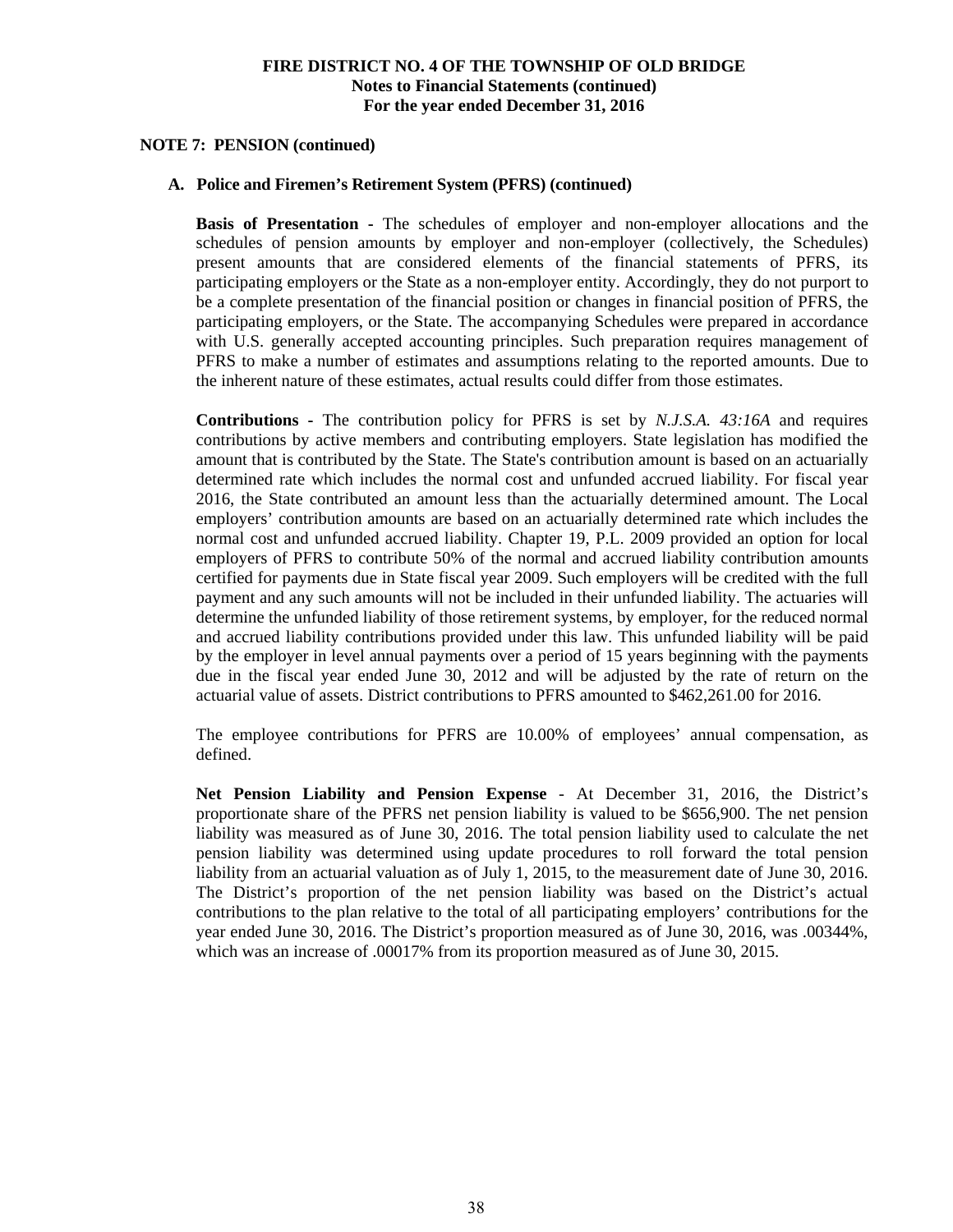#### **NOTE 7: PENSION (continued)**

#### **A. Police and Firemen's Retirement System (PFRS) (continued)**

| Collective Balances at December 31, 2016 and December 31, 2015  |    |                             |            |          |  |  |  |
|-----------------------------------------------------------------|----|-----------------------------|------------|----------|--|--|--|
| Actuarial valuation date (including                             |    | 12/31/2016                  | 12/31/2015 |          |  |  |  |
| roll forward)                                                   |    | June 30, 2016 June 30, 2015 |            |          |  |  |  |
| Deferred Outflows of Resources                                  | \$ | 156,365                     | \$.        | 100,577  |  |  |  |
| Deferred Inflows of Resources                                   | \$ | 6,478                       | \$         | 17.014   |  |  |  |
| Net Pension Liability                                           | \$ | 656,900                     | \$         | 544.766  |  |  |  |
| District's portion of the Plan's total<br>net pension Liability |    | 0.00344%                    |            | 0.00327% |  |  |  |

**Pension Expense and Deferred Outflows/Inflows of Resources** - At December 31, 2016, the District had deferred outflows of resources and deferred inflows of resources related to PFRS from the following sources:

|                                                                    |    | <b>Deferred</b><br><b>Outflows of</b> | <b>Deferred Inflows</b><br>of Resources |       |  |
|--------------------------------------------------------------------|----|---------------------------------------|-----------------------------------------|-------|--|
|                                                                    |    |                                       |                                         |       |  |
| Differences between Expected                                       |    |                                       |                                         |       |  |
| and Actual Experience                                              | \$ |                                       | \$                                      | 4,306 |  |
| Changes of Assumptions                                             |    | 90,986                                |                                         |       |  |
| Net Difference between Projected<br>and Actual Earnings on Pension |    |                                       |                                         |       |  |
| <b>Plan Investments</b>                                            |    | 46,028                                |                                         |       |  |
| Changes in Proportion and Differences                              |    |                                       |                                         |       |  |
| between District Contributions and                                 |    |                                       |                                         |       |  |
| Proportionate Share of Contributions                               |    | 19,351                                |                                         | 2,172 |  |
|                                                                    | S  | 156,365                               | S                                       | 6,478 |  |

Amounts reported as deferred outflows of resources and deferred inflows of resources related to pension expense as follows: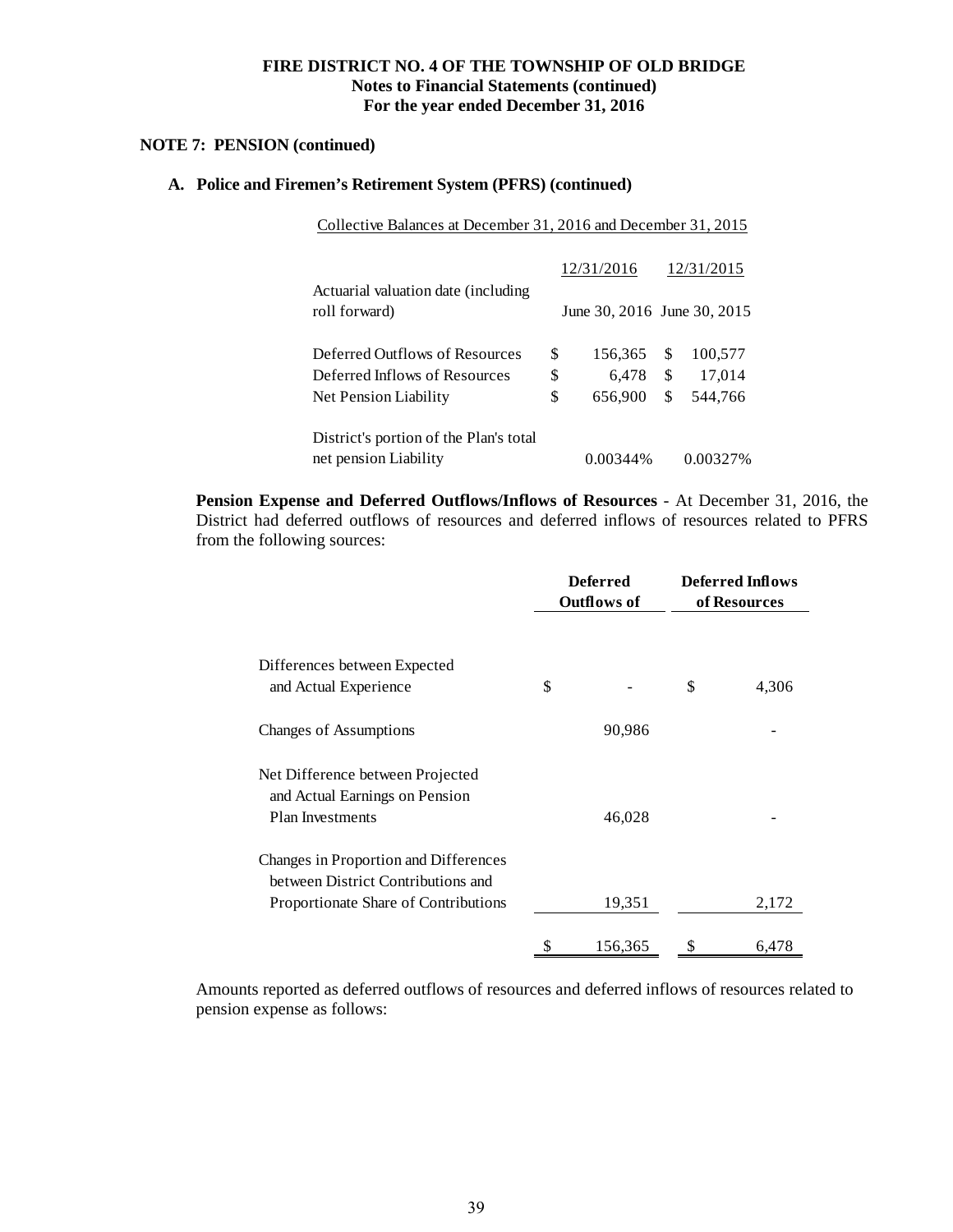#### **NOTE 7: PENSION (continued)**

# **A. Police and Firemen's Retirement System (PFRS) (continued)**

| <b>Amortization of Deferred Outflows</b>                                                                                                                                           |                                                          |                                                  |
|------------------------------------------------------------------------------------------------------------------------------------------------------------------------------------|----------------------------------------------------------|--------------------------------------------------|
| and Deferred Inflows                                                                                                                                                               |                                                          |                                                  |
| <b>Year Ending</b>                                                                                                                                                                 |                                                          |                                                  |
| Dec 31,                                                                                                                                                                            | <b>PFRS</b>                                              |                                                  |
| 2017                                                                                                                                                                               | \$<br>34,423                                             |                                                  |
| 2018                                                                                                                                                                               | 34,422                                                   |                                                  |
| 2019                                                                                                                                                                               | 44,944                                                   |                                                  |
| 2020                                                                                                                                                                               | 28,777                                                   |                                                  |
| 2021                                                                                                                                                                               | 7,321                                                    |                                                  |
|                                                                                                                                                                                    | \$<br>149,887                                            |                                                  |
|                                                                                                                                                                                    |                                                          |                                                  |
|                                                                                                                                                                                    | <b>Deferred</b><br><b>Outflow of</b><br><b>Resources</b> | <b>Deferred</b><br>Inflow of<br><b>Resources</b> |
| Differences between Expected<br>and Actual Experience<br>Year of Pension Plan Deferral:<br>June 30, 2014<br>June 30, 2015<br>June 30, 2016                                         |                                                          | 5.53<br>5.58                                     |
| Changes of Assumptions<br>Year of Pension Plan Deferral:<br>June 30, 2014<br>June 30, 2015<br>June 30, 2016                                                                        | 6.17<br>5.53<br>5.58                                     |                                                  |
| Net Difference between Projected<br>and Actual Earnings on Pension<br><b>Plan Investments</b><br>Year of Pension Plan Deferral:<br>June 30, 2014<br>June 30, 2015<br>June 30, 2016 | 5.00                                                     | 5.00<br>5.00<br>$\overline{\phantom{0}}$         |
| Changes in Proportion and Differences<br>between District Contributions and<br>Proportionate Share of Contributions<br>Year of Pension Plan Deferral:                              |                                                          |                                                  |
| June 30, 2014<br>June 30, 2015                                                                                                                                                     | 6.17<br>5.53                                             | 6.17<br>5.53                                     |
| June 30, 2016                                                                                                                                                                      | 5.58                                                     | 5.58                                             |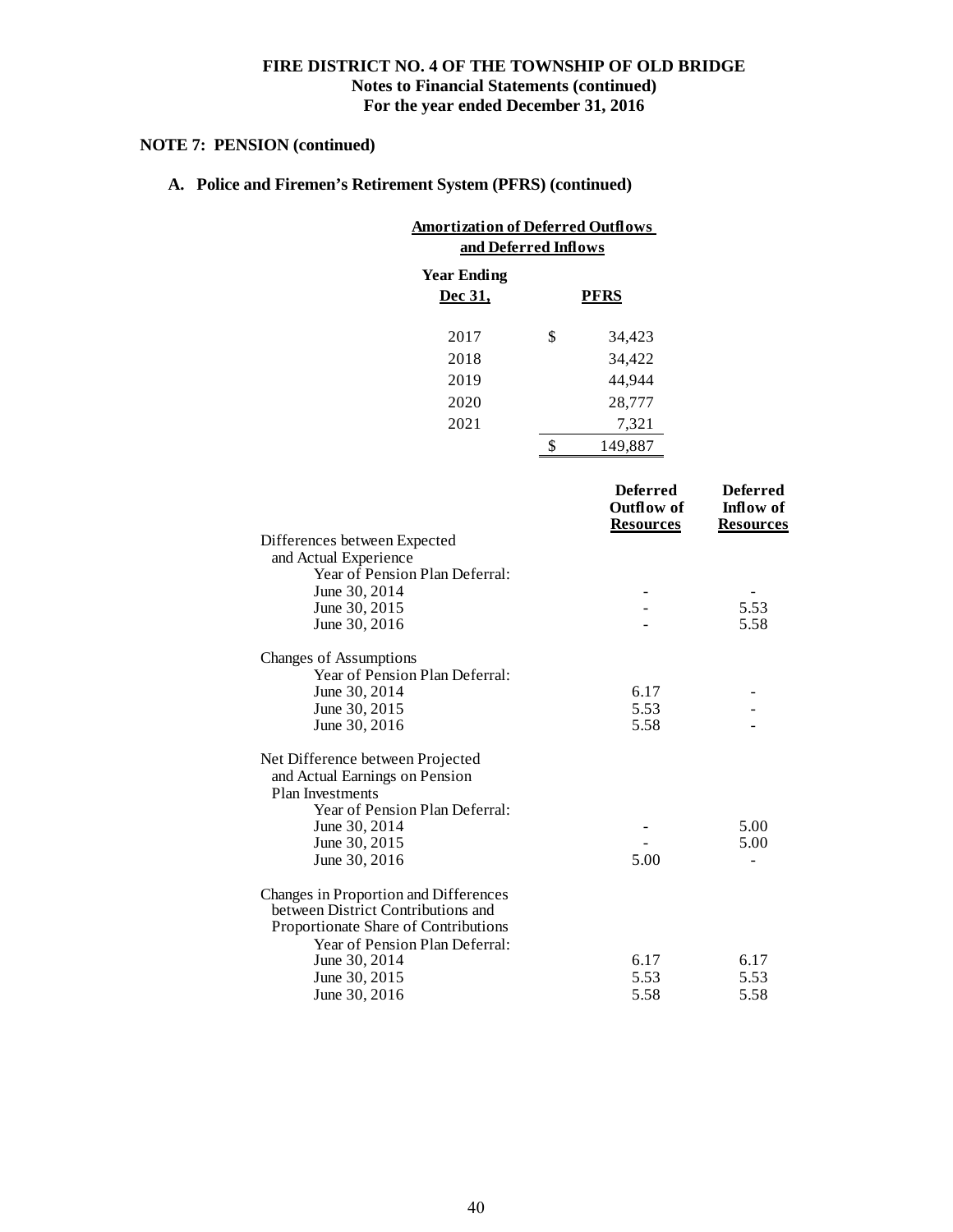#### **NOTE 7: PENSION (continued)**

#### **A. Police and Firemen's Retirement System (PFRS) (continued)**

**Special Funding Situation –** Under N.J.S.A. 43:16A-15, local participating employers are responsible for their own contributions based on actuarially determined amounts, except where legislation was passed which legally obligated the State if certain circumstances occurred. The legislation which legally obligates the state is as follows: Chapter 8, P.L. 2000, Chapter 318, P.L. 2001, Chapter 86, P.L. 2001, Chapter 511, P.L, 1991, Chapter 109, P.L. 1979, Chapter 247, P.L. 1993 and Chapter 201, P.L. 2001. The amounts contributed on behalf of the local participating employers under this legislation is considered to be a special funding situation as defined by GASB Statement No. 68 and the State is treated as a non-employer contributing entity. Since the local participating employers do not contribute under this legislation directly to the plan (except for employer specific financed amounts), there is no net pension liability to report in the financial statements of the local participating employers related to this legislation.

Additionally, the State's proportionate share of the net pension liability attributable to the District is \$55,163 as of December 31, 2016. The net pension liability was measured as of June 30, 2016. The total pension liability used to calculate the net pension liability was determined using update procedures to roll forward the total pension liability from an actuarial valuation as of July 1, 2015, to the measurement date of June 30, 2016. The State's proportion of the net pension liability associated with the District was based on a projection of the District's long-term share of contributions to the pension plan relative to the projected contributions of all participating members, actuarially determined. The State's proportion measured as of June 30, 2016 was .00344%, which was an increase of .00017% from its proportion measured as of June 30, 2015, which is the same proportion as the District's.

| District's Proportionate Share of Net Pension Liability  | \$. | 656.900 |
|----------------------------------------------------------|-----|---------|
| State of New Jersey's Proportionate Share of Net Pension |     |         |
| Liability Associated with the District                   |     | 55,163  |
|                                                          |     | 712,063 |

For the year ended December 31, 2016, the District's total allocated pension expense was \$7,046.

**Actuarial Assumptions -** The total pension asset/(liability) as of the measurement date was determined by using an actuarial valuation as noted in the table below, with update procedures used to roll forward the total pension liability to the measurement date. The actuarial valuations used the following actuarial assumptions: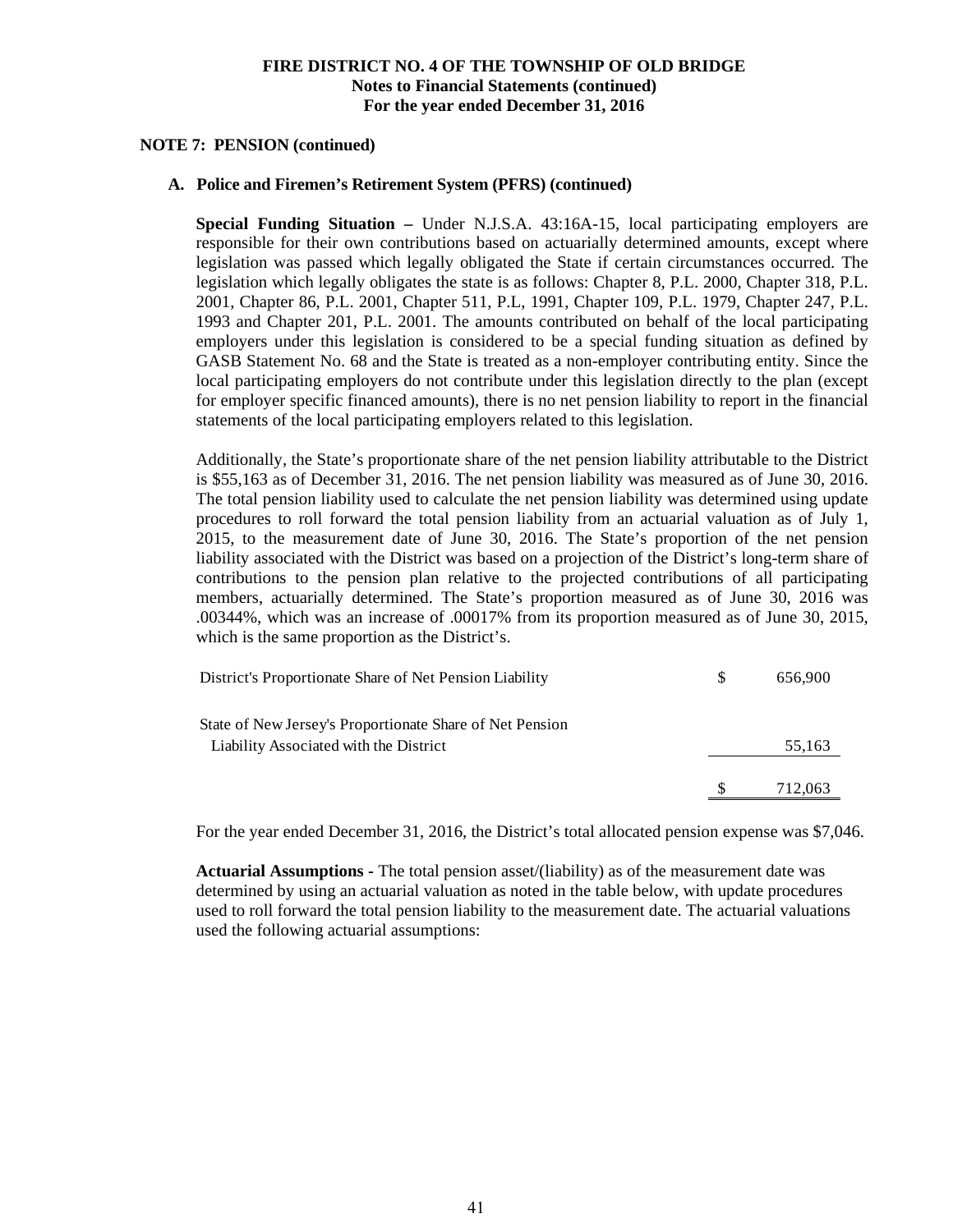#### **NOTE 7: PENSION (continued)**

#### **A. Police and Firemen's Retirement System (PFRS) (continued)**

| Inflation                                                    | 3.08%                        |  |  |  |  |
|--------------------------------------------------------------|------------------------------|--|--|--|--|
| Salary Increases:                                            |                              |  |  |  |  |
| Through 2026                                                 | 2.10% - 8.98% Based on Age   |  |  |  |  |
| Thereafter                                                   | 3.10% - 9.98% Based on Age   |  |  |  |  |
| Investment Rate of Return                                    | 7.65%                        |  |  |  |  |
| <b>Mortality Rate Table</b>                                  | RP-2000                      |  |  |  |  |
| Period of Actuarial Experience<br>Study upon which Actuarial |                              |  |  |  |  |
| <b>Assumptions were Based</b>                                | July 1, 2010 - June 30, 2013 |  |  |  |  |

Pre-retirement mortality rates were based on the RP-2000 Employee Preretirement Mortality Table for male and female active participants. For State employees, mortality tables are set back 4 years for males and females. For local employees, mortality tables are set back 2 years for males and 7 years for females. In addition, the tables provide for future improvements in mortality from the base year of 2013 using a generational approach based on the plan actuary's modified MP-2014 projection scale. Post-retirement mortality rate were based on the RP-2000 Combined Healthy Male and Female Mortality Tables (setback 1 year for males and females) for service retirements and beneficiaries of former members and a one-year static projection based on the mortality improvement Scale AA. In addition, the tables for service retirements and beneficiaries of former members provide for future improvements in mortality from the base year of 2013 using a generational approach based on the plan actuary's modified MP-2014 projection scales. Disability retirement rates used to value disabled retirees were based on the RP-2000 Disabled Mortality Table (set back 3 years for males and set forward 1 year for females).

The actuarial assumptions used in the July 1, 2015 valuation were based on the results of an actuarial experience study for the period July 1, 2010 to June 30, 2013.

**Long-Term Expected Rate of Return** - In accordance with State statute, the long-term expected rate of return on plan investments (7.65% at June 30, 2016) is determined by the State Treasurer, after consultation with the Directors of the Division of Investments and Division of Pensions and Benefits, the board of trustees and the actuaries. The long-term expected rate of return was determined using a building block method in which best-estimate ranges of expected future real rates of return (expected returns, net of pension plan investment expense and inflation) are developed for each major asset class. These ranges are combined to produce the long-term expected rate of return by weighting the expected future real rates of return by the target asset allocation percentage and by adding expected inflation. Best estimates of arithmetic rates of return for each major asset class included in PFRS's target asset allocation as of June 30, 2016 are summarized in the following table: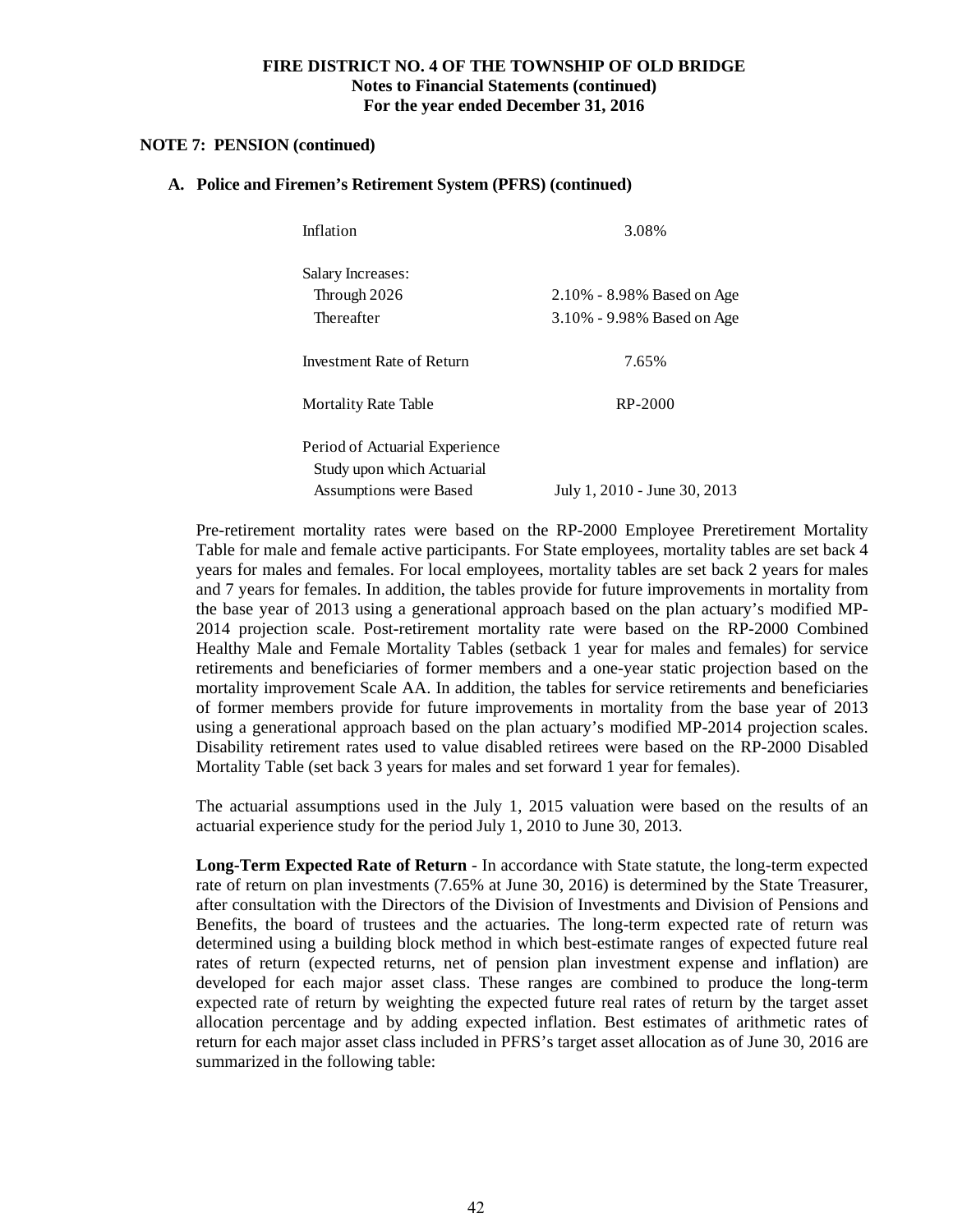#### **NOTE 7: PENSION (continued)**

#### **A. Police and Firemen's Retirement System (PFRS) (continued)**

|                                 |                   | Long-Term             |
|---------------------------------|-------------------|-----------------------|
|                                 | <b>Target</b>     | <b>Expected Real</b>  |
| <u>Asset Class</u>              | <b>Allocation</b> | <b>Rate of Return</b> |
| Cash                            | 5.00%             | 0.87%                 |
| U.S. Treasuries                 | 1.50%             | 1.74%                 |
| Investment grade credit         | 8.00%             | 1.79%                 |
| Mortgages                       | 2.00%             | 1.67%                 |
| High Yield Bonds                | 2.00%             | 4.56%                 |
| <b>Inflation-Indexed Bonds</b>  | 1.50%             | 3.44%                 |
| Broad U.S. Equities             | 26.00%            | 8.53%                 |
| Developed Foreign Equities      | 13.25%            | 6.83%                 |
| <b>Emerging Market Equities</b> | 6.50%             | 9.95%                 |
| Private Equity                  | 9.00%             | 12.40%                |
| Hedge Funds/Absolute Return     | 12.50%            | 4.68%                 |
| Real Estate (Property)          | 2.00%             | 6.91%                 |
| Commodities                     | 0.50%             | 5.45%                 |
| Global debt ex U.S.             | 5.00%             | $-0.25%$              |
| REIT                            | 5.25%             | 5.63%                 |
|                                 | 100.00%           |                       |

**Discount Rate** - The discount rate used to measure the total pension liability was 5.55% as of June 30, 2016. The single blended discount rate was based on long-term expected rate of return on pension plan investments of 7.65%, and a municipal bond rate of 2.85% as of June 30, 2016 based on the Bond Buyer Go 20-Bond Municipal Bond Index, which includes tax-exempt general obligation municipals bonds with an average rating of AA/Aa or higher. The projection of cash flows used to determine the discount rate assumed that contributions from plan members will be made at the current member contribution rates and that contributions from employers will be made based on the contribution rate in the most recent fiscal year. The State employer contributed 30% of the actuarially determined contributions and the local employers contributed 100% of their actuarially determined contributions. Based on those assumptions, the plan's fiduciary net position was projected to be available to make projected future benefit payments of current plan members through 2050. Therefore, the long-term expected rate of return on plan investments was applied to projected benefit payments through 2050 and the municipal bond rate was applied to projected benefit payments after that date in determining the total pension liability.

**Sensitivity of the District's proportionate share of the Net Pension Liability to Changes in the Discount Rate -** The following presents the District's proportionate share of the net pension liability calculated using the discount rate as disclosed above, as well as what the District's proportionate share of the net pension liability would be if it were calculated using a discount rate that is 1-percentage-point lower  $(4.55%)$  or 1-percentage-point higher  $(6.55%)$  than the current rate: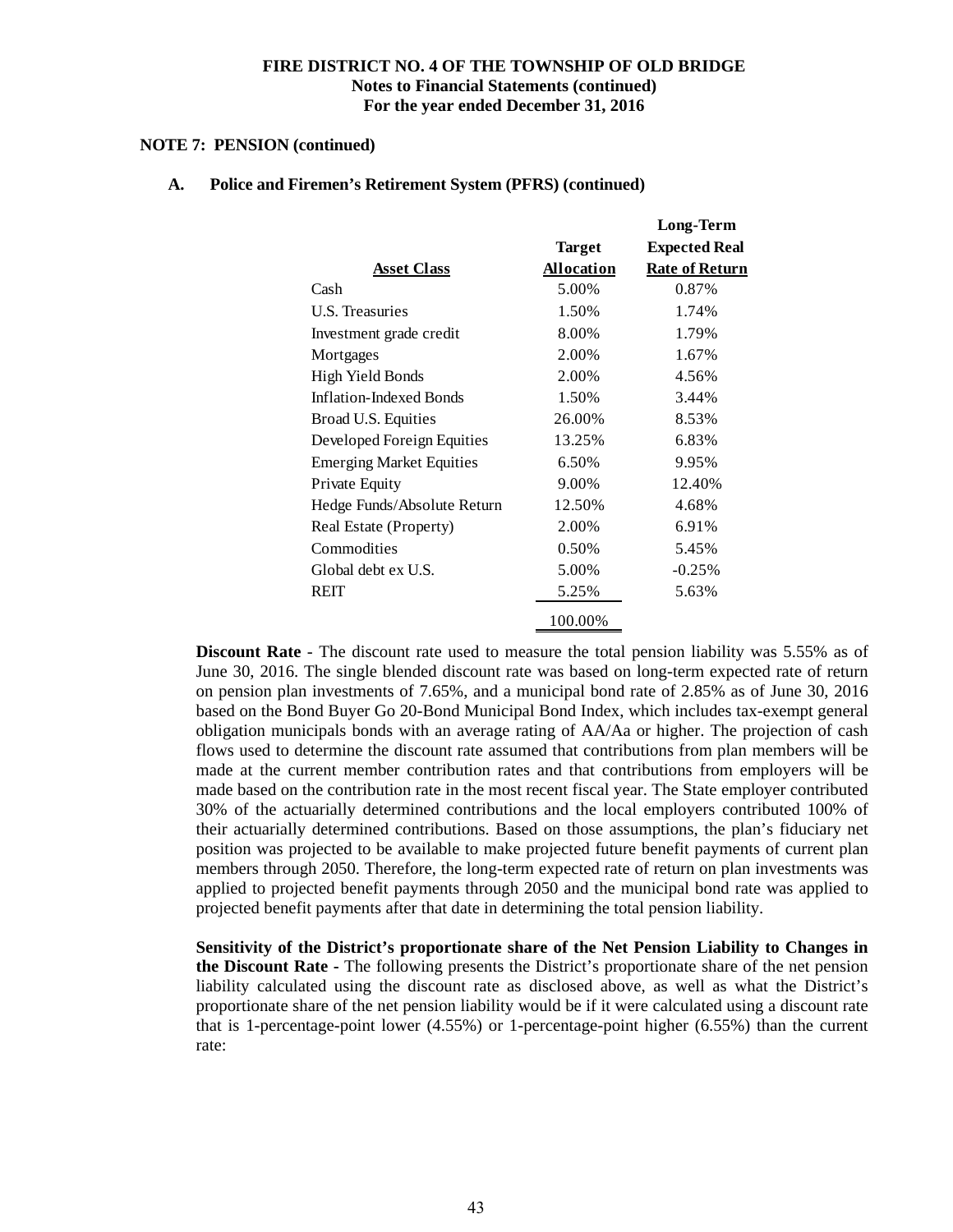#### **NOTE 7: PENSION (continued)**

#### **A. Police and Firemen's Retirement System (PFRS) (continued)**

|                                                                       |               | $1\%$<br><b>Decrease</b><br>$(4.55\%)$ | <b>Current</b><br><b>Discount Rate</b><br>$(5.55\%)$ |         | $1\%$<br><b>Increase</b><br>$(6.55\%)$ |
|-----------------------------------------------------------------------|---------------|----------------------------------------|------------------------------------------------------|---------|----------------------------------------|
| District's Proportionate Share<br>of the Net Pension Liability        | <sup>\$</sup> | 847.024                                | \$                                                   | 656.900 | \$<br>501,865                          |
| State of New Jersey's Proportionate<br>Share of Net Pension Liability |               |                                        |                                                      |         |                                        |
| associated with the District                                          |               | 71,129                                 |                                                      | 55,163  | 42,144                                 |
|                                                                       | \$            | 918,153                                | \$                                                   | 712.063 | \$<br>544.009                          |

#### **NOTE 8: LENGTH OF SERVICE AWARDS PROGRAM**

The District has a contractual agreement with volunteer firefighters to reward them based on length of continued service. This is not a pension plan as described under the Employee Retirement Security Act, and therefore is not guaranteed to the volunteers until they reach the age 65.

The contribution for the year ended December 31, 2015 and paid in the fiscal year ended December 31, 2016 is \$15,000.

#### **NOTE 9: INTERFUND RECEIVABLE/PAYABLE**

As of December 31, 2016, the following interfund balances remained on the balance sheet:

| Fund                        | Interfund<br>Receivable | Interfund<br>Payable |
|-----------------------------|-------------------------|----------------------|
| General<br>Capital projects | -<br>154,345            | \$154,345            |
| Total                       | 154.345                 | 154,345              |

The interfund receivables and payables above predominately resulted from payment made by certain funds on behalf of other funds. All interfund balances are expected to be repaid within one year.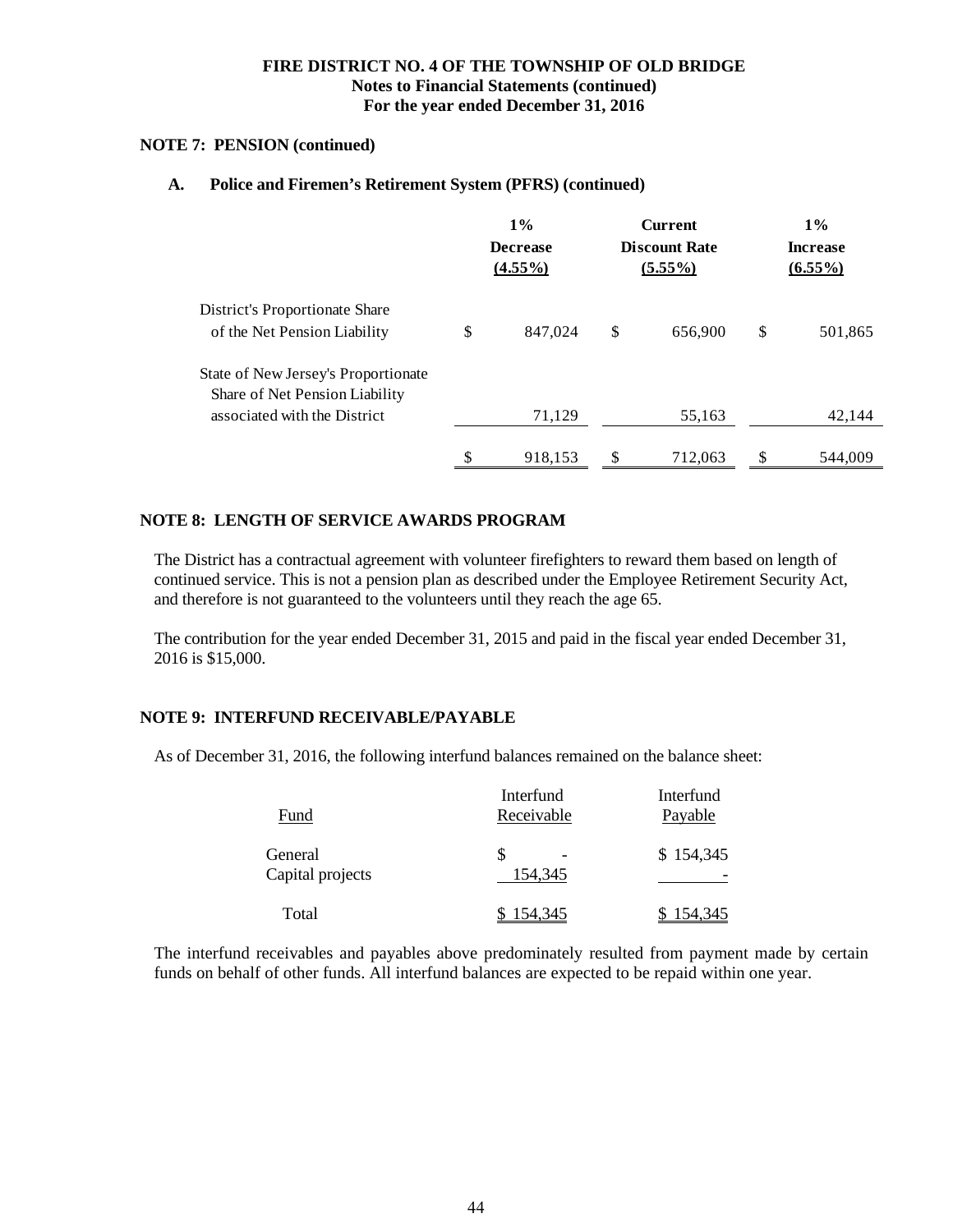#### **NOTE 10: FUNDING**

The activities of the Board of Commissioners are primarily funded by the striking of the fire tax on the property owners of the Fire District, as provided for by the state statute. For the year ended December 31, 2016, the fire tax rate on the Fire District was approximately \$.317 per \$100 of assessed valuation.

The District also participates in the Supplemental Fire Services Programs and received a basic entitlement grant of approximately \$2,507. As a condition of the grant, the Board must match the grant by 10%.

#### **NOTE 11: FUND BALANCE**

**General Fund** – Of the \$159,258 General Fund fund balance at December 31, 2016, \$159,258 is unassigned.

**Capital Projects Fund** – Of the \$154,345 Capital Projects Fund fund balance at December 31, 2016, \$4,345 is restricted for capital and \$150,000 has been released by referendum and assigned for subsequent year appropriations.

The District uses restricted/committed amounts to be spent first when both restricted and unrestricted fund balance is available, unless prohibited by law or regulation.

#### **NOTE 12: PRIOR PERIOD ADJUSTMENT/RESTATEMENT**

The general fund had understated accounts receivables by \$13,013 as of December 31, 2015. This resulted in an adjustment to net assets of \$13,013 as of January 1, 2016.

#### **NOTE 13: DEFICIT UNRESTRICTED NET POSITION**

**Unrestricted Net Position** – As reflected on Exhibit A-1, Statement of Net position, a deficit in unrestricted net position of \$(180,036) existed as of December 31, 2016 for governmental activities. The primary causes of this deficit is the District recording of the long-term liability their proportionate share of the net pension liability. In accordance with full accrual accounting, which is the basis of accounting for Exhibit A-1, Statement of Net Position, such liabilities are required to be recorded in the period in which they are incurred. However, in accordance with the rules and regulations that govern the District in the formulation of their annual budget (see Note 2), pension liabilities that relate to future services, or that are contingent on a specific event outside the control of the District and its employees, are funded in the period in which such services are rendered or in which such events take place. Therefore, this deficit in unrestricted net position for governmental activities does not indicate that the District is facing financial difficulties.

#### **NOTE 14: SUBSEQUENT EVENTS**

As of July 1, 2017, the fire bureau employees were terminated. The fire bureau operations have been taken over by the Fire District No. 3 of the Township of Old Bridge through a cooperative agreement.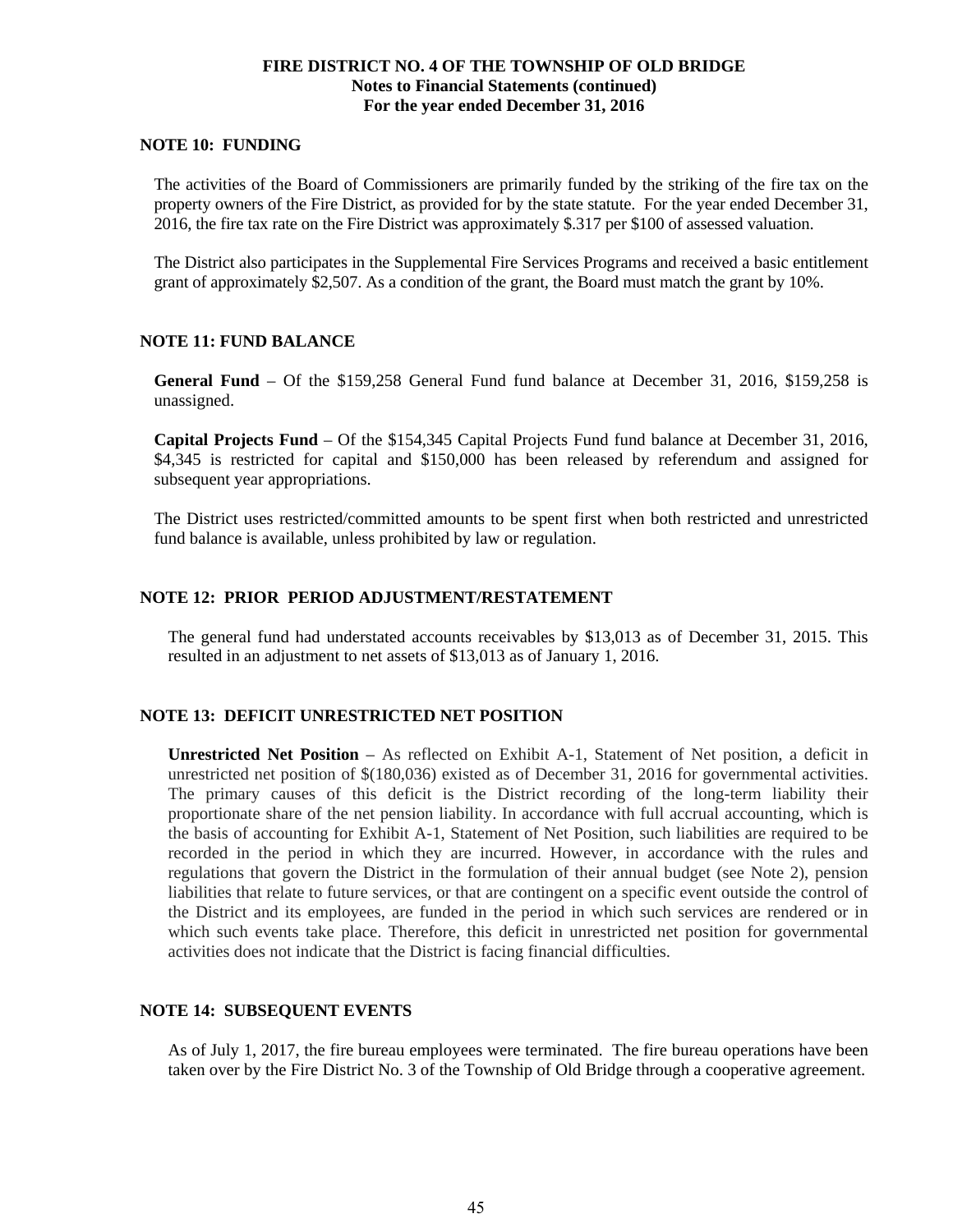#### **NOTE 14: SUBSEQUENT EVENTS (continued)**

All fire bureau revenues collected on behalf of Fire District No. 4 of the Township of Old Bridge will be retained by Fire District No. 3 of the Township of Old Bridge.

Additionally, the State of New Jersey, Division of Fire Safety, is conducting a review of the Fire Bureau operations. As of the date of the audit, the inspection was not complete and any results were not available to determine effect on the financial statements.

#### **NOTE 15: COMMITMENTS**

The District entered into a contract with the Madison Park Volunteer Fire Company Inc. for the leasing of premises at 3011 Cheesequake Road, Township of Old Bridge, New Jersey. The District also entered a lease with Apple, Inc. for computer equipment. The lease is a three year lease with future payments at December 31 as follows:

> 2017 \$ 56,024 Total \$ 56,024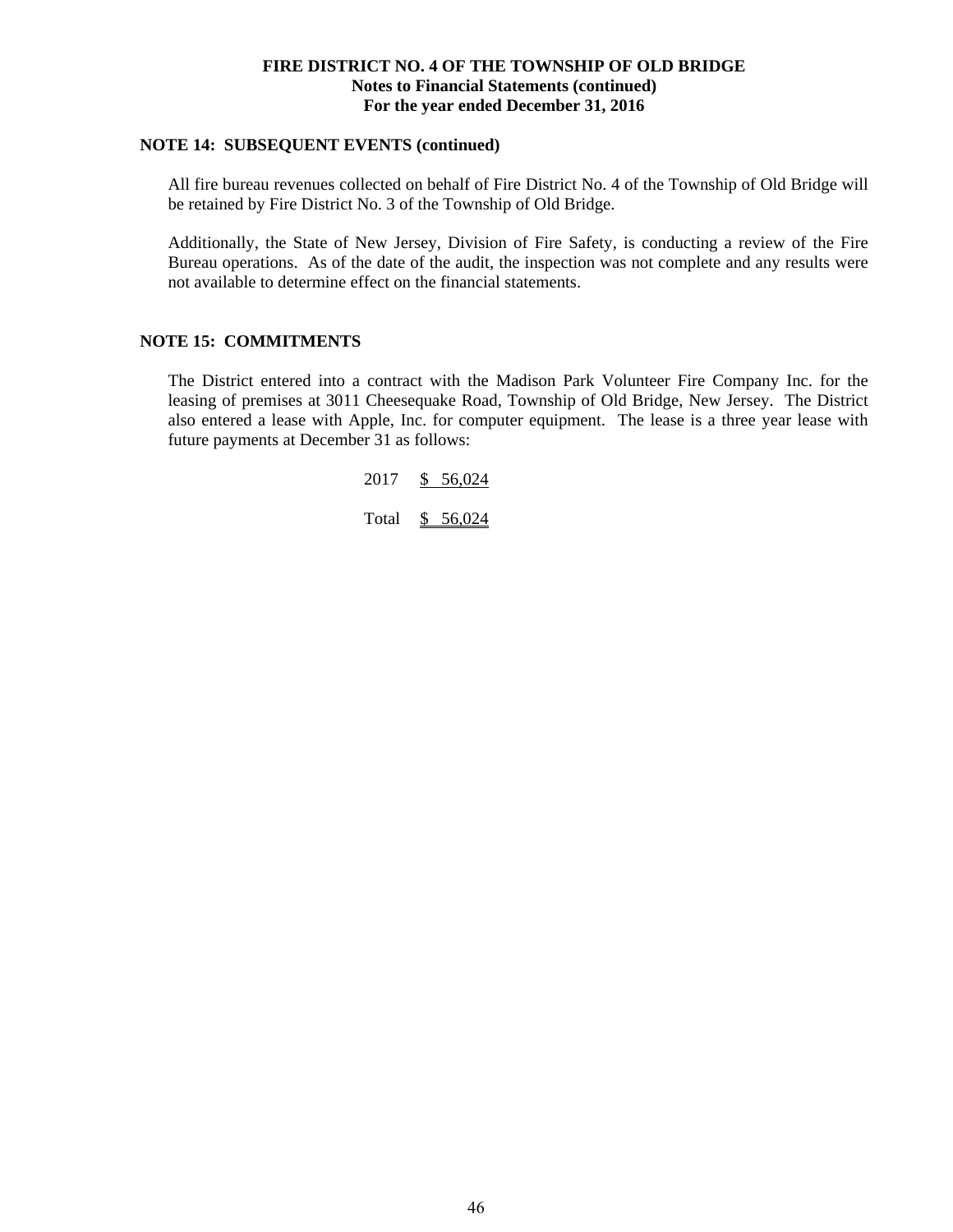#### **FIRE DISTRICT NO. 4 OF THE TOWNSHIP OF OLD BRIDGE Budgetary Comparison Schedule For the year ended December 31, 2016**

|                                          | Original<br><b>Budget</b> | <b>Modified</b><br><b>Budget</b> | <b>Actual</b><br><b>Budgetary</b><br><b>Basis</b> | <b>Variance</b> |  |
|------------------------------------------|---------------------------|----------------------------------|---------------------------------------------------|-----------------|--|
| Revenues:                                |                           |                                  |                                                   |                 |  |
| Miscellaneous anticipated revenue:       |                           |                                  |                                                   |                 |  |
| Annual registration fees                 | \$                        | \$                               | \$<br>78,211                                      | \$<br>78,211    |  |
| Penalties and fines                      |                           |                                  | 155,142                                           | 155,142         |  |
| Investment income                        | 100                       | 100                              | 191                                               | 91              |  |
| Other revenue                            | 56,000                    | 56,000                           | 10,498                                            | (45,502)        |  |
| Total miscellaneous revenues             | 56,100                    | 56,100                           | 244,042                                           | 187,942         |  |
| Operating grant revenue:                 |                           |                                  |                                                   |                 |  |
| Supplemental fire service grant          | 1,724                     | 1,724                            | 2,507                                             | 783             |  |
| Total operating grant revenue            | 1,724                     | 1,724                            | 2,507                                             | 783             |  |
|                                          |                           |                                  |                                                   |                 |  |
| Total revenues                           | 57,824                    | 57,824                           | 246,549                                           | 188,725         |  |
| Amount raised by taxation to support     |                           |                                  |                                                   |                 |  |
| district budget                          | 590,116                   | 590,116                          | 590,116                                           |                 |  |
| Total anticipated revenues               | 647,940                   | 647,940                          | 836,665                                           | 188,725         |  |
| Expenditures:                            |                           |                                  |                                                   |                 |  |
| Operating appropriations:                |                           |                                  |                                                   |                 |  |
| Administration:                          |                           |                                  |                                                   |                 |  |
| Salaries and wages                       | 27,500                    | 27,500                           | 26,200                                            | 1,300           |  |
| Other expenditures:                      |                           |                                  |                                                   |                 |  |
| Professional fees                        | 37,000                    | 43,200                           | 43,170                                            | 30              |  |
| Advertising                              |                           | 1,892                            | 1,892                                             |                 |  |
| Elections                                |                           | 621                              | 621                                               |                 |  |
| Office supplies and postage              | 3,000                     | 8,687                            | 8,595                                             | 92              |  |
| Total administration                     | 67,500                    | 81,900                           | 80,478                                            | 1,422           |  |
| Cost of operations and maintenance:      |                           |                                  |                                                   |                 |  |
| Salaries and wages                       | 114,000                   | 121,000                          | 114,422                                           | 6,578           |  |
| Fringe benefits                          | 80,045                    | 92,045                           | 91,901                                            | 144             |  |
| Other expenditures:                      |                           |                                  |                                                   |                 |  |
| Rental charges                           | 49,000                    | 54,700                           | 54,607                                            | 93              |  |
| Materials and supplies                   | 4,000                     | 4,000                            | 3,624                                             | 376             |  |
| Insurance                                | 65,000                    | 65,000                           | 58,992                                            | 6,008           |  |
| Equipment                                | 55,000                    | 38,700                           | 30,795                                            | 7,905           |  |
| Fire prevention                          | 12,000                    | 12,000                           | 7,803                                             | 4,197           |  |
| Training and education                   | 10,000                    | 10,000                           | 9,888                                             | 112             |  |
| Utilities                                | 26,000                    | 26,000                           | 25,561                                            | 439             |  |
| Maintenance and repairs                  | 45,000                    | 50,900                           | 50,834                                            | 66              |  |
| Total cost of operations and maintenance | 460,045                   | 474,345                          | 448,427                                           | 25,918          |  |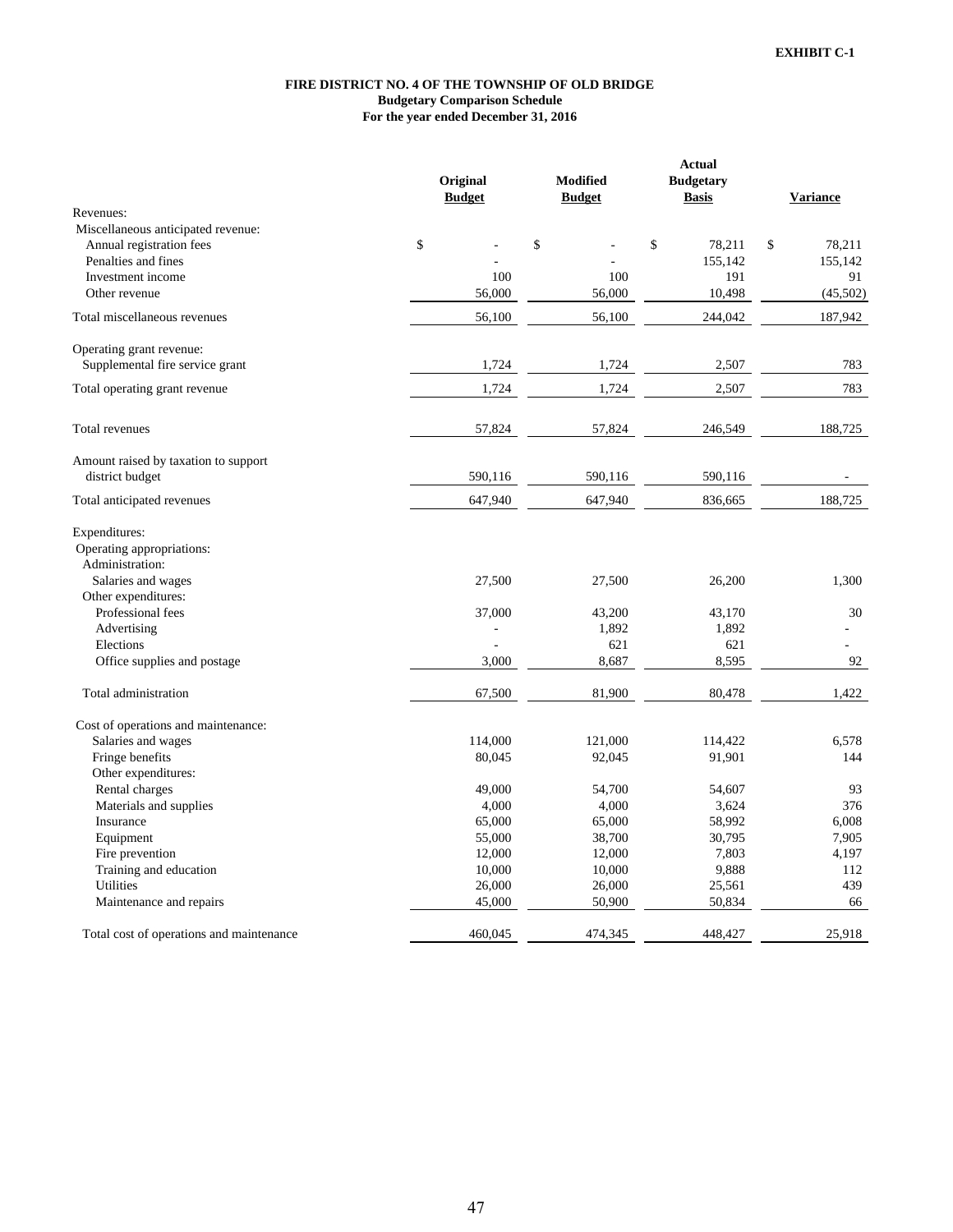#### **Budgetary Comparison Schedule FIRE DISTRICT NO. 4 OF THE TOWNSHIP OF OLD BRIDGE For the year ended December 31, 2016**

|                                                     | Original<br><b>Budget</b> | <b>Modified</b><br><b>Budget</b> | <b>Actual</b><br><b>Budgetary</b><br><b>Basis</b> | <b>Variance</b> |
|-----------------------------------------------------|---------------------------|----------------------------------|---------------------------------------------------|-----------------|
| Operating appropriations offset with revenues:      |                           |                                  |                                                   |                 |
| Fire prevention bureau                              | 56,000                    | 25,300                           | 11,259                                            | 14,041          |
| Total operating appropriations offset with revenues | 56,000                    | 25,300                           | 11,259                                            | 14,041          |
| Length of service award program                     | 13,000                    | 15,000                           | 15,000                                            |                 |
| Capital appropriations:                             |                           |                                  |                                                   |                 |
| Reserve for future capital outlays                  | 30,000                    | 30,000                           |                                                   | 30,000          |
| Total capital appropriations                        | 30,000                    | 30,000                           |                                                   | 30,000          |
| Debt service for capital appropriations:            |                           |                                  |                                                   |                 |
| Capital leases                                      | 28,090                    | 28,090                           | 28,090                                            |                 |
| Interest on capital leases                          | 8,305                     | 8,305                            | 8,305                                             |                 |
| Total debt service for capital appropriations       | 36,395                    | 36,395                           | 36,395                                            |                 |
| Total operating appropriations                      | 662,940                   | 662,940                          | 591,559                                           | 71,381          |
| Excess (deficiency) of revenues                     |                           |                                  |                                                   |                 |
| under (over) expenditures                           | (15,000)                  | (15,000)                         | 245,106                                           | 260,106         |
| Fund balance, January 1                             | 55,484                    | 55,484                           | 55,484                                            |                 |
| Fund balance, December 31                           | 40,484                    | 40,484                           | 300,590                                           | 260,106         |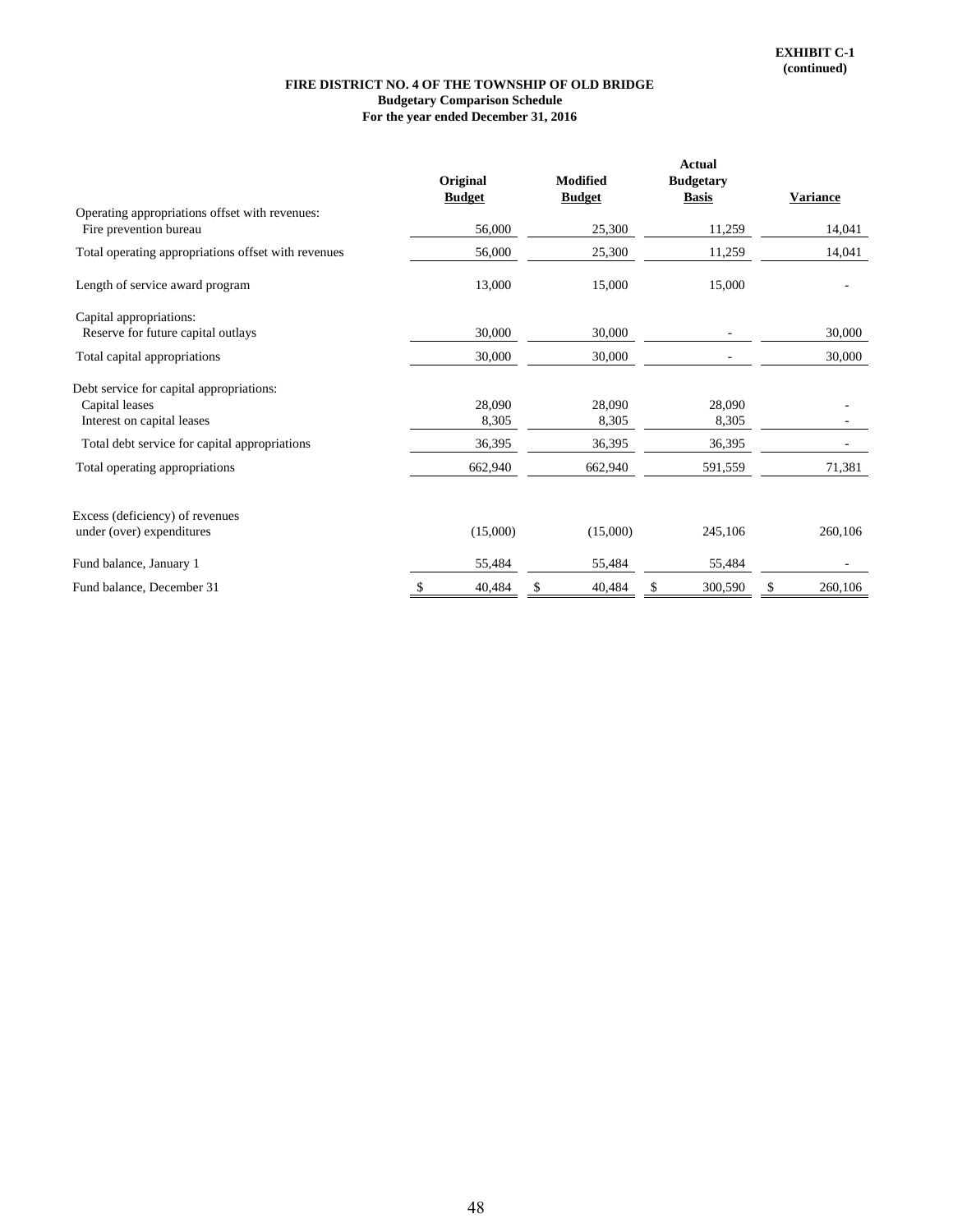#### **EXHIBIT L-1**

#### **FIRE DISTRICT NO. 4 OF THE TOWNSHIP OF OLD BRIDGE Schedule of the District's Proportionate Share of the Net Pension Liability Police and Firemen's Retirement System Last Ten Fiscal Years**

|                                                                                                                           | 2016          | 2015          | 2014          |     | 2013     |
|---------------------------------------------------------------------------------------------------------------------------|---------------|---------------|---------------|-----|----------|
| District's proportion of the net pension liability<br>(asset)                                                             | 0.00344%      | 0.00327%      | 0.00328%      |     | 0.00330% |
| Districts proportionate share of the net<br>pension liability (asset)                                                     | \$<br>656,900 | \$<br>544,766 | \$<br>412,484 | \$  | 438,740  |
| District's covered-employee payroll                                                                                       | \$<br>111.012 | \$<br>109.912 | \$<br>106.204 | \$. | 103.572  |
| District's proportionate share of the net<br>pension liability (asset) as a percentage of its<br>covered-employee payroll | 592%          | 496%          | 388%          |     | 424%     |
| Plan fiduciary net position as a percentage of<br>the total pension liability                                             | 52.01%        | 56.31%        | 62.41%        |     | 58.70%   |

This schedule is presented to illustrate the requirement to show information for 10 years. However, until a full 10-year trend is compiled, governments should present information for those years for which information is available.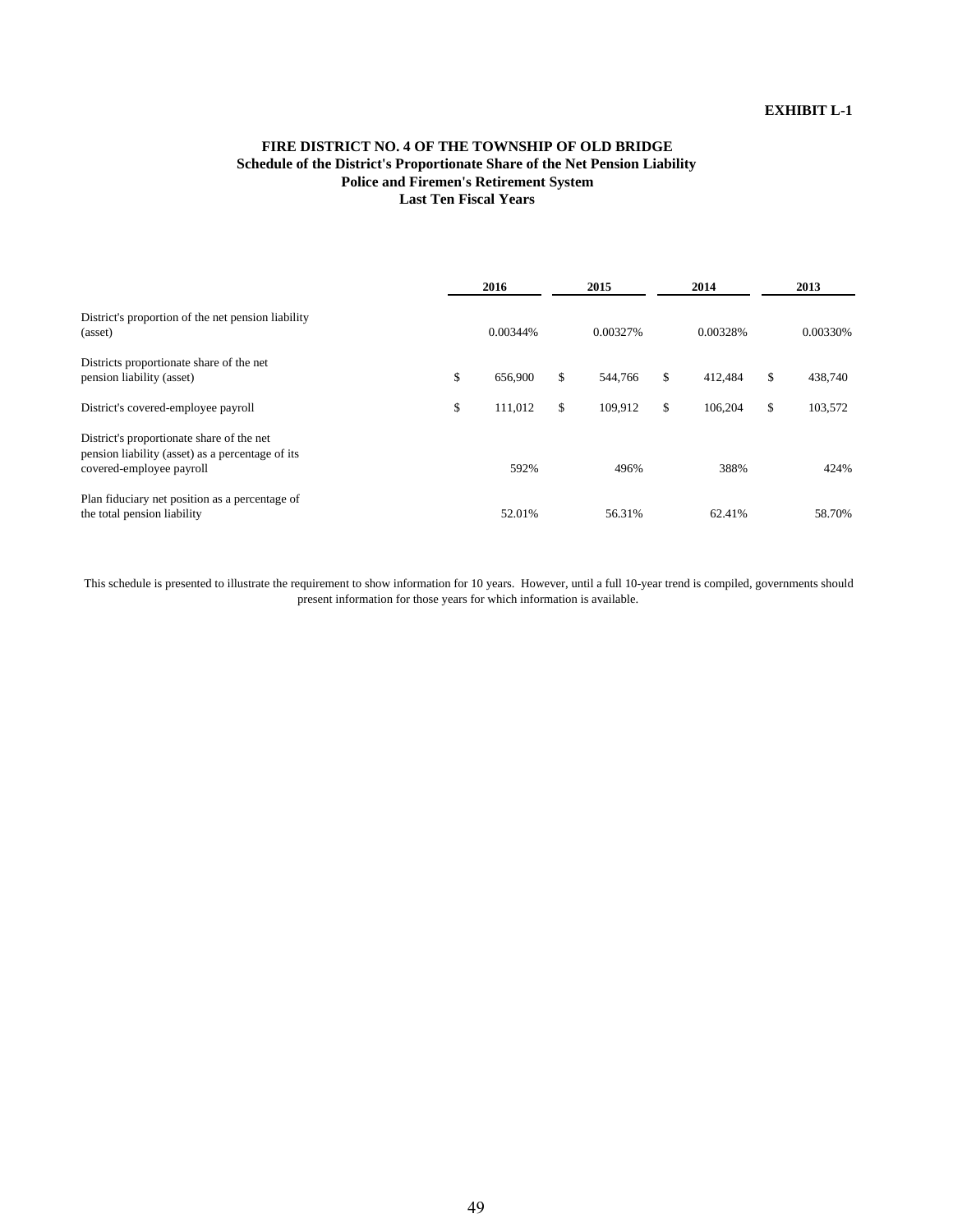#### **EXHIBIT L-2**

#### **FIRE DISTRICT NO. 4 OF THE TOWNSHIP OF OLD BRIDGE Schedule of District Contributions Police and Firemen's Retirement System Last Ten Fiscal Years**

|                                                                         | 2016          | 2015          | 2014          |    | 2013    |
|-------------------------------------------------------------------------|---------------|---------------|---------------|----|---------|
| Contractually required contribution                                     | \$<br>28,038  | \$<br>26,585  | \$<br>25,186  | S  | 25,742  |
| Contributions in relation to the<br>contractually required contribution | 28,038        | 26,585        | 25,186        |    | 25,742  |
| Contribution deficiency (excess)                                        |               |               |               |    |         |
| District's covered-employee payroll                                     | \$<br>111,012 | \$<br>109,912 | \$<br>106.204 | \$ | 103,572 |
| Contributions as a percentage of covered-<br>employee payroll           | 25%           | 24%           | 24%           |    | 25%     |

This schedule is presented to illustrate the requirement to show information for 10 years. However, until a full 10-year trend is compiled, governments should present information for those years for which information is available.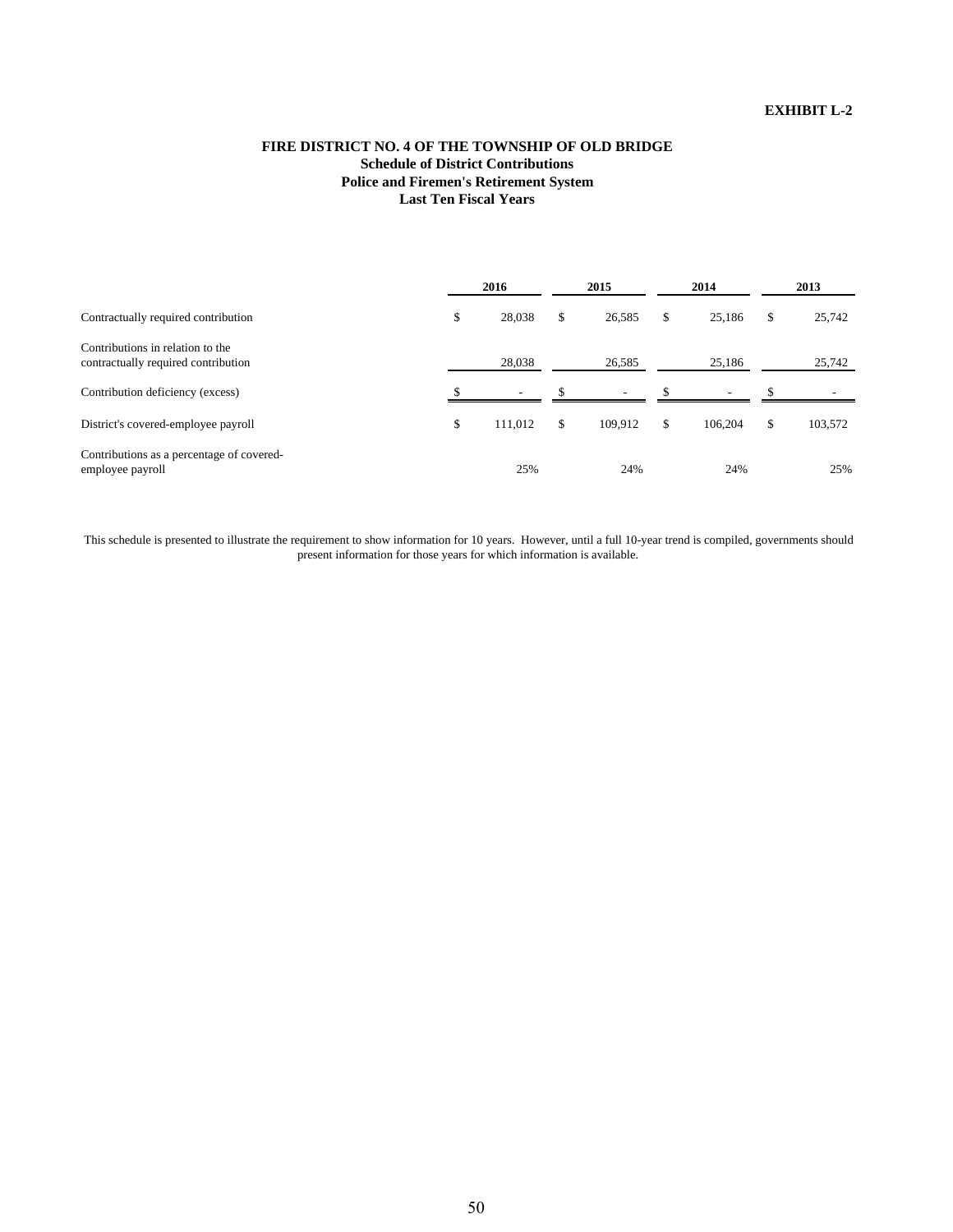#### **FIRE DISTRICT NO. 4 OF THE TOWNSHIP OF OLD BRIDGE Notes to the Required Supplementary Information December 31, 2016**

#### **Police and Firemen's Retirement System (PFRS)**

**Basis of Presentation.** The amounts presented in the Schedules were prepared in accordance with U.S. generally accepted accounting principles. The numbers were derived in a report provided by KPMG dated April 6, 2017. The full report is available by the State of New Jersey, Division of Pension and Benefits. Such preparation requires management of PFRS to make a number of estimates and assumptions relating to the reported amounts. Due to the inherent nature of these estimates, actual results could differ from those estimates.

**Changes of benefit terms.** The vesting and benefit provisions are set by N.J.S.A. 43:16A. PFRS provides retirement as well as death and disability benefits. All benefits vest after ten years of service, except disability benefits, which vest after four years of service.

**Changes of assumptions**. Pre-retirement mortality rates were based on the RP-2000 Pre-Retirement Mortality Tables projected thirteen years using Projection Scale BB and then projected on a generational basis using the plan actuary's modified 2014 projection scales. Post-retirement mortality rates for male service retirements and beneficiaries are based on the RP-2000 Combined Healthy Mortality Tables projected one year using Projection Scale AA and two years using the plan actuary's modified 2014 projection scales, which was further projected on a generational basis using the plan actuary's modified 2014 projection scales. Post-retirement mortality rates for female service retirements and beneficiaries were based on the RP-2000 Combined Healthy Mortality Tables projected thirteen years using Projection Scale BB and then two years using the plan actuary's modified 2014 projection scales, which was further projected on a generational basis using the plan actuary's modified 2014 projection scales. Disability mortality rates were based on special mortality tables used for the period after disability retirement.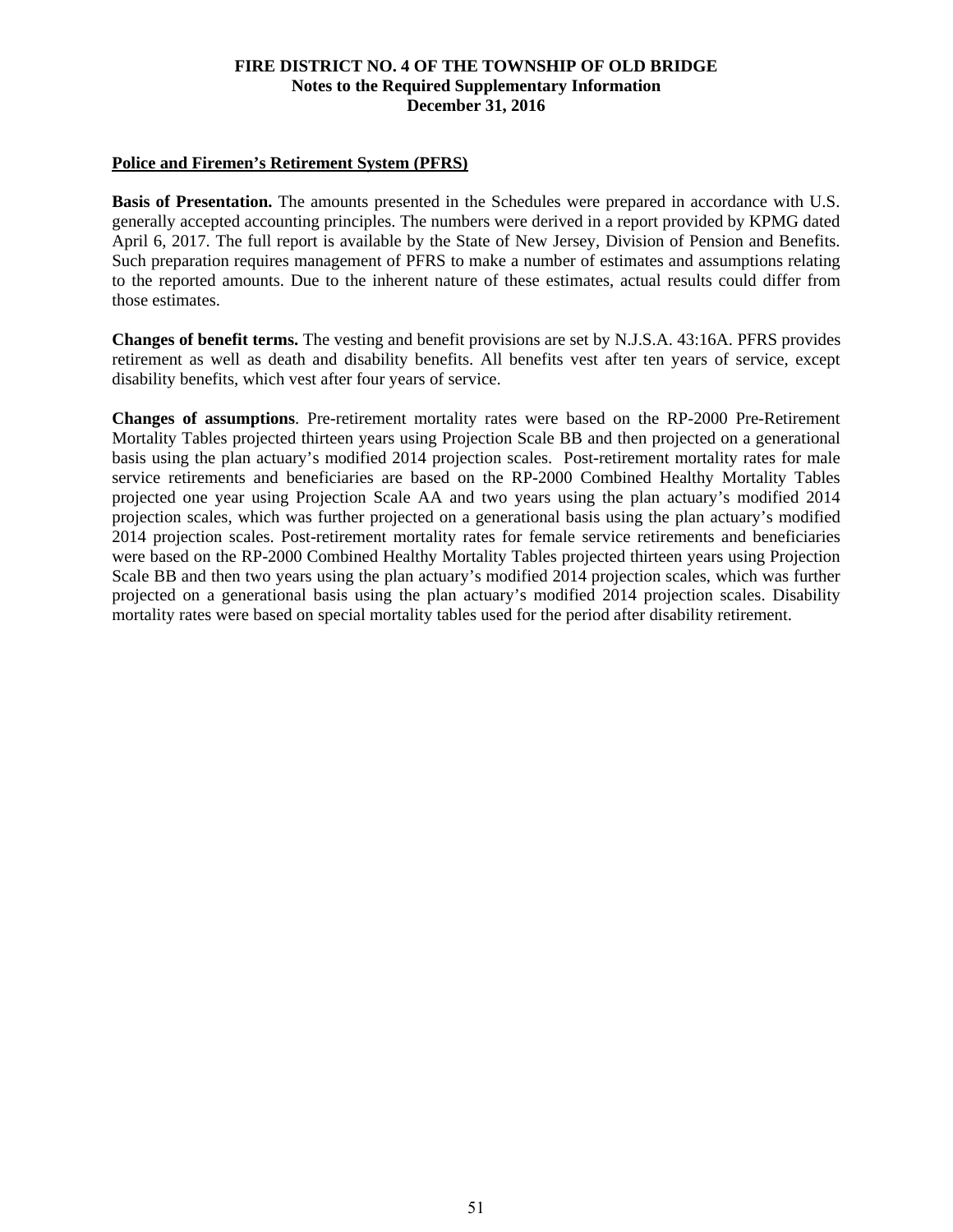# EXHIBIT I-1 **EXHIBIT I-1**

# FIRE DISTRICT NO. 4 OF THE TOWNSHIP OF OLD BRIDGE **FIRE DISTRICT NO. 4 OF THE TOWNSHIP OF OLD BRIDGE** Long-Term Debt<br>Schedule of Obligations Under Capital Leases<br>For the year ended December 31, 2016 **Schedule of Obligations Under Capital Leases For the year ended December 31, 2016 Long-Term Debt**

|                     |         |                                | mount of Original Issue |        | Interest Rat   | <b>Outstanding</b><br>Amount |         |        |          | utstandi<br>hmoun |
|---------------------|---------|--------------------------------|-------------------------|--------|----------------|------------------------------|---------|--------|----------|-------------------|
| <b>escription</b>   |         | Date of Term of<br>Lease Lease |                         |        | <b>Payable</b> | anuary 1, 201                |         | Issued | Retired  | ecember 31, 20    |
| Pumper - Lease 2004 | 5/12/14 | 10 years                       | 111,740                 | 52,224 | 2.92%          |                              | 284,446 |        | \$28.090 | 256,356           |
|                     |         |                                |                         |        | Total          |                              | 284.446 |        | \$28.09  | 256,356           |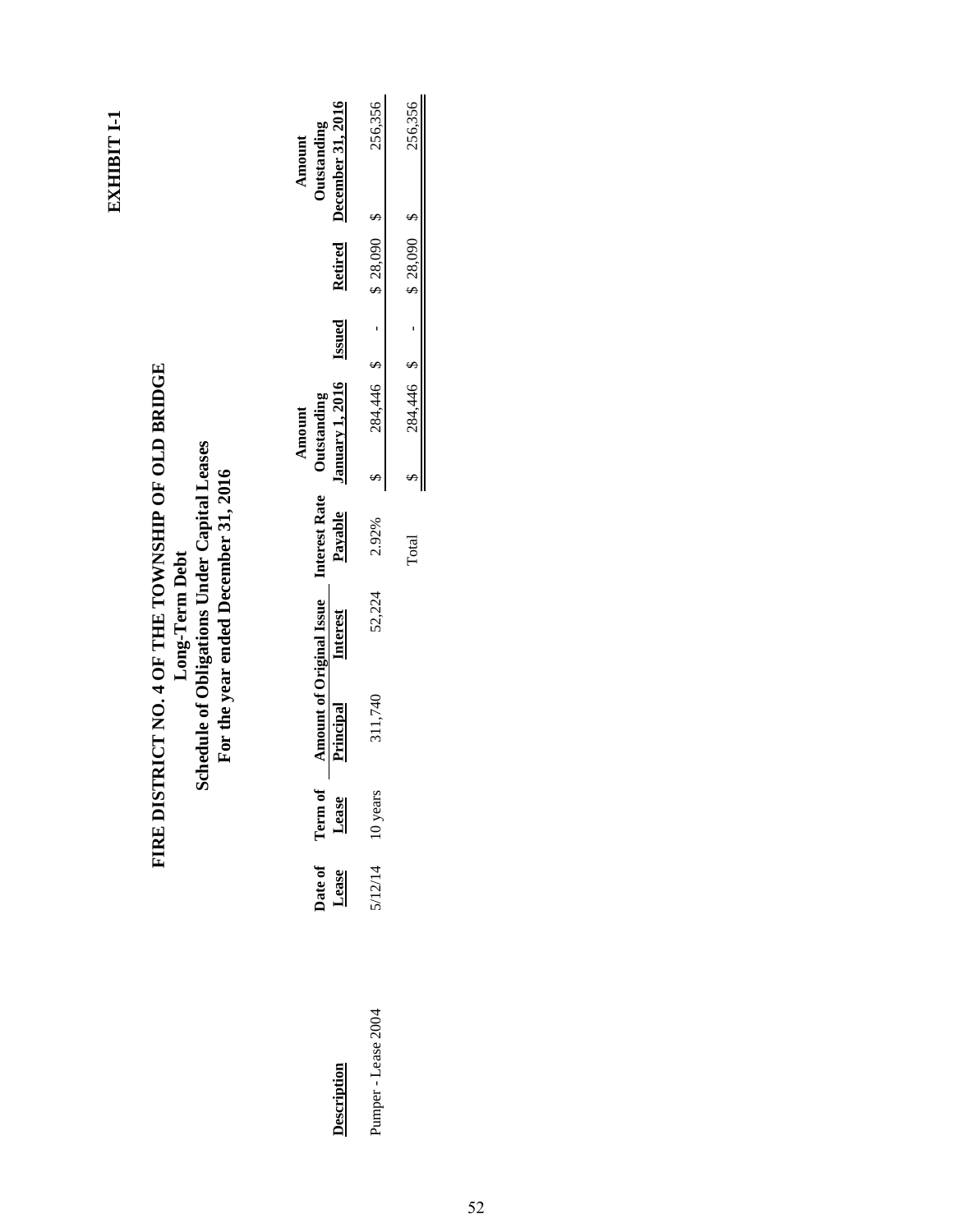

Board of Fire Commissioners Fire District No. 4 of the Township of Old Bridge Old Bridge, New Jersey 08859

We have audited the basic financial statements of the Fire District No. 4 of the Township of Old Bridge, County of Middlesex, State of New Jersey for the year ended December 31, 2016. In accordance with requirements prescribed by the Division of Local Government Services, Department of Community Affairs, State of New Jersey, the following are the *General Comments* and *Recommendations* for the year then ended.

# **GENERAL COMMENTS AND RECOMMENDATIONS**

#### **Contracts and Agreements Required to be Advertised by** *(N.J.S.A.40A:11-4)*

*N.J.S.A.40A:11-4 -* Every contract or agreement, for the performance of any work or furnishing or hiring of any materials or supplies, the cost or the contract price whereof is to be paid with or out of public funds not included within the terms of Section 3 of this act, shall be made or awarded only by the governing body of the contracting unit after public advertising for bids and bidding therefore, except as is provided otherwise in this act or specifically by any other Law. No work, materials or supplies shall be undertaken, acquired or furnished for a sum exceeding in the aggregate \$40,000, except by contract or agreement.

It is pointed out that the Members of the District have the responsibility of determining whether the expenditures in any category will exceed the statutory minimum within the fiscal year. Where question arises as to whether any contract or agreement might result in violation of the statute, the solicitor's opinion should be sought before a commitment is made.

Review of the minutes and financial transactions did not identify any bids requested by public advertising.

The minutes indicate that resolutions were adopted authorizing the awarding of contracts or agreements for "Professional Services," per *N.J.S.A.40A:11-5*.

Inasmuch as the system of records did not provide for an accumulation of payments for categories for the performance of any work or the furnishing or hiring of any materials or supplies, the results of such an accumulation could not reasonably be ascertained. Disbursements were reviewed, however, to determine whether any clear-cut violations existed. The results or our examination did not disclose any discrepancies.

#### **Contracts and Agreements Requiring Solicitation of Quotations**

The examination of expenditures revealed individual payments, contracts or agreements in excess of \$6,000 "for the performance of any work or the furnishing or hiring of any materials or supplies", other than those where bids had been previously sought by public advertisement or where a resolution had been previously adopted under the provision of (*N.J.S.A.40A:11-6.1*).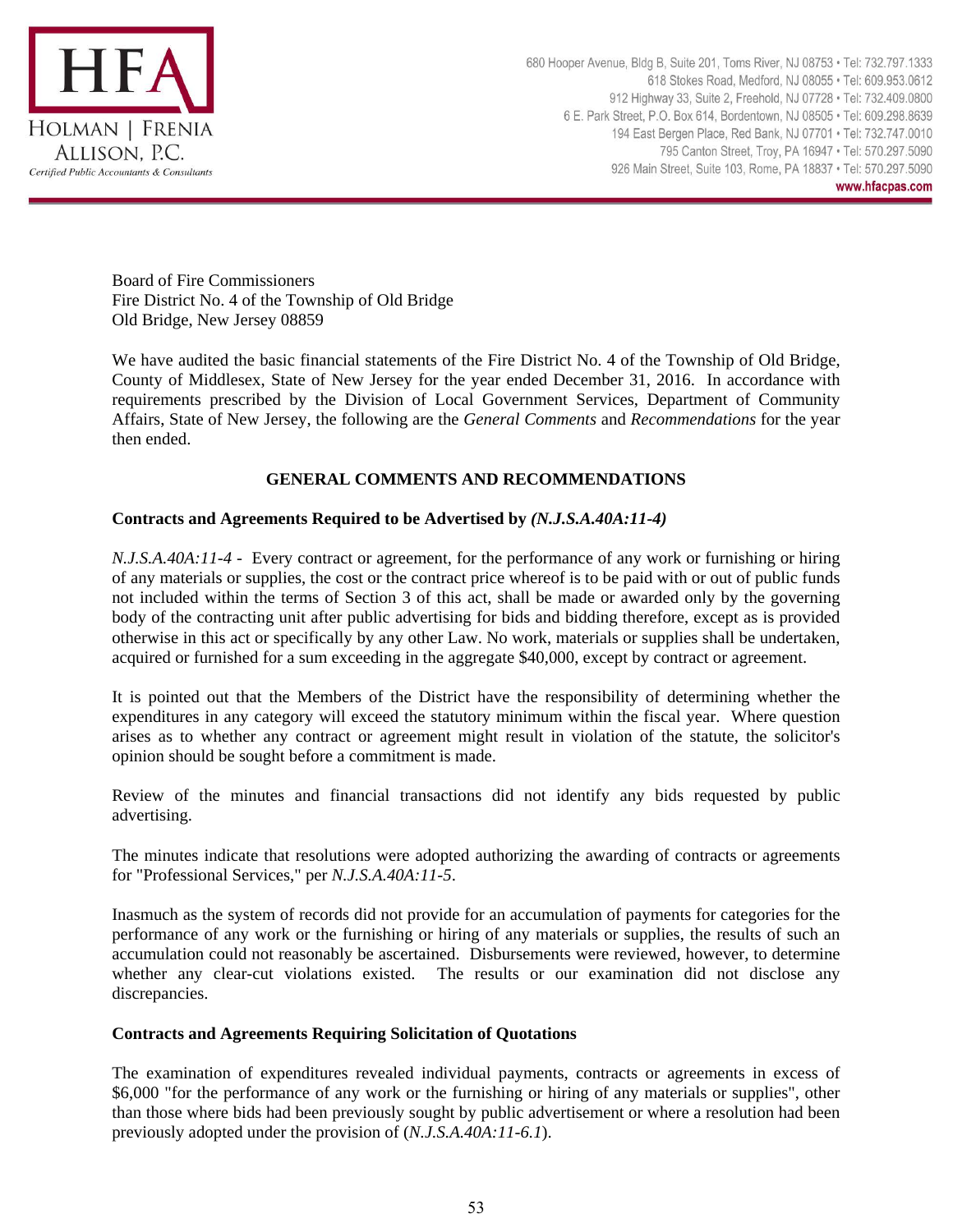#### **Examination of Bills**

A test check of paid bills was made and each bill, upon proper approval, was considered as a separate and individual contract unless the records disclosed it to be a part payment or estimate. The results of the examination disclosed discrepancies with respect to signatures, certification or supporting documentation.

#### *Comment 2016-001\*:*

During our substantive testing it was noted that 23 vouchers out of 67 tested were missing claimant signatures.

#### *Recommendation:*

The District should obtain claimant signature on vouchers prior to issuing payment.

#### *Management's Response:*

The District will obtain claimant signatures on vouchers.

#### *Comment 2016-002\*:*

The District was unable to locate a formal LOSAP plan document describing contribution amounts and determination of LOSAP points earned. LOSAP payments were also not made timely.

#### *Recommendation:*

The District should maintain a formal LOSAP plan document and make timely LOSAP contributions for eligible volunteers.

#### *Management's Response:*

The District will correct in the current year.

#### **Budget**

An examination of the District approved budget was conducted to ensure line items were not overspent.

#### **General Ledger**

The general ledger was complete with the required journal entries.

#### *Comment 2016-003\*:*

It was noted that the District does not maintain documentation or support for annual registration fees, penalties and fines and other fire prevention bureau revenue.

#### *Recommendation:*

A log or proof of revenue received should be maintained for all fire prevention bureau revenue.